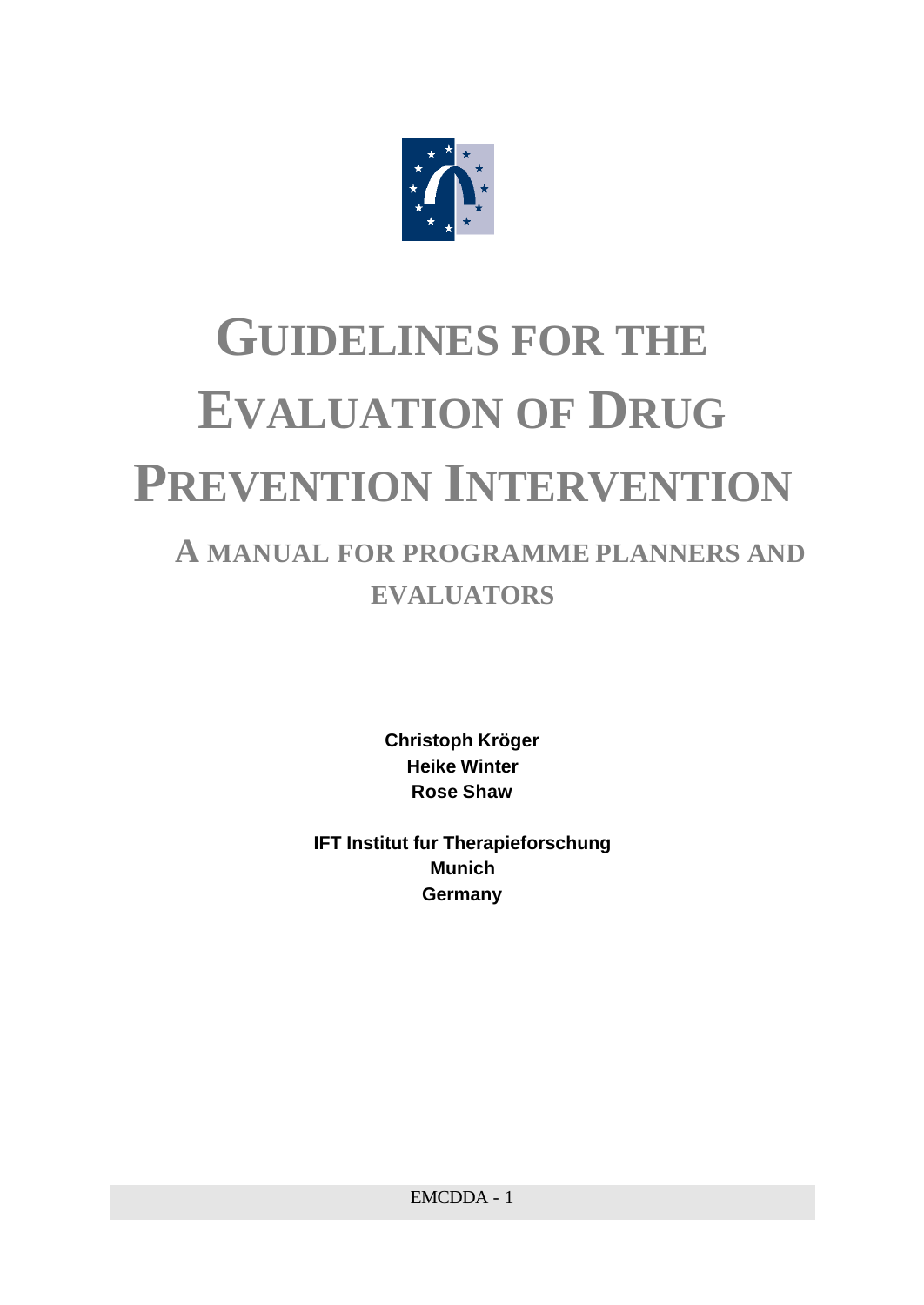# **Preface**

In the last few years, a growing number of prevention activities have been carried out in all the member states of the European Union (EU). Most of the projects, however, haven't been effectively evaluated, and so there is an urgent need for improving the knowledge about the process of 'prevention evaluation' and exchanging experiences and results.

The European Monitoring Centre for Drugs and Drug Addiction (EMCDDA) is now promoting scientific evaluation methods in the field of drug prevention - so that the quality of prevention interventions can be improved. To this end, Munich's Institut fur Therapieforschung (IFT) has been contracted to develop some Guidelines. These Guidelines (which you are now reading) are designed as a tool to help carry out evaluations of prevention interventions in many different settings and for a broad range of different intervention strategies. They will allow for an improved comparability of results and should therefore help the exchange and discussion of 'good practice' between EU member states in the field of drug prevention. The use of scientific evaluation methods will also help each and every project planner interpret the results of any prevention intervention and to develop future lines of enquiry.

Alongside the Guidelines, five other projects on the European level, focusing on drug prevention have been carried out. These six projects concentrate on different aspects of drug prevention and, as a whole, they complement one another.

The first project of the COST A6 Working Group 2 is coordinated by Alfred Uhl of Ludwig Boltzmann Institute in Vienna. Its aims are summed up by its title, *Evaluation of Primary Prevention in the Field of Illicit Drugs. Definitions - Concepts - Problems*, and its primary goal has been to reach a consensus among European experts over theoretical matters of definitions and methodology.

The second project is the publication of *The Drug Prevention Handbook* , developed by the Jellinek Consultancy in Amsterdam for the Pompidou Group. This is a guide for practitioners to develop and implement drug prevention interventions. The handbook is designed as a comprehensive source of detailed information, with checklists on the issues to be considered when planning, implementing and evaluating prevention activities.

Three other projects have been initiated by the EMCDDA and have been planned and designed to complete the task of promoting scientific evaluation methods and to improve the quality of prevention interventions.

An *Instrument Bank for Evaluation of Prevention Programmes*, which provides concrete examples as well as 'off the shelf' instruments relevant for process and outcome evaluation, has been set up by Mark Morgan of St. Patrick's College in Dublin.

A databank on European prevention interventions is being set up and tested in a feasibility study, involving all REITOX Focal Points, and coordinated by CEPS, Madrid.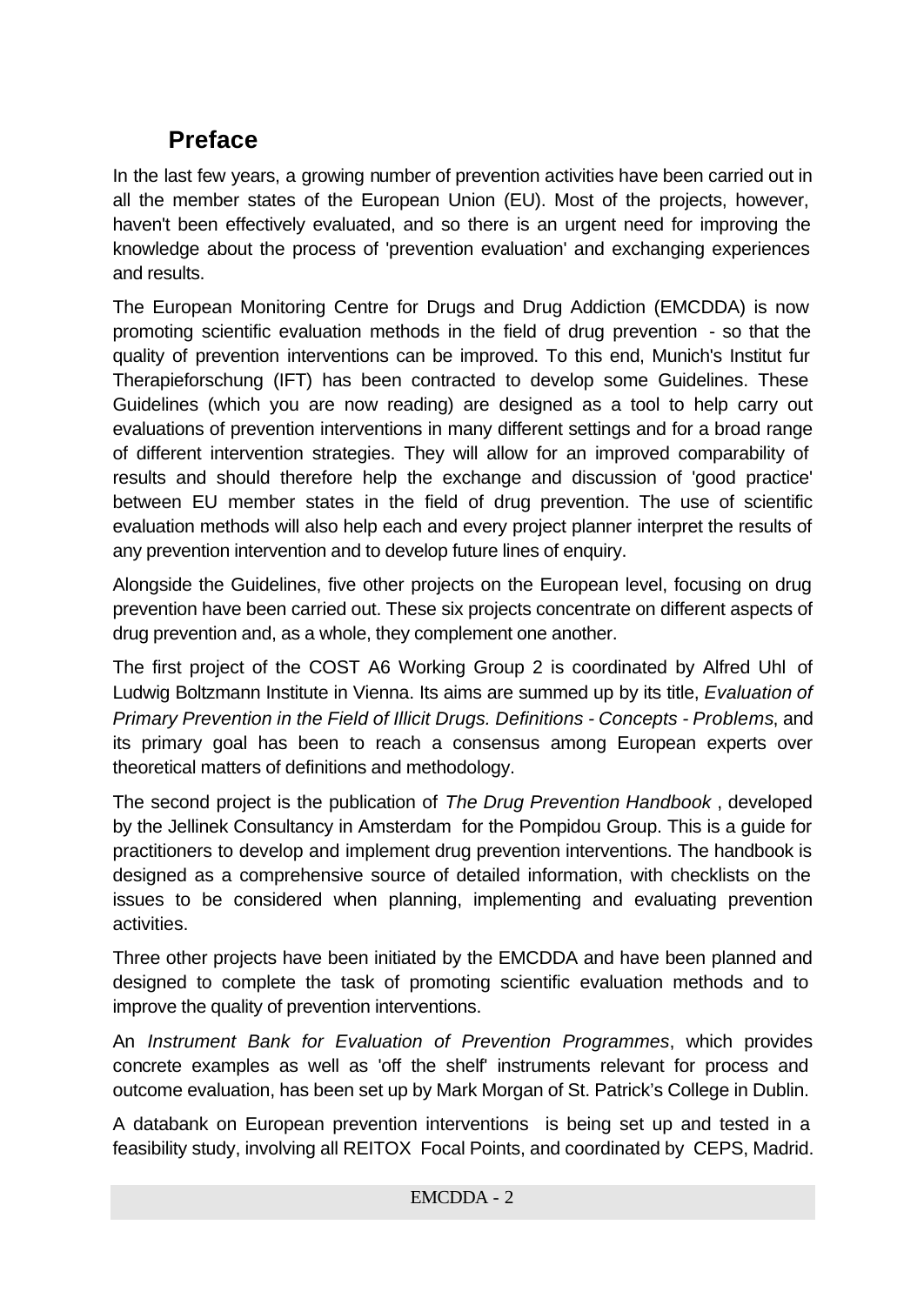And finally, a companion volume to these Guidelines, *The Monograph on the Evaluation of Drug Prevention*, has been published. This is based on papers and workshop discussions from the *First Conference on the Evaluation of Drug Prevention* which took place in March 1997 at the EMCDDA headquarters in Lisbon.

These Guidelines have been developed in three phases. Firstly, an analysis was performed of current European prevention interventions. The current state of knowledge and examples of good evaluative practice were assessed, and 22 separate prevention interventions were examined. In the second phase, the Guidelines were developed according to the results of this assessment and a literature review. A first draft was discussed in an expert workshop at IFT in August 1996, and a revised draft was presented at the March 1997 conference. This draft was discussed in three parallel workshops and also assessed by questionnaire.

Additionally, this second draft was tested in a feasibility study by 20 European prevention interventions in 13 EU Member States. Each of these projects was required to write an evaluation report using the Guidelines, as well as rating their quality and practicability. Finally, the feasibility study participants qualitatively assessed the Guidelines during a two day workshop in June 1997. We therefore believe this version to be well prepared guidelines for evaluating drug prevention interventions.

We would like to thank the many experts who gave their time and comments to the successful development of the Guidelines: the participants of the expert meeting in Munich 1996 : Wim Buismann (Jellinek Centre, Amsterdam), Mark Morgan (Education Research Centre, Dublin), Alice Mostriou (Athens University Medical School, Athens), Jorge Negreiros (Universidade do Porto, Porto), Teresa Salvador (Centro de Estudios sobre Promocion de la Salud, Madrid), Anne-Marie Sindballe (Sundhedsstyrelsen, Copenhagen), Zili Sloboda (National Institute for Drug Abuse, Rockville) and Alfred Springer (Ludwig Boltzmann Institut, Vienna). We would also like to acknowledge the contribution of Alfred Uhl (Ludwig Boltzmann Institute, Vienna), as well as Jürgen Töppich and Gerhard Christiansen of the Federal Centre for Health Education, Cologne, whose close involvement in the discussion of special topics was invaluable.

Finally, we would especially like to thank all who participated in the feasibility phase, devoting a lot of time, patience and energy to 'roadtest' the second draft of the Guidelines. On behalf of everyone involved in the respective projects, thanks to Christian Fazekas (Austria), Peer van der Kreeft (Belgium), Matthy Balthau (Belgium), Tuukka Tammi (Finland), Francoise Baranne (France), Cecile Gendre (France), Josef Mast (Germany), Vasso Boukouvala (Greece), Mark Morgan (Ireland), Cristina Sorio (Italy), Han Kuipers (Netherlands), Sonia Po and Rui Castro Rodrigues (Portugal), Dulcinea Gil (Portugal), Francisco Javier Corpas (Spain), Ulla Isaksson (Sweden), Harriet Gilberg (Sweden), and Willm Mistral (United Kingdom). Their experiences and feedback were essential to make these Guidelines a tool to work with in the real world of drug prevention intervention.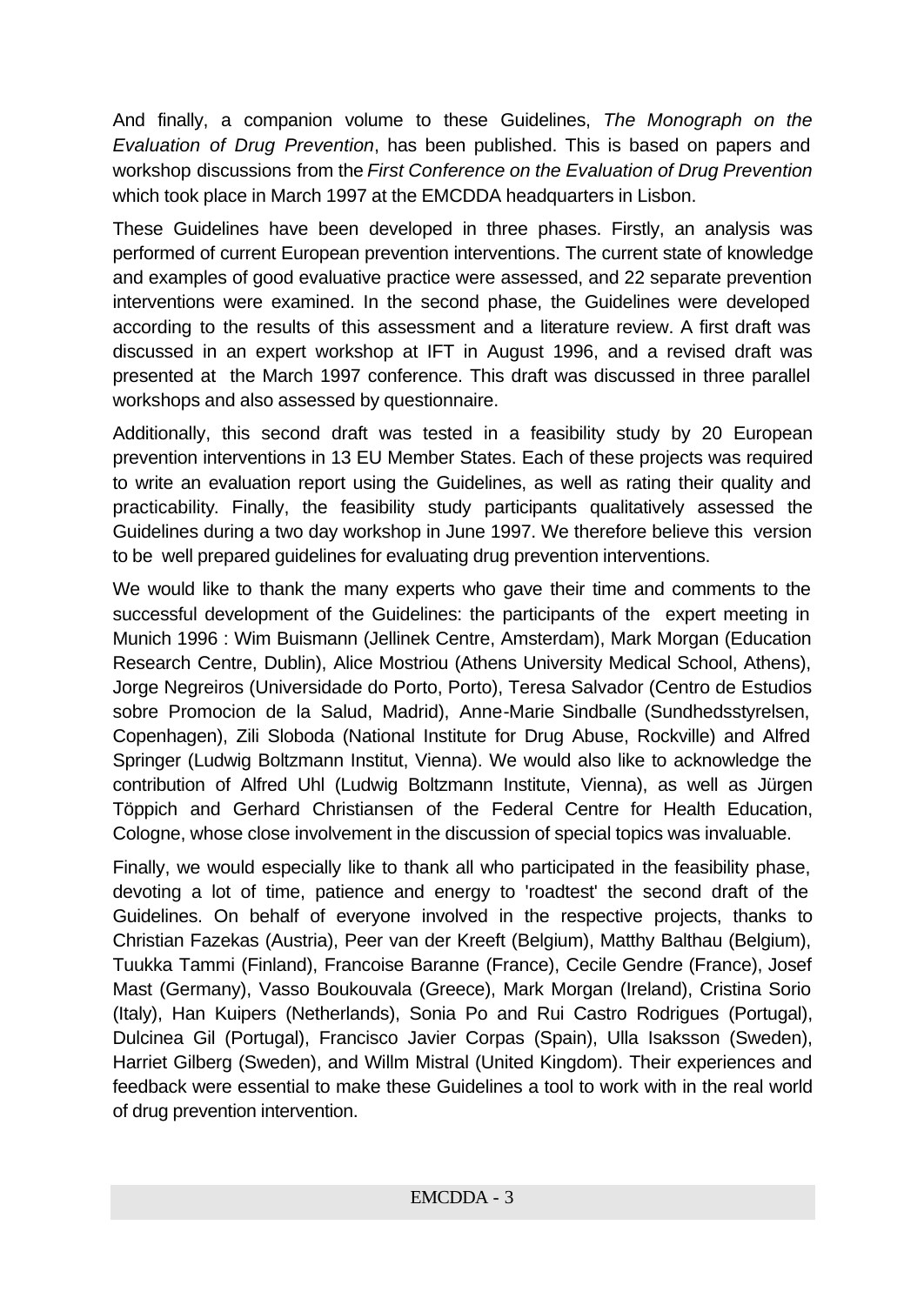# **Content Table**

| Preface 2                                              |  |
|--------------------------------------------------------|--|
|                                                        |  |
| INTRODUCTION 9                                         |  |
|                                                        |  |
|                                                        |  |
|                                                        |  |
|                                                        |  |
|                                                        |  |
|                                                        |  |
|                                                        |  |
| PART A: GUIDELINES FOR THE PLANNING AND REALISATION OF |  |
|                                                        |  |
|                                                        |  |
|                                                        |  |
|                                                        |  |
|                                                        |  |
|                                                        |  |
|                                                        |  |
|                                                        |  |
|                                                        |  |
|                                                        |  |
|                                                        |  |
|                                                        |  |
|                                                        |  |
|                                                        |  |
|                                                        |  |
|                                                        |  |
|                                                        |  |
|                                                        |  |
|                                                        |  |
|                                                        |  |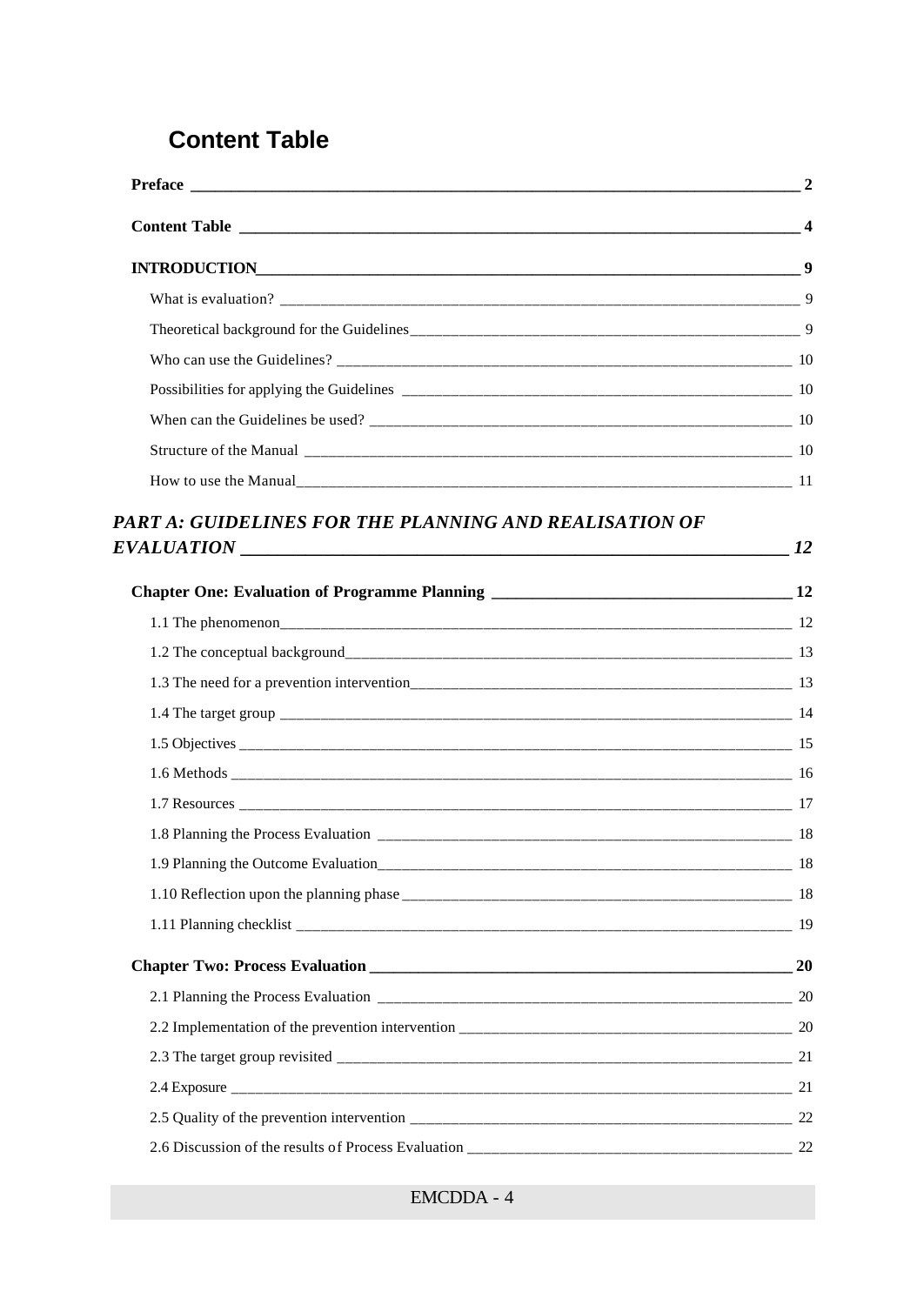| PART B: EXAMPLES 29                      |     |
|------------------------------------------|-----|
|                                          |     |
|                                          |     |
|                                          |     |
|                                          |     |
|                                          |     |
|                                          |     |
|                                          |     |
|                                          |     |
|                                          |     |
|                                          |     |
| 1.10 Reflection upon the planning phase_ | 42  |
|                                          | -44 |
|                                          |     |
|                                          |     |
|                                          |     |
|                                          |     |
|                                          |     |
|                                          |     |
|                                          |     |
|                                          |     |
|                                          |     |
|                                          |     |

EMCDDA - 5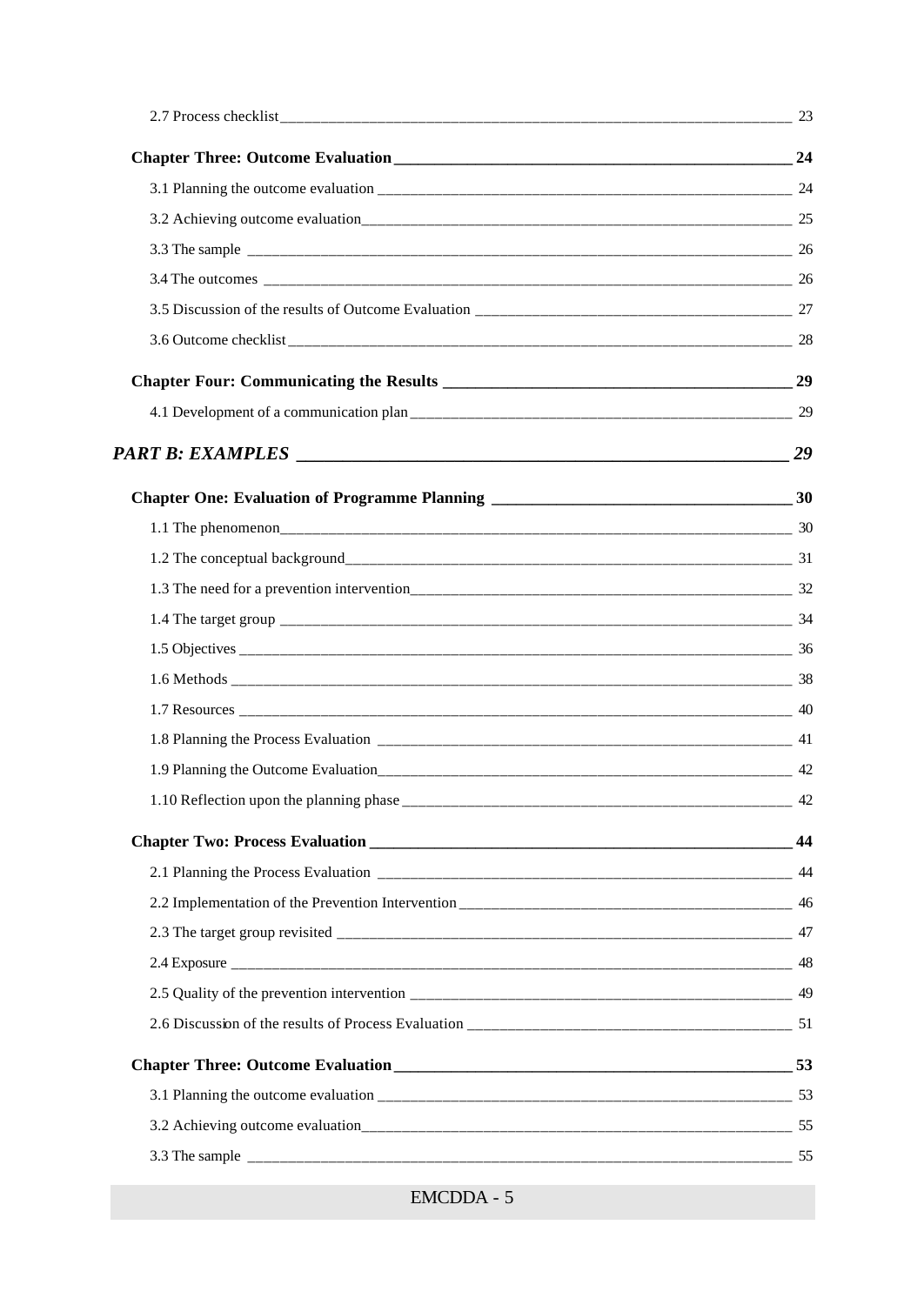| Barriers 62 |    |
|-------------|----|
|             |    |
|             |    |
|             |    |
| Coverage 63 |    |
|             |    |
|             |    |
|             |    |
|             | 64 |
|             | 64 |
|             | 64 |
|             | 65 |
|             | 65 |
|             | 65 |
|             |    |
|             | 65 |
|             | 65 |
|             |    |
|             |    |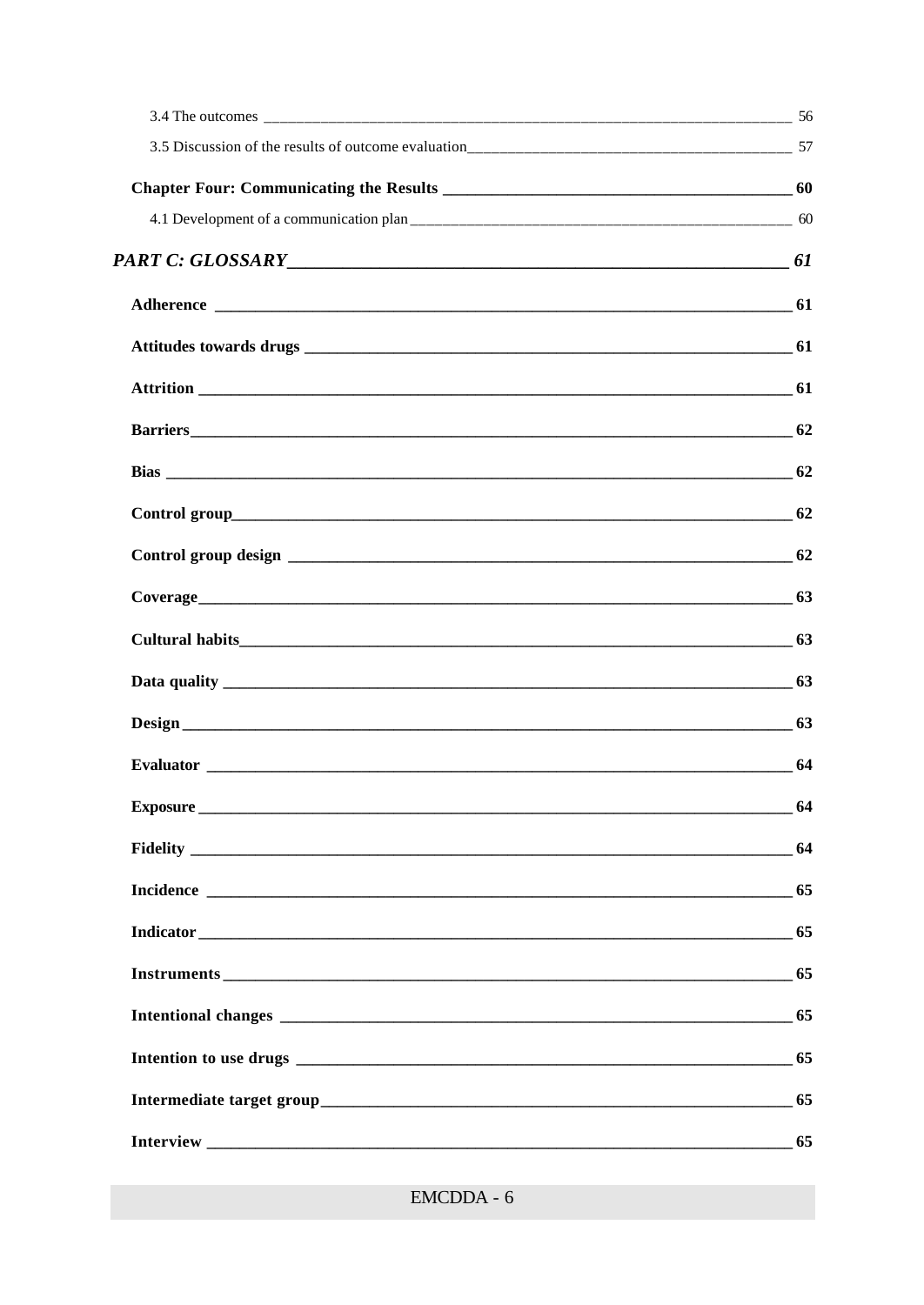| 66 |
|----|
|    |
|    |
|    |
|    |
|    |
|    |
|    |
|    |
| 68 |
|    |
|    |
|    |
| 69 |
|    |
|    |
|    |
| 70 |
|    |
|    |
|    |
|    |
|    |
| 71 |
|    |
| 72 |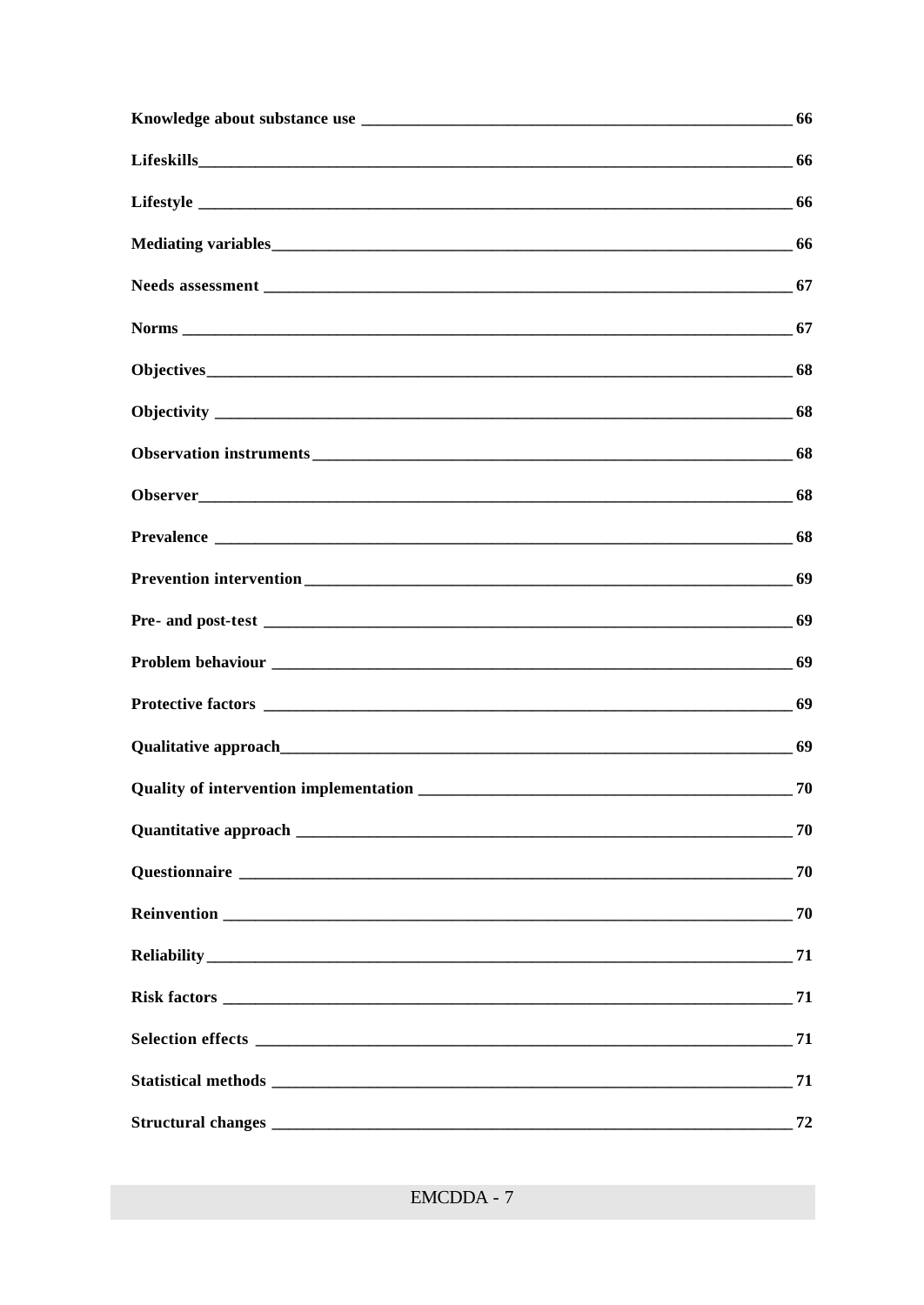|            | 72 |
|------------|----|
|            | 72 |
|            | 73 |
|            | 73 |
|            |    |
|            | 73 |
| LITERATURE | 73 |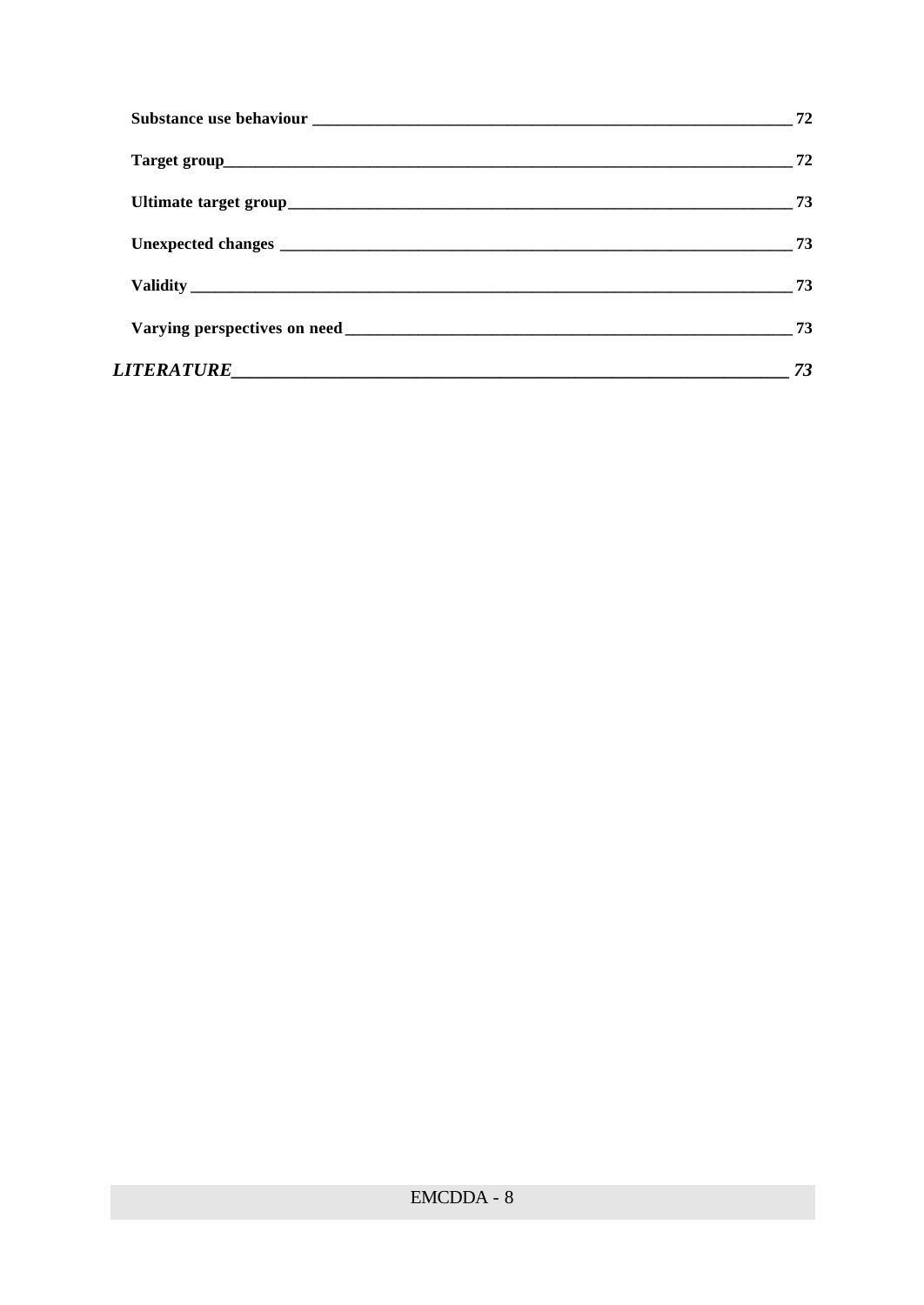# **INTRODUCTION**

#### **What is evaluation?**

Evaluating an intervention, project or programme*<sup>1</sup>* means that you systematically collect, analyse and interpret information on how the intervention operates and on what effects it might have. The information collected is often used to decide how to improve an intervention, whether to expand it or to scrap it.

Essentially, evaluation has to answer the following basic questions:

What is the nature and scope of the problem?

Which interventions can affect the problem?

Which target group is to be reached by the intervention?

Does the intervention actually reach the target group?

Is the intervention being implemented as planned?

Is the intervention effective?

j

Answers to these questions are necessary in order to distinguish useful prevention interventions from ineffective, inefficient ones. This is not only important in terms of improving our level of knowledge about prevention and contributing to its quality, but it can also be the basis upon which policy makers and funders decide which projects to support and which not to support.

But despite the widely accepted necessity and usefulness of evaluation in theory, very few prevention interventions have been evaluated in Europe in practice. One of the reasons for this lack of evaluation on the ground may be that there is insufficient knowledge, uncertainty and lack of confidence about how to actually go about evaluating prevention interventions in the field of substance misuse.

This is the gap that these Guidelines set out to fill. They are meant to serve as a handson manual for carrying out valid, scientific evaluations of different kinds of prevention interventions in different settings.

# **Theoretical background for the Guidelines**

In designing these Guidelines, we decided to follow a structured, empirical, quantitative approach. While some people may wish for more in-depth information on qualitative methodology, we felt that in the space available, it would not be possible to combine these two different approaches in a satisfactory way. For those of you wanting more on the theory and methodology of evaluation procedures, we suggest that you get hold of

*<sup>1</sup>* Throughout these Guidelines, the term 'Yprevention intervention' is preferred over 'project' or 'programme', as these other terms can have different meanings for different people. (As the term is used on every page, this is the only time that it will be signposted with Y.)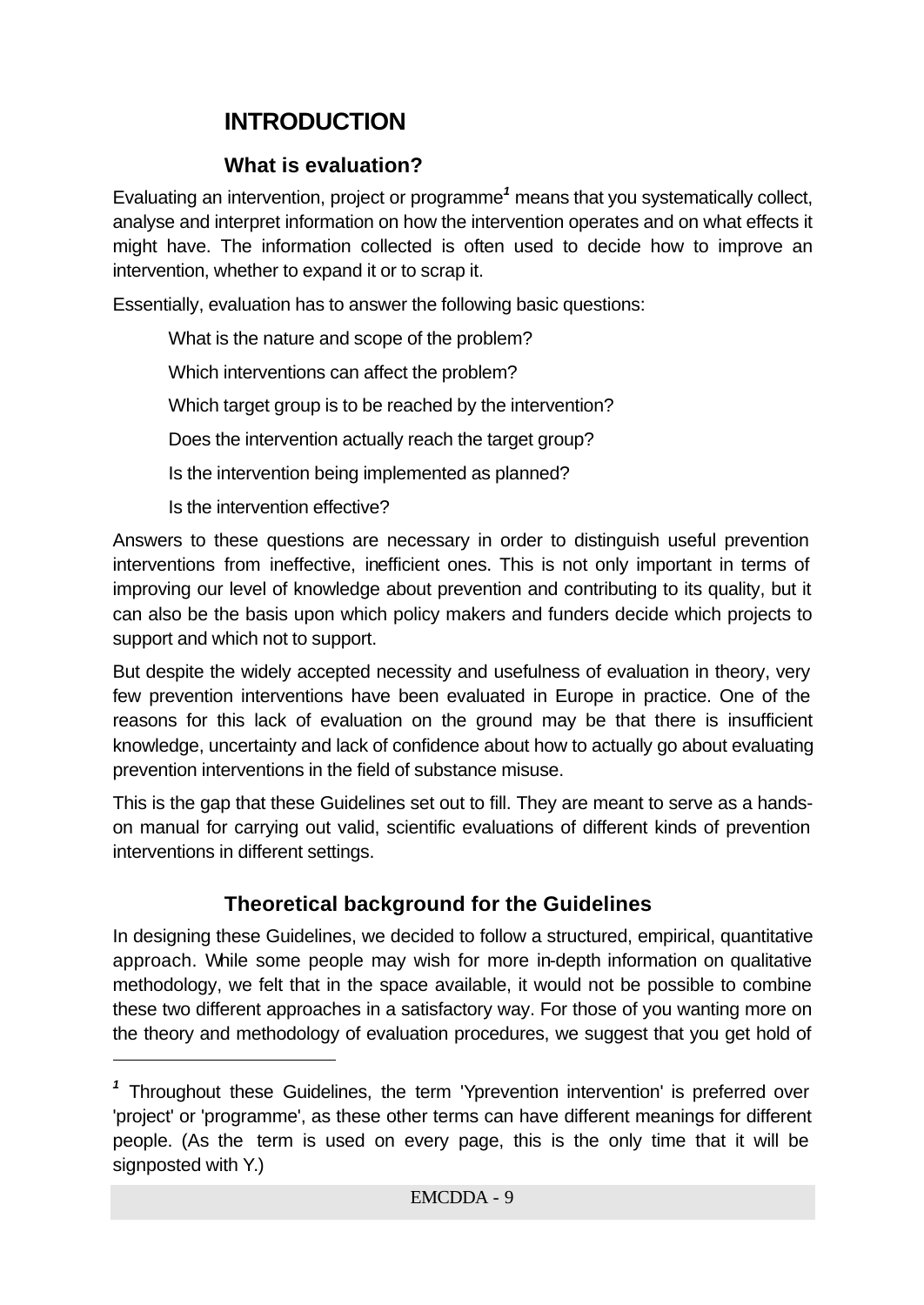the EMCDDA companion volume, *The Monograph on the Evaluation of Drug Prevention*. This monograph provides in-depth information on many different aspects of evaluation (for instance, the state of play in Europe and America, different types of evaluation, measuring outcomes, intermediate variables, cost-effectiveness, and the barriers to and challenges of evaluation).

# **Who can use the Guidelines?**

These Guidelines are intended to help people from various walks of life plan and evaluate drug prevention interventions. They are designed especially for those who come from a more practical background with little experience of evaluation, but they can also be helpful for more practised evaluators.

In order to address the needs of both these target groups, we have divided this manual into three parts, based on the assumption that the more experience you have of evaluation the less you may need to read and vice versa.

# **Possibilities for applying the Guidelines**

First and foremost, the Guidelines are supposed to help people working in the drug prevention field evaluate their prevention intervention. But there are also other ways in which the Guidelines can be used. For instance, they can be used as a teaching aid in evaluation training - our own experience of a training seminar for practitioners showed that the Guidelines were an extremely useful didactic tool. Another area where the Guidelines can be applied is in the drawing up and evaluation of funding proposals, reports and even other guidelines.

# **When can the Guidelines be used?**

The Guidelines focus on the evaluation of prevention interventions. They do not provide information on how to design a specific prevention intervention. Rather, they can be applied as soon as the concept of a prevention intervention is under discussion. During this stage, they help reflect the planning of the intervention, and later on, they can be used to evaluate its implementation and results. They are suitable not only for untested interventions but also for those that have already been conducted and which are routinely applied.

# **Structure of the Manual**

There are three sections to this Manual: the Guidelines themselves, examples and a glossary. The first part is a short, concise section containing the bare bones of the Guidelines. The second contains more detailed background information and examples for each issue highlighted by the Guidelines. Finally, important terms are elaborated in full in a glossary.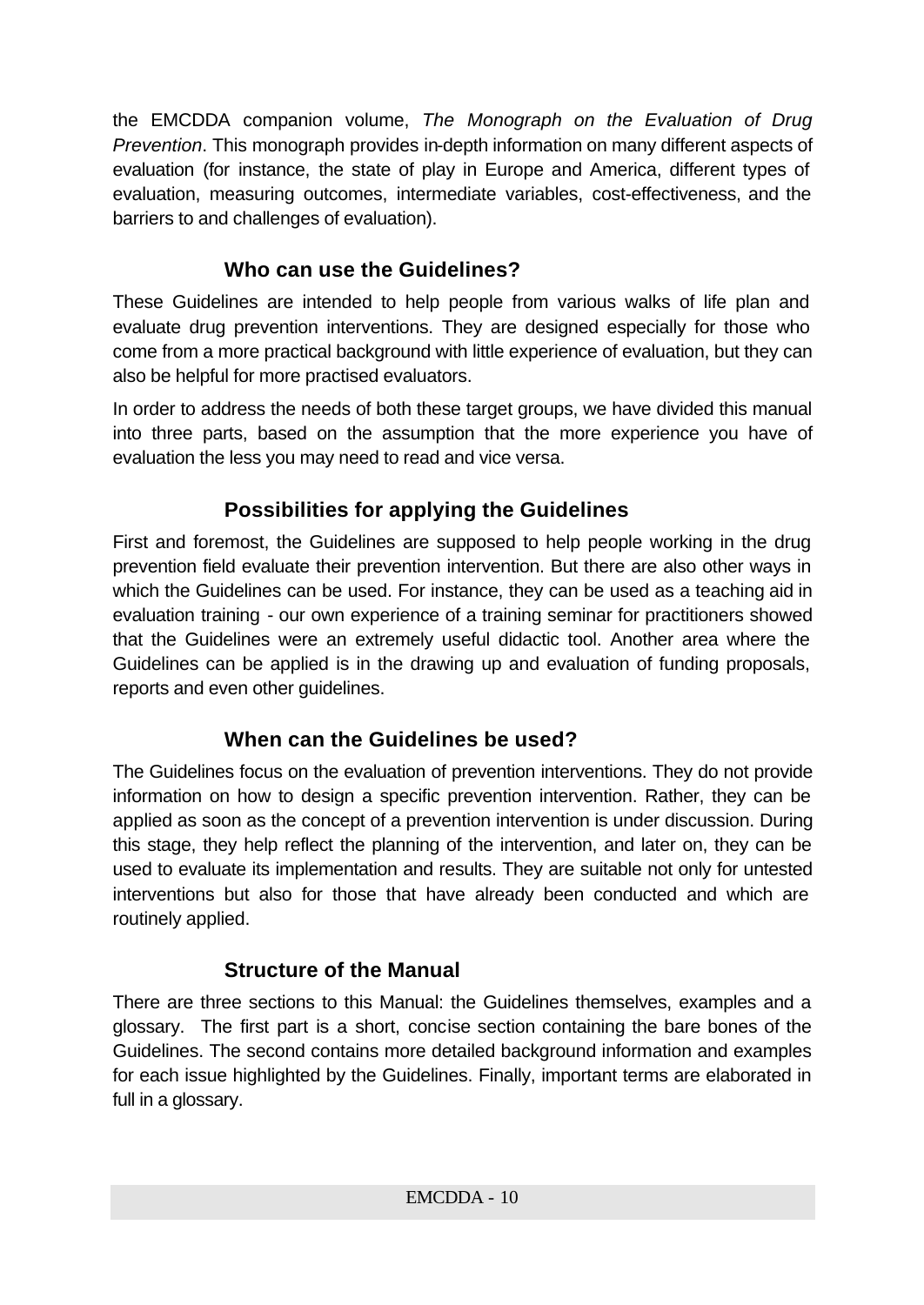#### *Part A: the Guidelines*

This section is the framework of the manual, covering all the steps and issues that should be considered during an evaluation. Four main areas are covered by the Guidelines: the planning phase, the quality and process evaluation, the outcome evaluation, and finally the communication of the evaluation's results. Each of these parts starts with a short introduction, and any technical term marked with an arrow ("Y") is more fully explained in the glossary.

#### *Part B: Examples*

This section contains background information on issues covered by the Guidelines as well as practical examples suggested by the feasibility study. This will be especially helpful for those less-experienced in project planning and evaluation.

#### *Part C: Glossary*

The glossary contains more detailed descriptions, definitions and explanations of technical and methodological terms which are used in the Guidelines. As with Part B, this will help those who are less familiar with methodological issues to understand and use the Guidelines.

#### **How to use the Manual**

In designing these Guidelines, we tried to incorporate the most important aspects which need to be considered when planning and evaluating prevention activities. Of course, there are many more issues which might have been included, but for practical purposes, we decided to limit the Guidelines to the bare essentials.

We are also aware that many people working in the prevention field will not always have the necessary financial and personnel resources to fully evaluate a prevention intervention. We would nevertheless strongly encourage the reader to systematically follow the basic steps laid out in these Guidelines so as to ensure the quality of a prevention intervention.

We recommend that you read all questions in Part A, even though in many cases not all of them will need to be answered. In general, project evaluators should try to answer all the questions about the planning phase (chapter one), and - depending on their particular evaluation plan - proceed to the process evaluation (chapter two) and the outcome evaluation (chapter three). Outcome evaluation is very important, although it is not always feasible for smaller prevention interventions. Likewise, if you do plan to carry out an outcome evaluation, you will need to have at least basic statistical knowledge which cannot be conveyed in a manual such as this. And finally, the chapter on the use of the results (chapter four) is again relevant for all kinds of evaluation.

Evaluation is not a simple task - it can be very costly and time-consuming. These Guidelines are here to help you through this complex procedure. After you have used them a few times, gaining confidence in your own ability as an evaluator, you will begin to find the whole process of evaluation to be a worthwhile enterprise. Ultimately,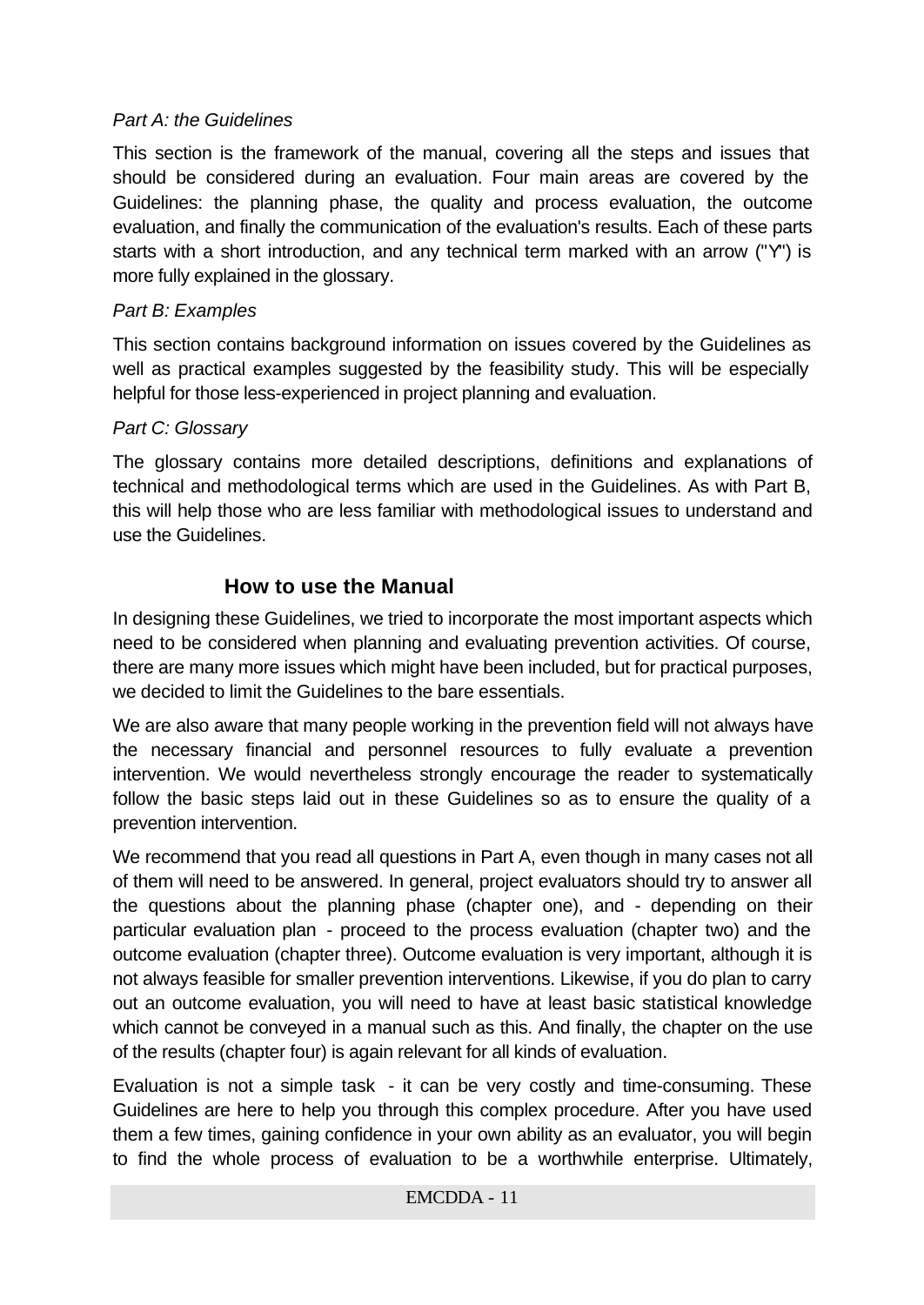evaluation allows you to plan your services more effectively, and you will find in turn, that these Guidelines allow you to plan your evaluation more effectively.

# **PART A: GUIDELINES FOR THE PLANNING AND REALISATION OF EVALUATION**

The symbol "Y " indicates terms which are described in the glossary.

# **Chapter One: Evaluation of Programme Planning**

Evaluation of programme planning refers to the phase when the Y prevention intervention is planned and designed. This is when goals and methods are chosen, and the evaluation of this phase reflects the process of defining the problem and the *Y*ultimate target group (which is not necessarily the intervention's actual *Y*target group). It includes needs assessment for a prevention intervention and evaluates the available resources.

The evaluation can be carried out either by an external Yevaluator*<sup>2</sup>* or by the person in charge of the intervention. Information should be gathered from the planners and the team that will carry out the intervention. This can be obtained through personal interviews, questionnaires, checklists or written reports. Other useful sources of data are national or local surveys and scientific or popular publications which deal with the issues to be addressed during the programme planning phase. The results should be written up.

# **1.1 The phenomenon***<sup>3</sup>*

The starting point in the planning phase should be a description of the nature, extent and location of the phenomenon to be addressed by the prevention intervention. This phenomenon should always be defined as a Ysubstance use behaviour which the planned intervention aims to prevent. The characteristics of people affected by the phenomenon should also be set out.

The following questions need to be answered. For each one, you should describe your sources of information and comment on the quality of this information.

j

<sup>&</sup>lt;sup>2</sup> As this term is used regularly, it too will only be signposted with Y once.

<sup>&</sup>lt;sup>3</sup> The term 'phenomenon' is preferred in these Guidelines, because the term 'drug problem', which could also be used, has a more negative connotation.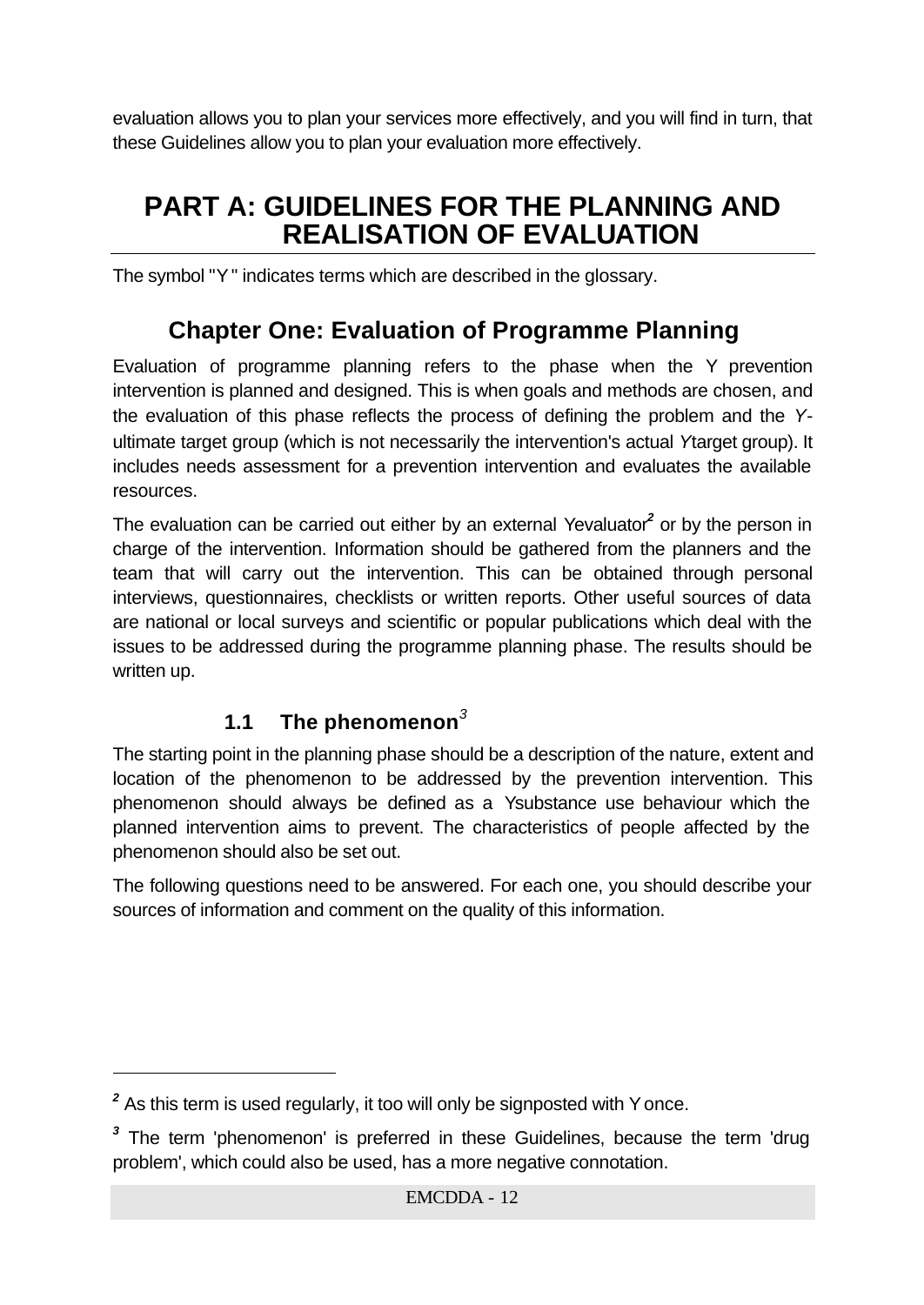- *a. What phenomenon do you want to prevent with the planned intervention?*
- *b. What are the socio-demographic characteristics of people affected by the phenomenon compared to those who aren't?*
- *c. Where does the phenomenon occur, and where doesn't it?*
- *d. How long has the phenomenon been known about? Has its size, impact and relevance changed over time?*

# **1.2 The conceptual background**

Once the phenomenon has been mapped out, you then need to outline the theory which lies behind your impressions regarding the cause, modification and control of the phenomenon. It should become clear from this why you have chosen the objectives (see 1.5) and the methods (see 1.6) for the particular prevention intervention.

The following questions need to be answered, and you should also provide examples of strategies and activities which could change (or which have changed) the phenomenon.

- *a. Which explanation for the origin of the phenomenon do you prefer?*
- *b. What factors are responsible for the continuation of the phenomenon?*

# **1.3 The need for a prevention intervention**

You also need to verify that the phenomenon exists to a degree which warrants an intervention. This analysis of the need for a particular intervention must calculate the number of people affected by the phenomenon, make the case for this particular intervention as opposed to any other, and describe how (and if) it fits in with other activities.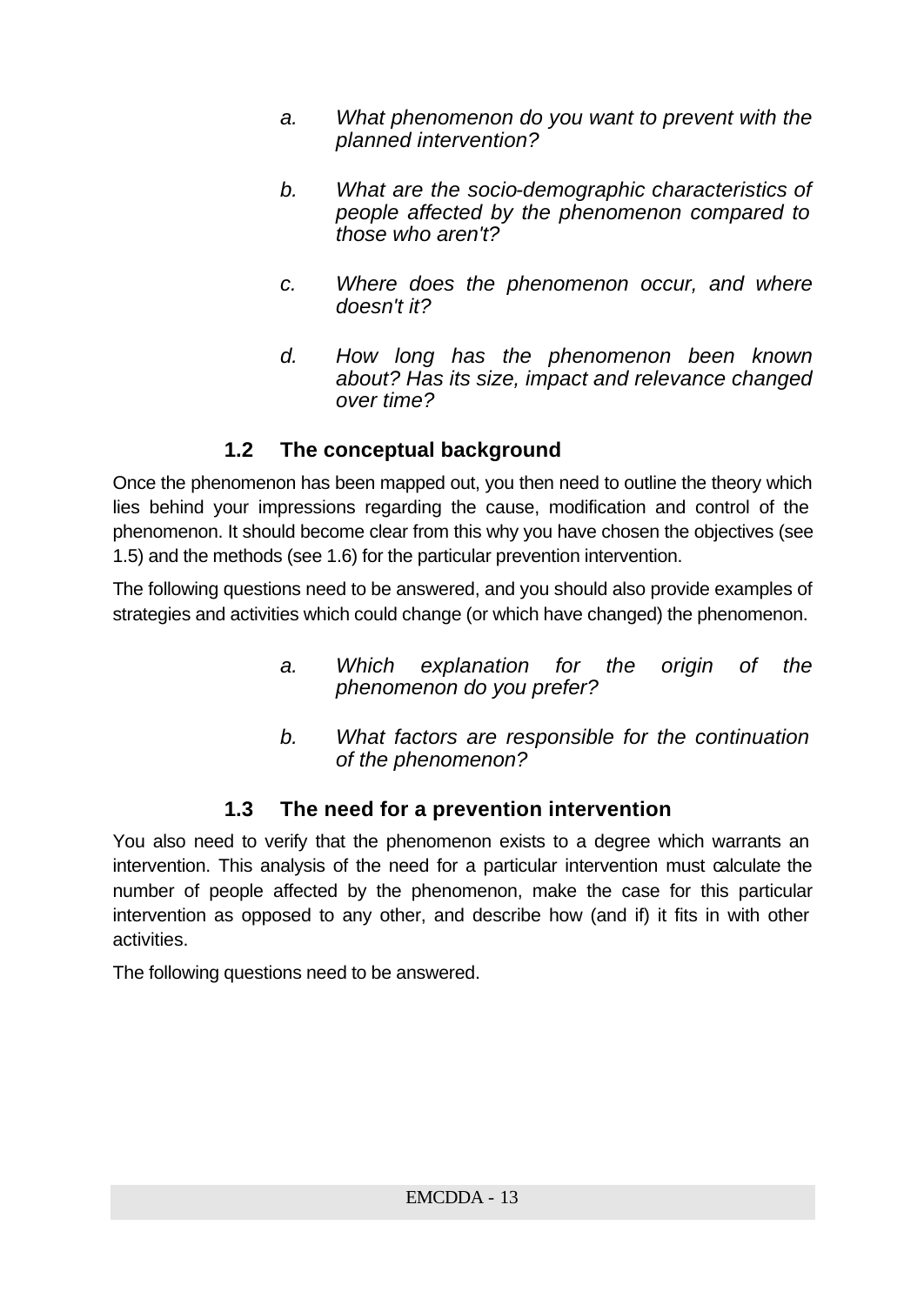- *a. How many people are affected by the phenomenon? How many new cases are there and how often do they appear? (Y prevalence, Y incidence)*
- *b. How do you expect the phenomenon to develop if nothing is done? On what grounds do you believe this?*
- *c. How would you describe the need for the intervention?*
- *d. Are there different opinions as to the need for an intervention? (Y varying perspectives on need)*
- *e. How did you assess the need for an intervention? (Y needs assessment)*
- *f. Do you know of any related interventions that are being carried out or planned? Do you plan to cooperate with these activities?*

## **1.4 The target group**

Next, you should define the group to whom the specific intervention is addressed (Ytarget group). Two kinds of target group can be differentiated: an Y-ultimate target group which is most at risk from the drug phenomenon, and an Yintermediate target group, such as parents, teachers and the general population. If the intervention addresses an Yintermediate target group, this group should be described as the target group, and if there is more than one target group, they should be described separately. You should also outline how the target group is to be approached and motivated to participate in the intervention.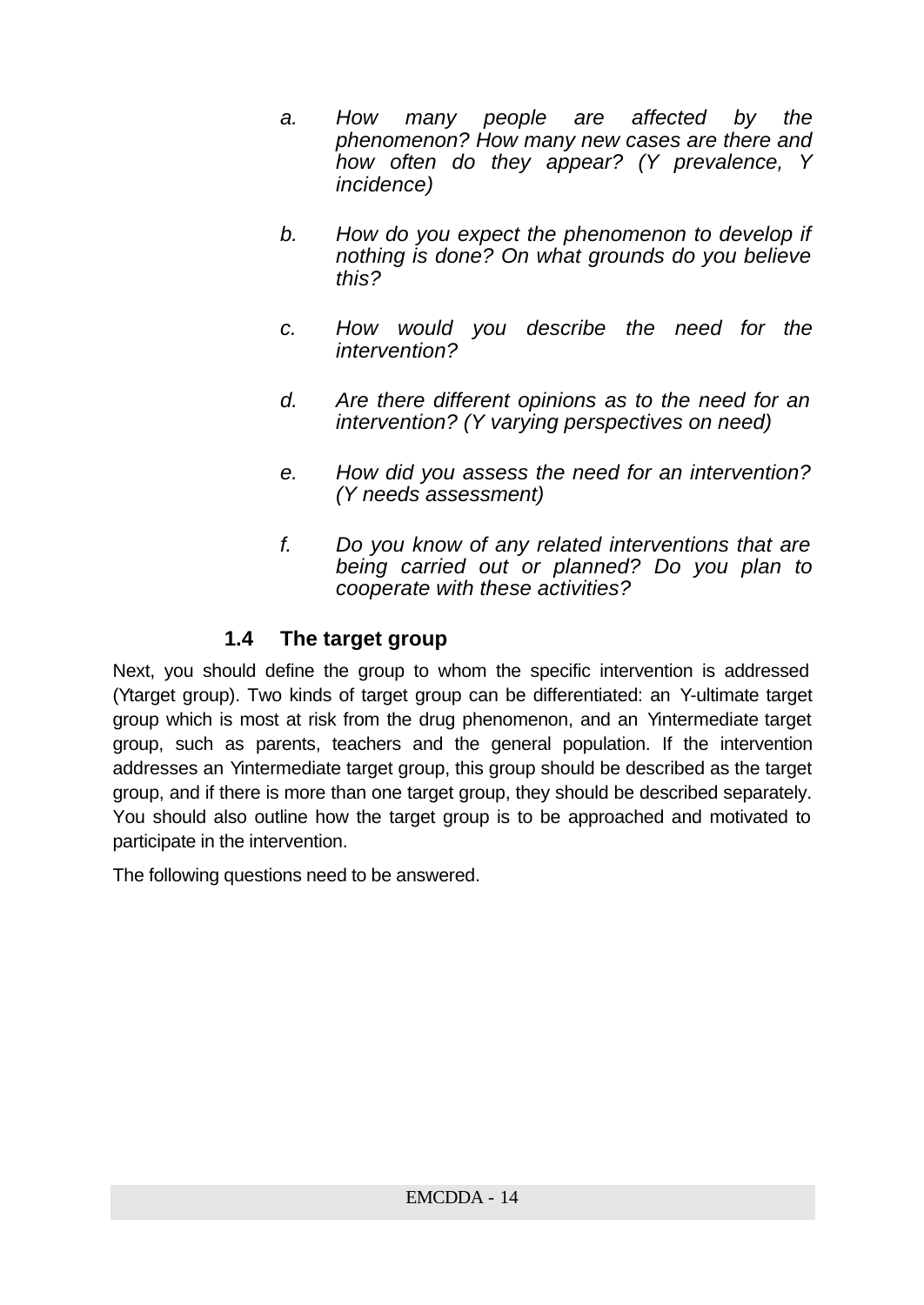- *a. Is the target group the Y-ultimate target group or an Yintermediate target group?*
- *b. What are the socio-demographic characteristics of the target group, the scale of the phenomenon and the size of the group?*
- *c. Why did you chose this target group?*
- *d. How many people do you plan to reach?*
- *e. Where and how do you want to contact, recruit and motivate the target group? (Yselection effects, Ycoverage, Ybias)*
- *f. How do you plan to ensure that the target group will stick with the intervention? (Yattrition)*
- *g. Even if your planned intervention exclusively addresses an Yintermediate target group, what are the characteristics of their Y-ultimate target group?*

#### **1.5 Objectives**

You need to be clear about the intervention's Yobjectives, defining both the expected effects on substance use behaviour and on Ymediating variables. You should also describe what effects the intervention hopes to achieve for any Yintermediate target group.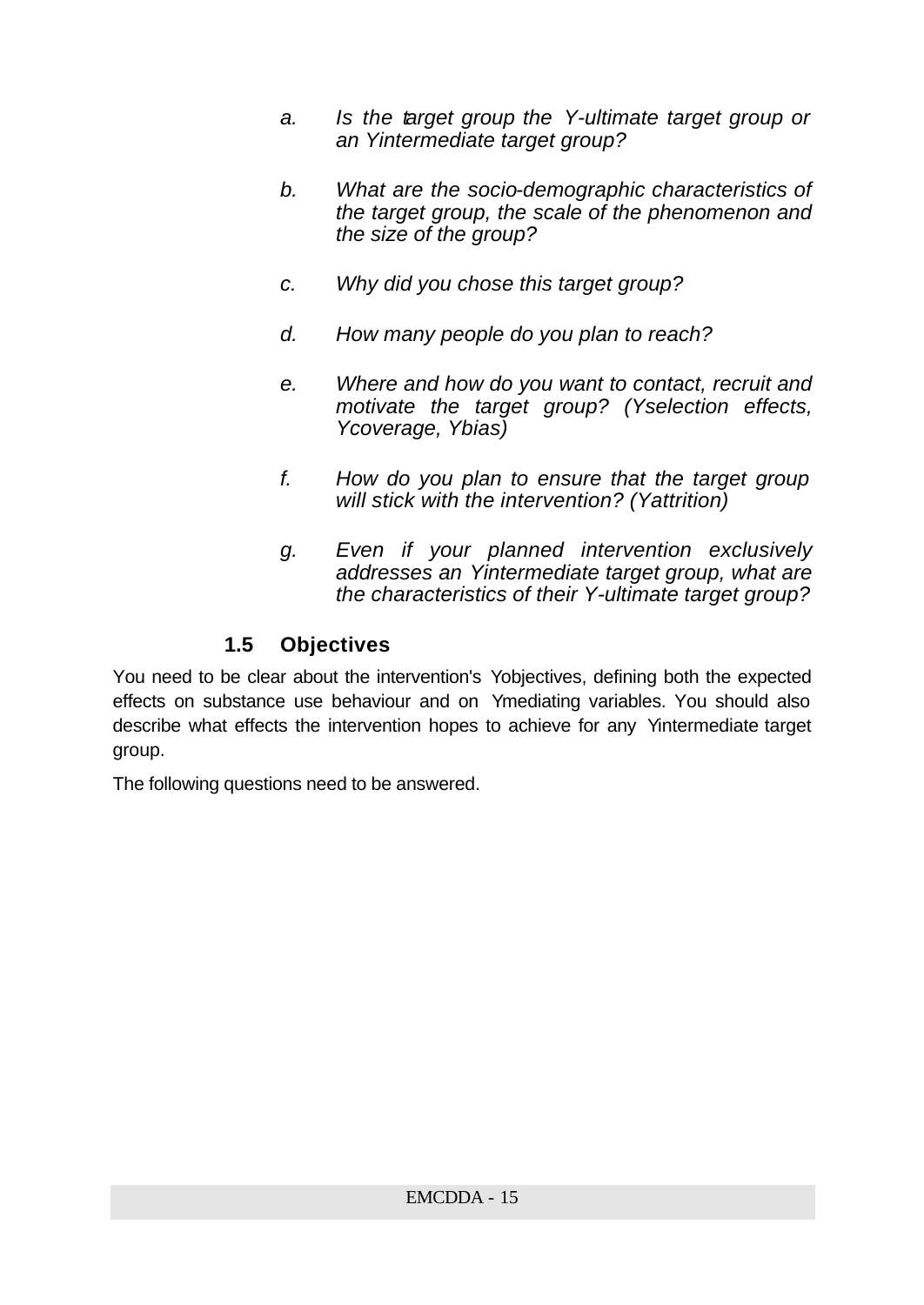- *a. How will the intervention affect substance use behaviour in the Y-ultimate target group?*
- *b. How will the intervention affect mediating variables directly related to substance use behaviour in the Y-ultimate target group? (Yknowledge about substance use, Yattitudes towards drugs, Yintention to use drugs, Ynorms)*
- *c. What objectives are considered for other mediating variables? (Ylifeskills, Yrisk factors, Y protective factors, Yproblem behaviour, Ystructural changes, changes in Ylifestyle and Ycultural habits)*
- *d. What is the relationship between these mediating variables and substance use behaviour?*
- *e. What are your objectives concerning the Yintermediate target group?*
- *f. How are the objectives for the Yintermediate target group and the Y-ultimate target group related?*

#### **1.6 Methods**

You also need to be sure about the methods and strategies you will employ to satisfy the objectives. The empirical evidence for these strategies should be described, as should the timetable and overall length of time intended for the intervention.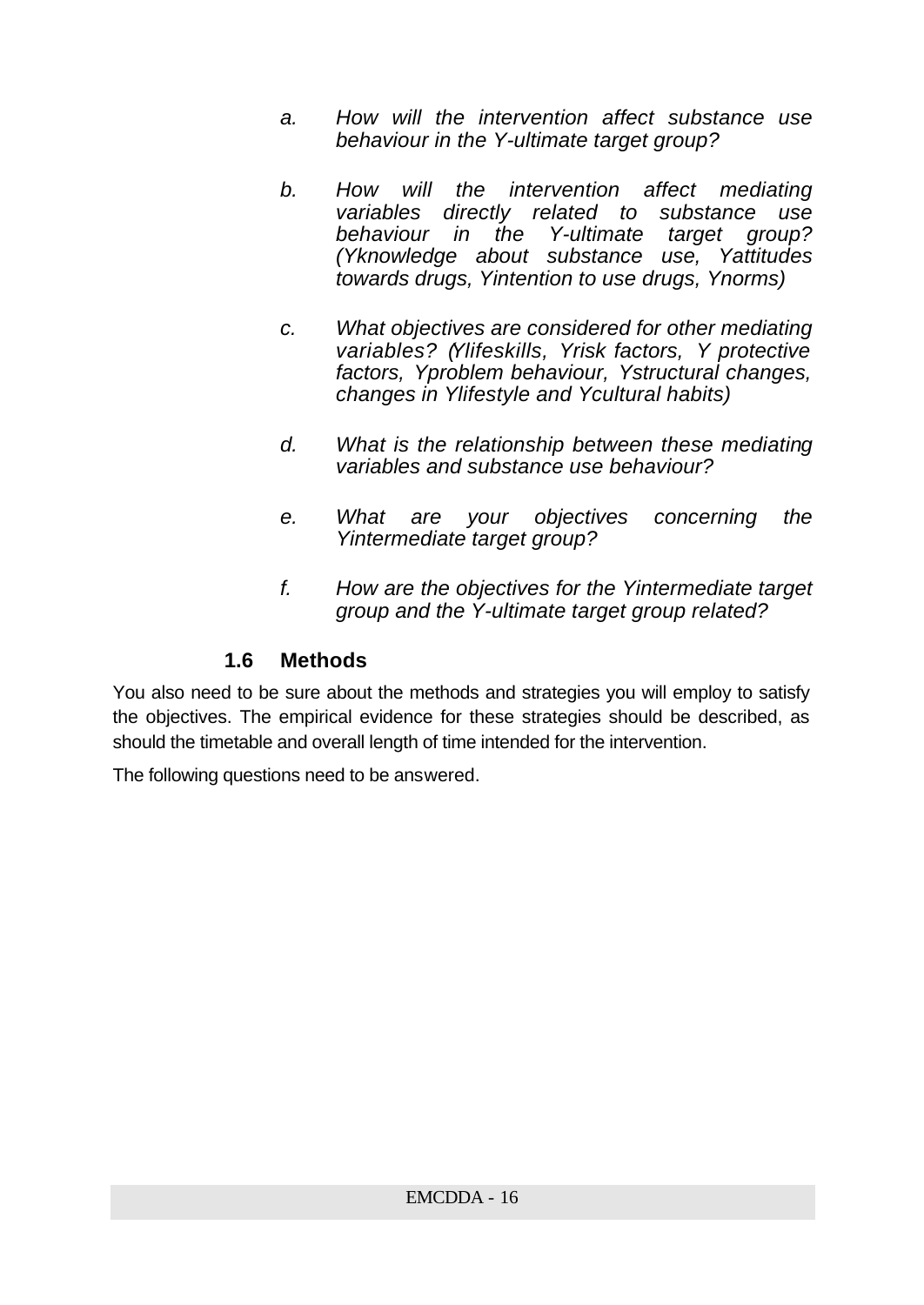- *a. What strategies, components and methods will be used in the intervention?*
- *b. Who will be involved in the prevention intervention?*
- *c. Do you know of any empirical evidence for the success of your methods (e.g., scientific literature, research papers)?*
- *d. How long will the intervention last?*
- *e. What is the planned timetable of the intervention (number of activities, duration and frequency of each activity, etc.)?*
- *f. Do you plan to test the feasibility of the intervention?*

#### **1.7 Resources**

Now you are clear about objectives and methods, you should examine the resources available. These resources include staff time, and you should also be aware of any Ybarriers to the availability of resources, which might affect implementation or evaluation.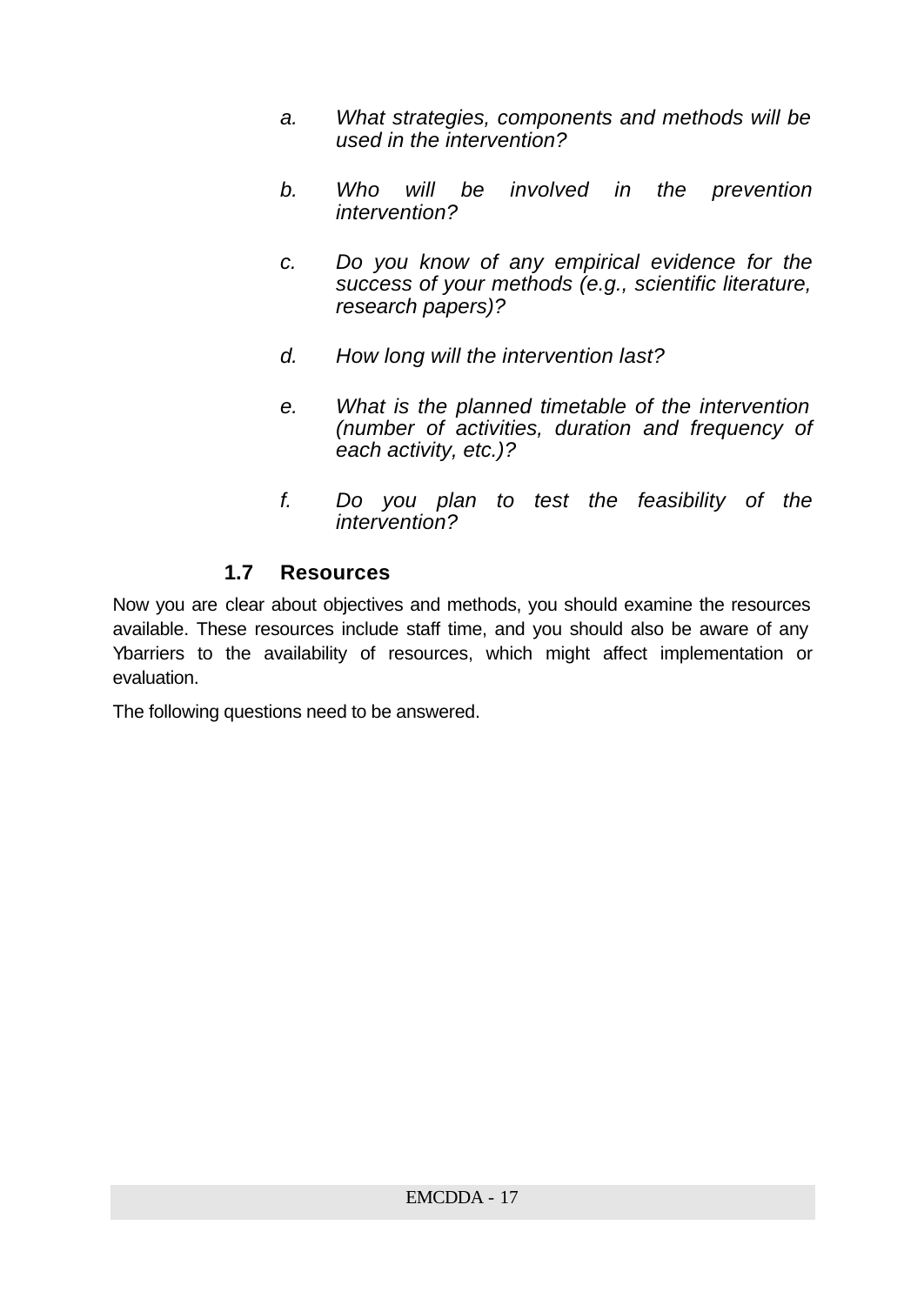- *a. What staff will carry out the intervention, and what are the qualifications required?*
- *b. How time consuming will the intervention be for each of these people?*
- *c. What is the budget and who is providing it?*
- *d. What additional resources are available (e.g., people, organisations, rooms, materials, etc.)?*
- *e. What could hinder the implementation or evaluation? (Ybarriers)*

#### **1.8 Planning the Process Evaluation**

While you're carrying out the evaluation of the planning phase, you should also be aware of the next stages. It should be decided whether there will be a process evaluation and who will carry it out.

Chapter 2 deals with process evaluation, but if you plan to carry out such an evaluation, you should at this point answer the following questions.

- *a. Is a process evaluation planned?*
- *b. What resources do you have to perform a process evaluation?*
- *c. Who will carry out the process evaluation?*

#### **1.9 Planning the Outcome Evaluation**

As well as taking the decision whether or not to carry out a process evaluation, you should also do the same for outcome evaluation. Chapter 3 deals with outcome evaluation, but if you plan to conduct such an evaluation, you should at this point answer the following questions.

- *a. Is an outcome evaluation planned?*
- *b. What resources do you have to perform an outcome evaluation?*
- *c. Who will carry out the outcome evaluation?*

#### **1.10 Reflection upon the planning phase**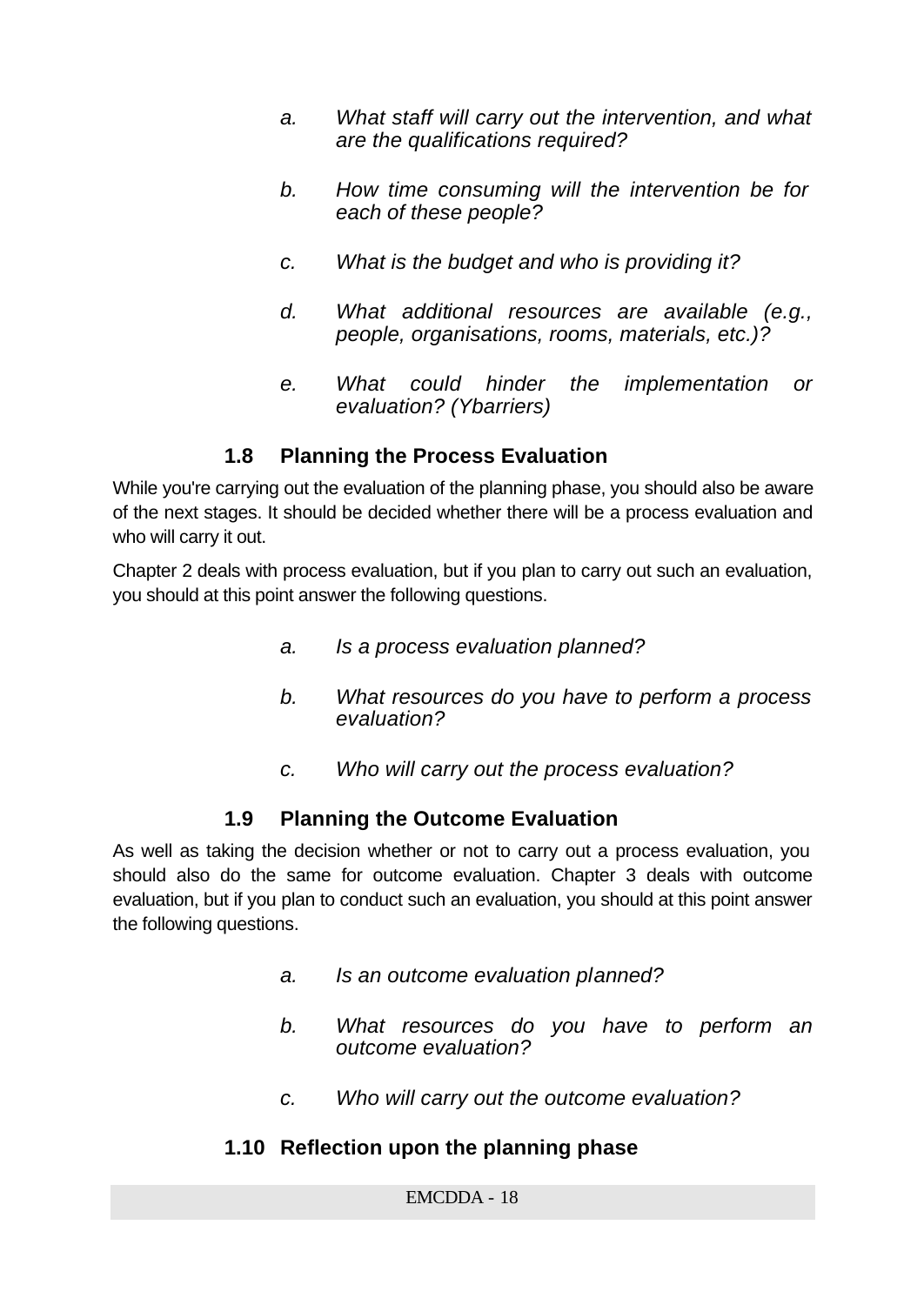Finally, at the end of the evaluation of the planning phase, the whole process of information gathering and the lines of communication should be looked at.

The following questions need to be answered.

- *a. Who was involved in the planning phase?*
- *b. What is your overall assessment of the process of the planning phase?]*

#### **1.11 Planning checklist**

Well done! You have now completed the evaluation of your intervention's planning phase. You should now have a clear idea about:

- $\bullet^*$  what you want to tackle (1.1)
- M *how you explain that phenomenon (1.2)*
- M *why your intervention is necessary (1.3)*
- $\bullet^*$  who you aim to help with the intervention (1.4)
- $\bullet^*$  what your objectives are (1.5)
- $\bullet^*$  how the intervention will be carried out (1.6)
- M *what resources the intervention will use (1.7)*

You have also reviewed the whole planning process (1.10) which will help you understand how decisions were made. If one of those decisions was to continue your evaluation (1.8 and 1.9), the next chapters will help you monitor your intervention's process and outcomes.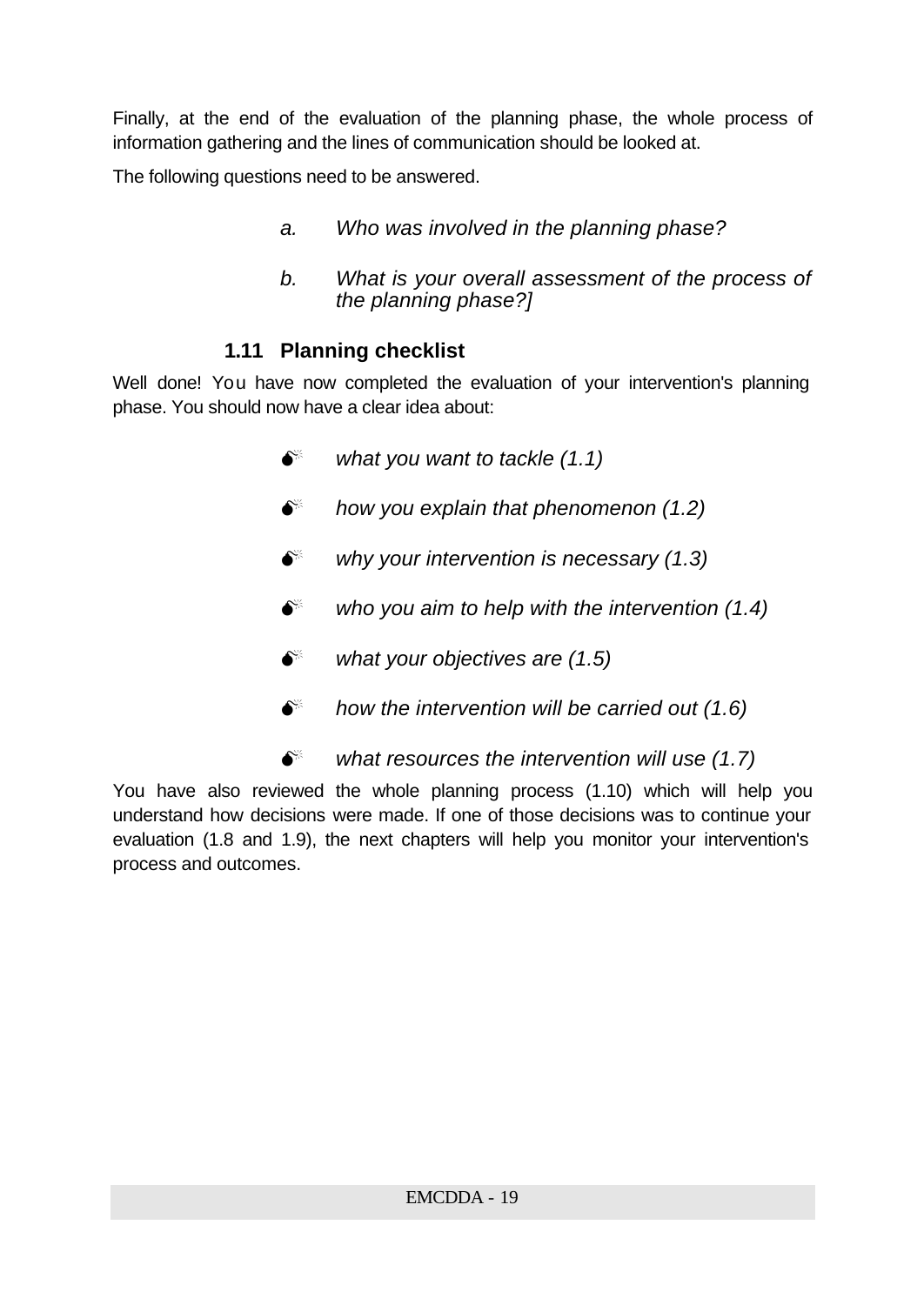# **Chapter Two: Process Evaluation**

Process evaluation assesses the implementation of an intervention and the reactions of the participants. It describes how and if the prevention intervention took place, whether its Ydesign worked and whether the designated target group was reached. It is also concerned with the 'quality' of the intervention. As process evaluation collects all the relevant information on an intervention's success or otherwise, it provides useful information for the future improvement of the intervention.

# **2.1 Planning the Process Evaluation**

In planning the process evaluation, decisions have to be made about the selection of the variables and indicators to be measured. In answering the following questions, you should therefore report on what has been measured, how you did it and when you did it.

- *a. What variables and Yindicators will provide useful information on how the intervention was accomplished? What kind of information (Yqualitative or Yquantitative) do you want to assess with process evaluation?*
- *b. What methods and instruments will be used? (Yinterviews, Yquestionnaires, Yobservation instruments)*
- *c. Where, when and how often will the process data be collected? (Ydesign)*
- *d. Who will provide the information needed for process evaluation?*
- *e. How do you plan to analyse the data?*

# **2.2 Implementation of the prevention intervention**

This is perhaps the most important moment in the life of the intervention. The description of the implementation and development of the intervention should cover all the activities which were actually undertaken. This allows you to assess the intervention whether or not it was implemented as originally planned. (Yadherence, Yfidelity, Yreinvention, Yunexpected changes, Yintentional changes)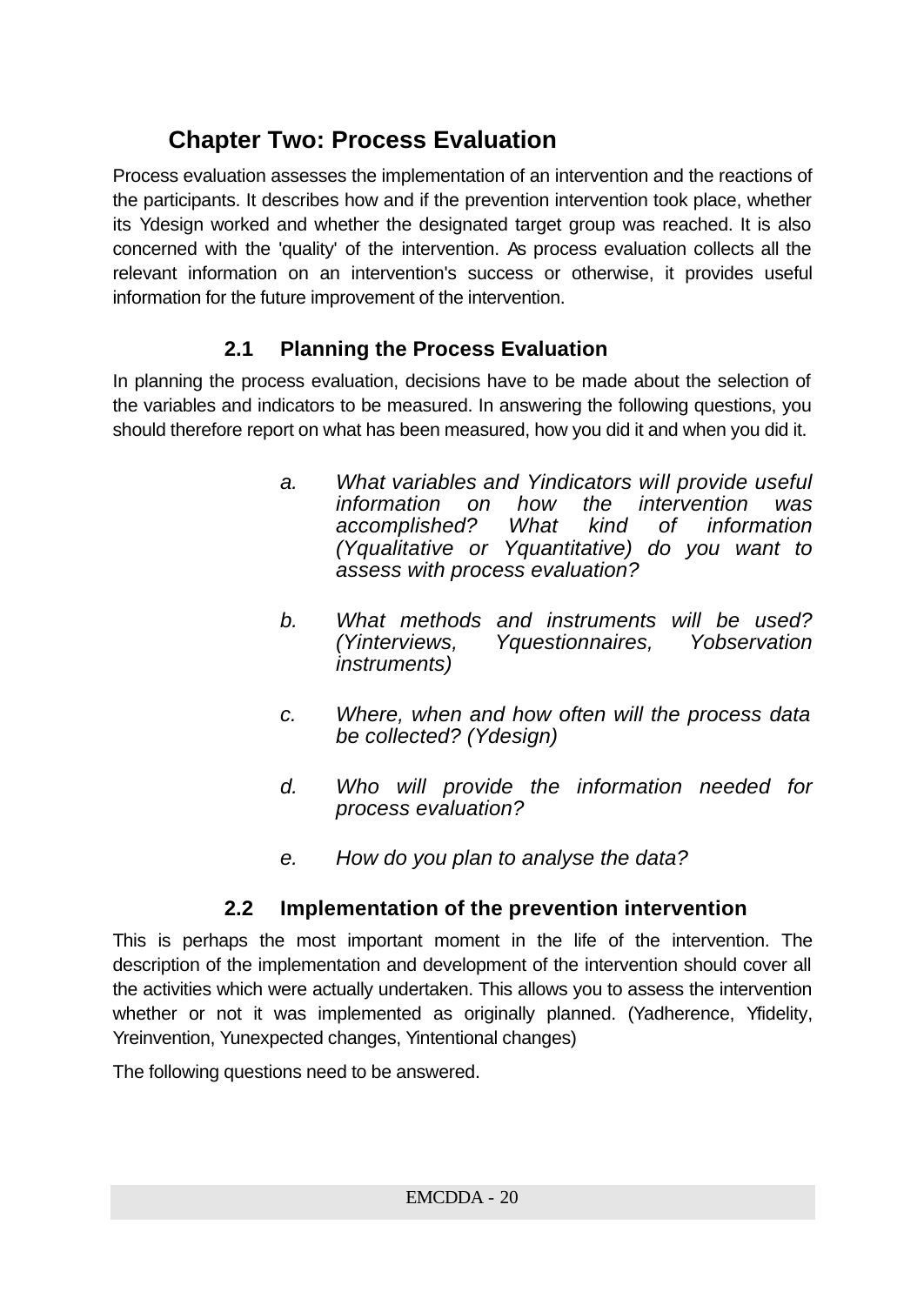- *a. What strategies, components and methods were actually implemented? Compare your answers with the original plan in sub-section 1.6.*
- *b. What data sources and instruments were used to measure the intervention's implementation? Compare your answers with the original plan in sub-section 2.1.*
- *c. What resources were actually used? Compare your answers with the original plan in sub-section 1.7.*

## **2.3 The target group revisited**

You will also need to look at whether you reached the desired target group.

The following questions need to be answered, and you should also give information on the number of participants, their age, gender, education and other relevant variables. As with the previous sub-section, you should compare your answers with your original plans, in this case the target group as envisaged in sub-section 1.4.

- *a. How many people were actually reached by the intervention?*
- *b. What were the socio-demographic characteristics of the people reached by the intervention?*
- *c. How did you collect this information?*

#### **2.4 Exposure**

Next, you need to examine how much of the prevention intervention actually reached the target group. (Yexposure)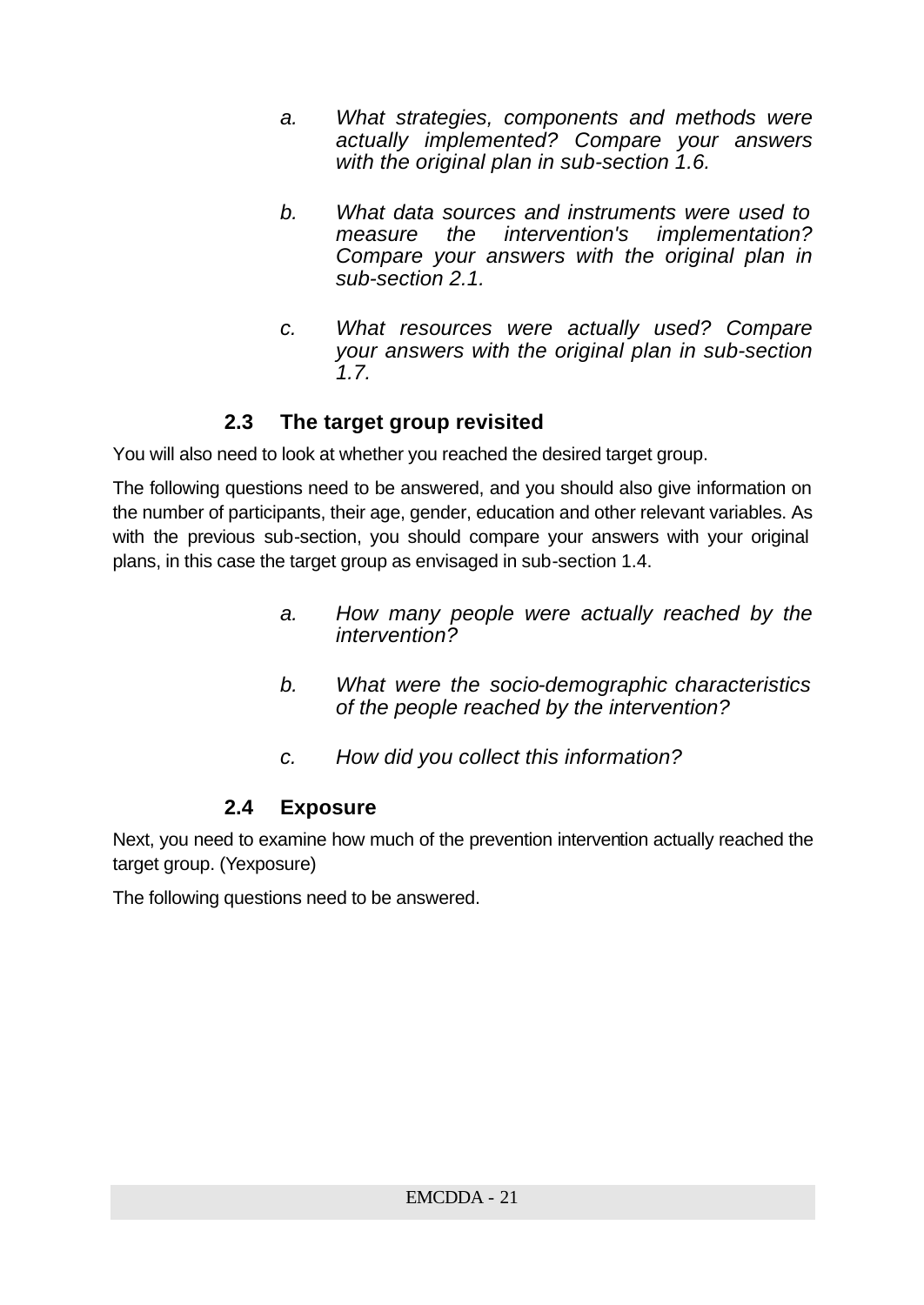- *a. How did you measure exposure? Which data sources, Yinstruments or Yindicators did you actually use?*
- *b. How long did the prevention intervention actually last and how many prevention activities took place? Compare your answers with the original plan in sub-section 1.6.*
- *c. To what extent was the target group actually reached? Compare your answers with the original plan in sub-section 1.4.*

# **2.5 Quality of the prevention intervention**

As well as assessing how the intervention was carried out, you need to assess how well it was carried out. The quality of the intervention can be expressed in terms of the reactions and attitudes of the target group towards it (e.g., acceptance, degree of identification, involvement, personal benefit, etc.).

The following questions need to be answered, and it is instructive to compare your answers with your original views on process evaluation as envisaged in sub-section 2.1.

- *a. Who provided the information on the Yquality of the intervention?*
- *b. What indicators and instruments did you actually use to evaluate the quality of the intervention?*
- *c. What are the results of the quality measurements?*

# **2.6 Discussion of the results of Process Evaluation**

Finally, as when evaluating the planning of an intervention, you should analyse and interpret the results of the process evaluation. These results should be compared with results obtained by other evaluations and relevant studies, and your analysis should also include suggestions for the future.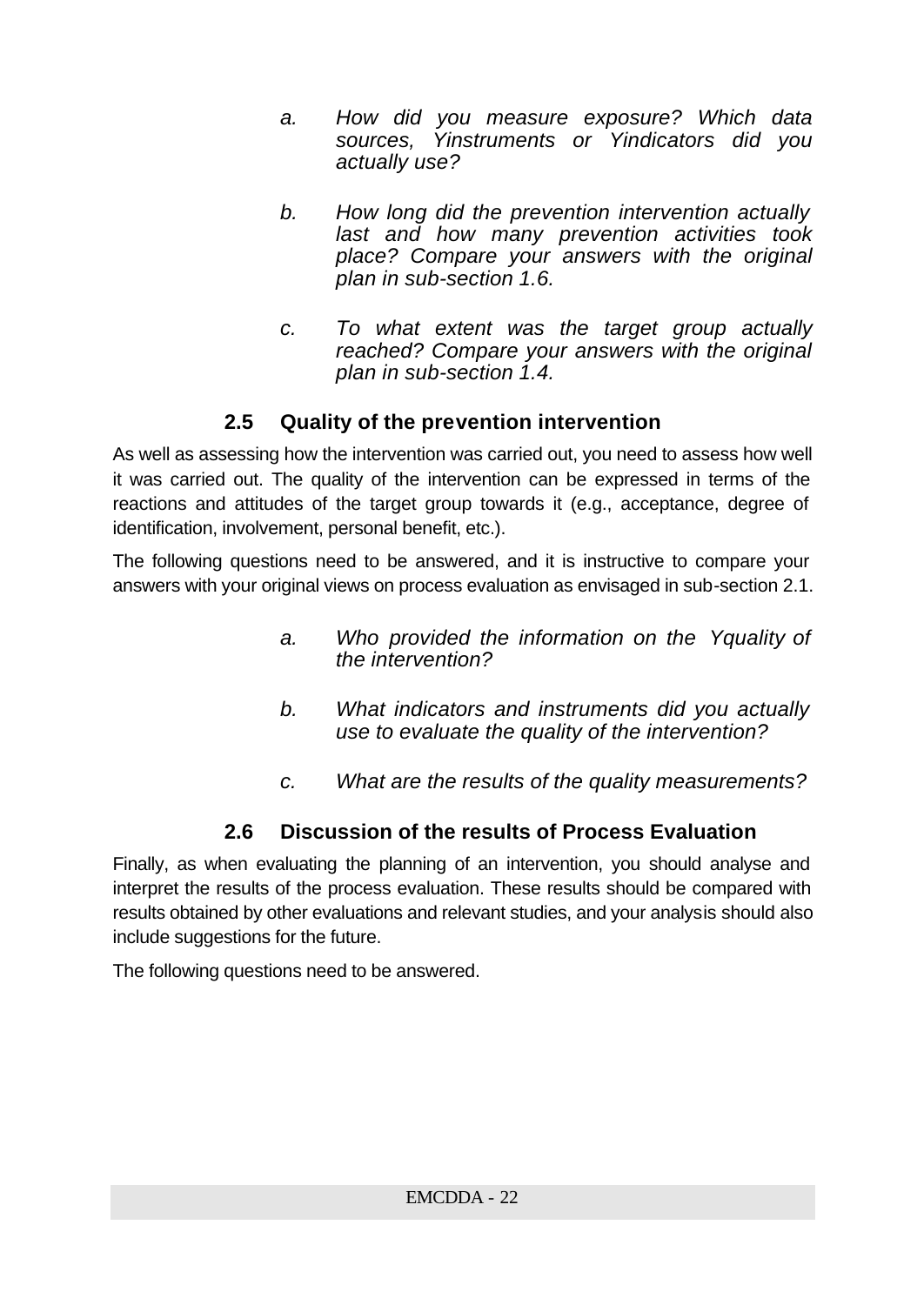- *a. How do the plans for the intervention compare to its actual implementation and your evaluation? Are there any discrepancies and what are the possible reasons for them?*
- *b. What is the impact on any discrepancies on the intervention?*
- *c. What are the strengths and weaknesses of the way the intervention has been implemented? Compare these with results from other interventions.*
- *d. Do you have any suggestions for the future implementation of a similar prevention intervention?*
- *e. Do you have any suggestions for future process evaluations of this kind of prevention intervention?*

# **2.7 Process checklist**

Well done! You have completed your intervention's process evaluation. By now, you should have a clear idea about:

- M *how you planned to measure 'process' (2.1)*
- $\bullet^*$  what actually happened during the intervention *(2.2)*
- M *how many people were actually reached (2.3)*
- $\bullet^*$  how much of the target group was reached (2.4)
- M *how 'good' the intervention was (2.5)*

You should have also reviewed the actual implementation of the intervention alongside your plans for it (2.6) to see how much it changed on the ground. The next chapter will help you evaluate the intervention's outcomes - whether it really did what you wanted.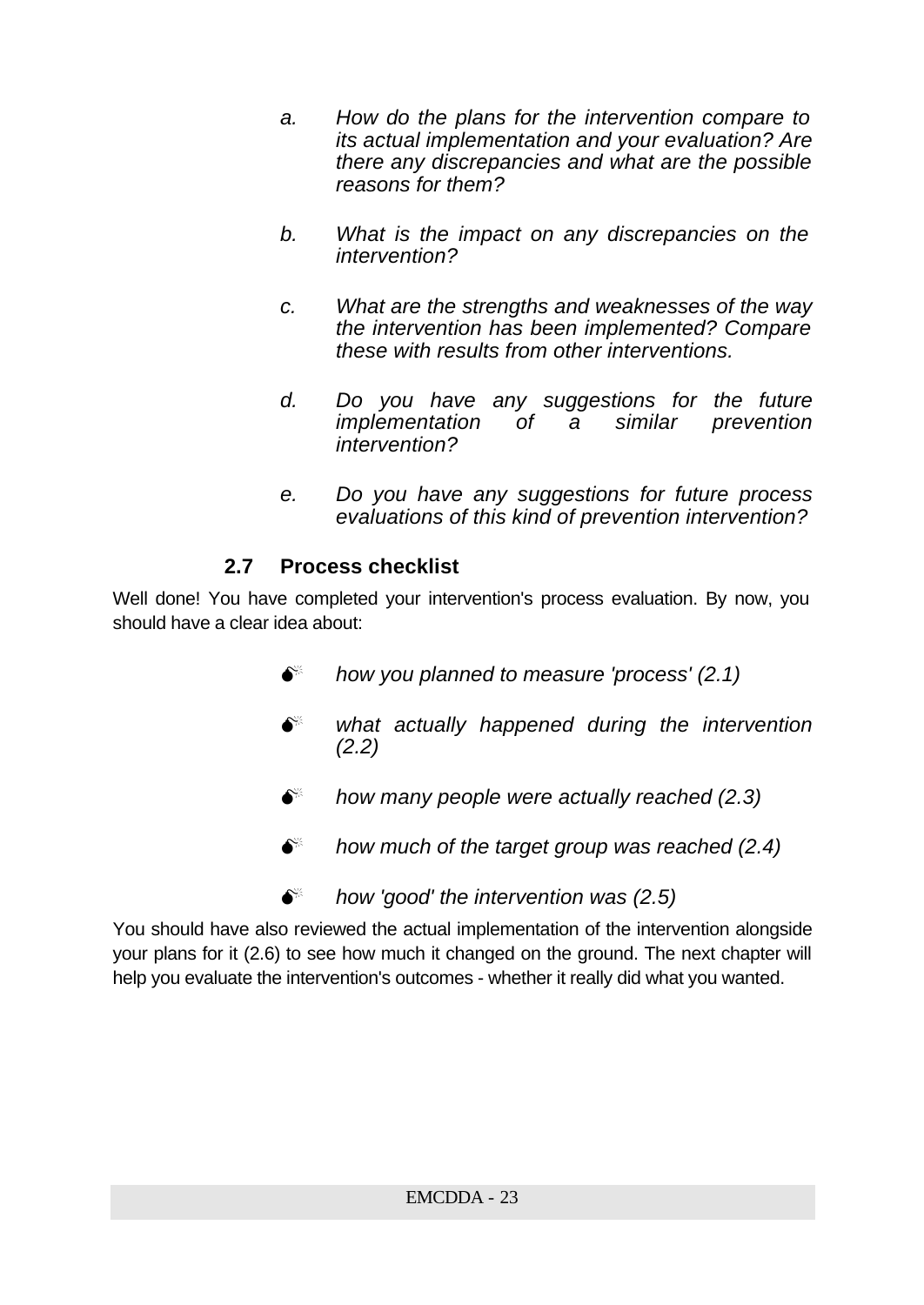# **Chapter Three: Outcome Evaluation**

Outcome evaluation looks at the effects of the intervention. It deals with whether the intervention actually achieved its intended goals, and as such, is an essential tool for judging whether a particular intervention is worth continuing, adapting or dropping.

The design of an outcome evaluation has a very strong influence on the quality of the results, and so this chapter begins with a description of outcome evaluation planning and then asks how the results of the outcome evaluation can be presented.

# **3.1 Planning the outcome evaluation**

It is essential that the planning of any outcome evaluation begins before the intervention does, as the decisions made in this phase may influence the intervention's timetable and data collection.

To ensure that an effective outcome evaluation is planned, the following questions need to be answered.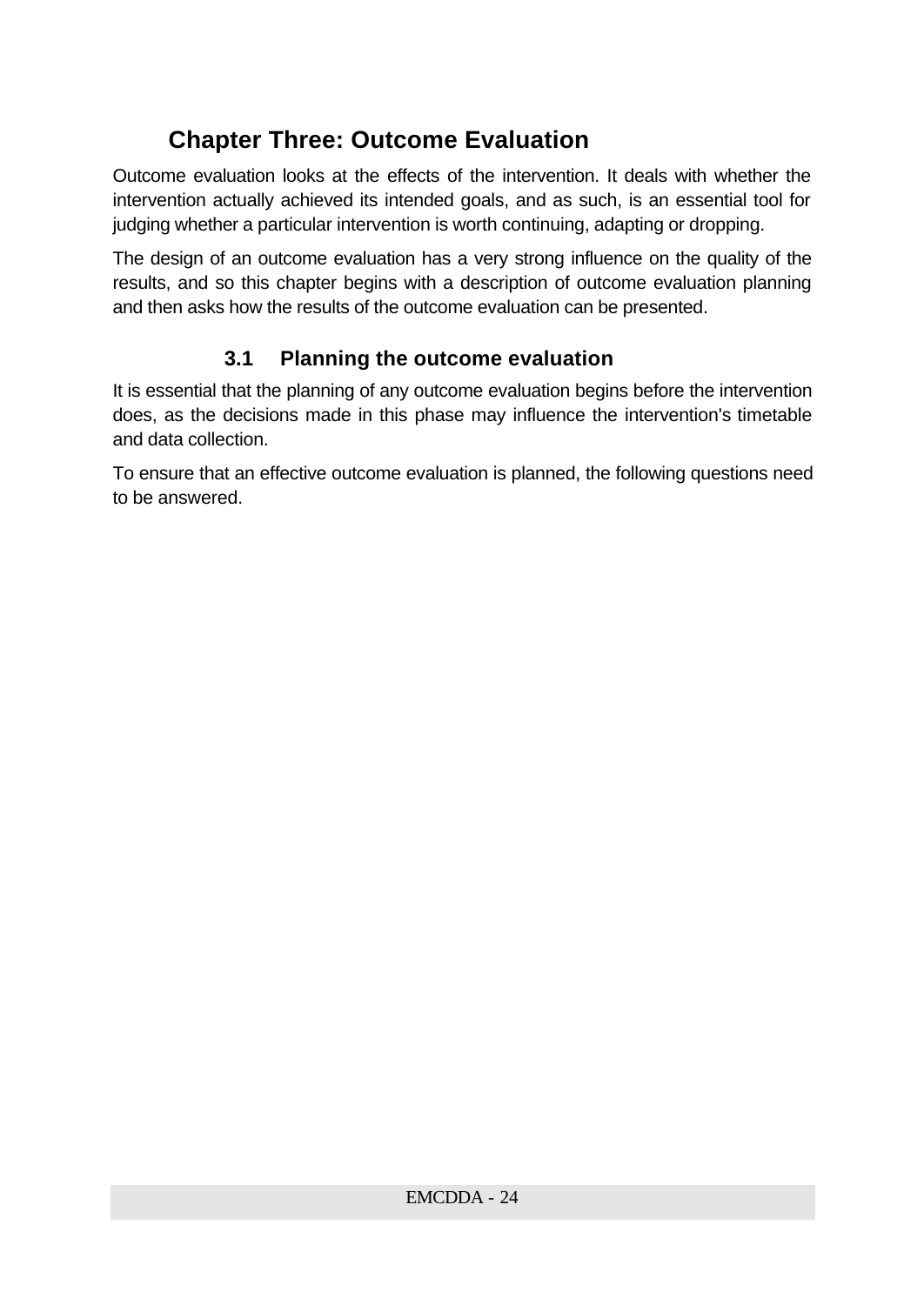- *a. What are your Yindicators for outcome and how do you plan to measure them?*
- *b. Do you want to collect information on outcome following a Yquantitative approach or a Yqualitative approach? What indicators and Yinstruments do you propose to use for collecting information? The following classification may prove useful:*
- *i. Indicators and instruments to measure substance use behaviour for the Y-ultimate target group.*
- *ii. Indicators and instruments to measure mediating variables related to substance use behaviour for the Y-ultimate target group.*
- *iii. Indicators and instruments to measure other mediating variables for the Y-ultimate target group.*
- *iv. Indicators and instruments to measure objectives for the Yintermediate target group.*
- *c. What do you know about the quality of the instruments (Yobjectivity, Yreliability, Yvalidity)? Do you plan to test the feasibility of the instruments?*
- *d. From whom, when and how often do you plan to collect information on outcome? (Ydesign)*
- *e. How do you plan to analyse the information you gathered? Which Ystatistical methods are adequate to the quality of data and design?*

#### **3.2 Achieving outcome evaluation**

Armed with this plan, you should then describe the actual outcome evaluation. The focus should be on changes or adaptations not only in the sample, but also in the design and the use of instruments. Unexpected and Intentional changes should also be distinguished.

When answering the following questions, the previous sub-section should be considered at all times.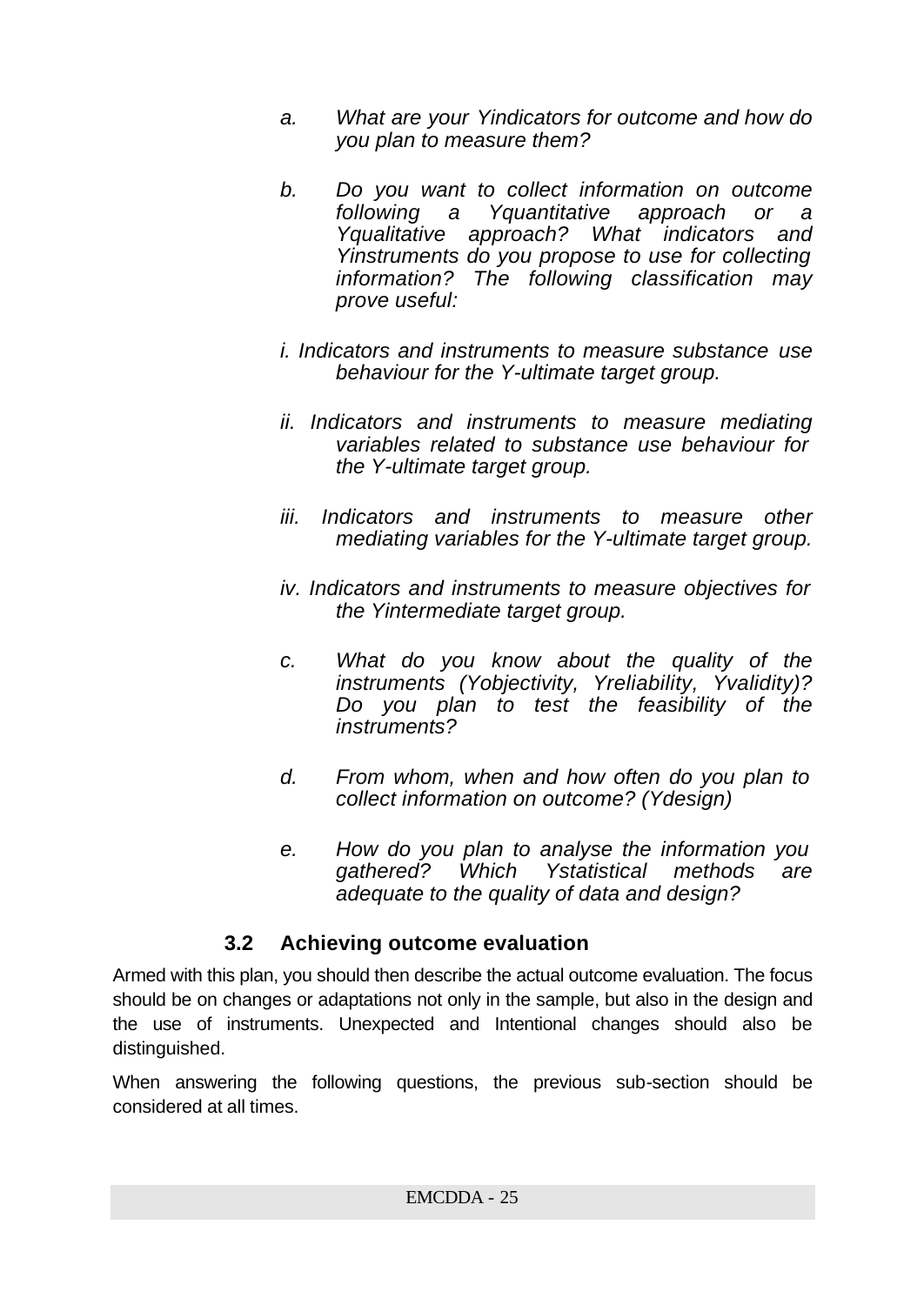- *a. What was the design of the outcome evaluation?*
- *b. What instruments were applied?*
- *c. How was data collected, who did it, when and under what circumstances?*
- *d. How was data processed and what statistical analyses were performed?*

#### **3.3 The sample**

Information on the sample which you used to provide the data for the outcome evaluation should be produced. If the sample corresponds to everyone reached by the intervention, or even to the target group, then all you need to do is to refer to the description in sub-sections 1.4 and 2.3. If not, then you need to outline the sample's characteristics, as well as detail the recruitment process and the *Y*attrition level.

The following questions need to be answered.

- *a. How was the sample recruited?*
- *b. What were the sample's socio-demographic characteristics, size, etc.?*
- *c. How do these characteristics compare with those of the whole target group?*
- *d. Were you able to identify drop-outs? If so, what were their characteristics?*

#### **3.4 The outcomes**

At some point in outcome evaluation, you have to look at the outcome of the intervention. These results can be tabulated, you can perform complex statistical analysis on them, or you can simply produce a written statement.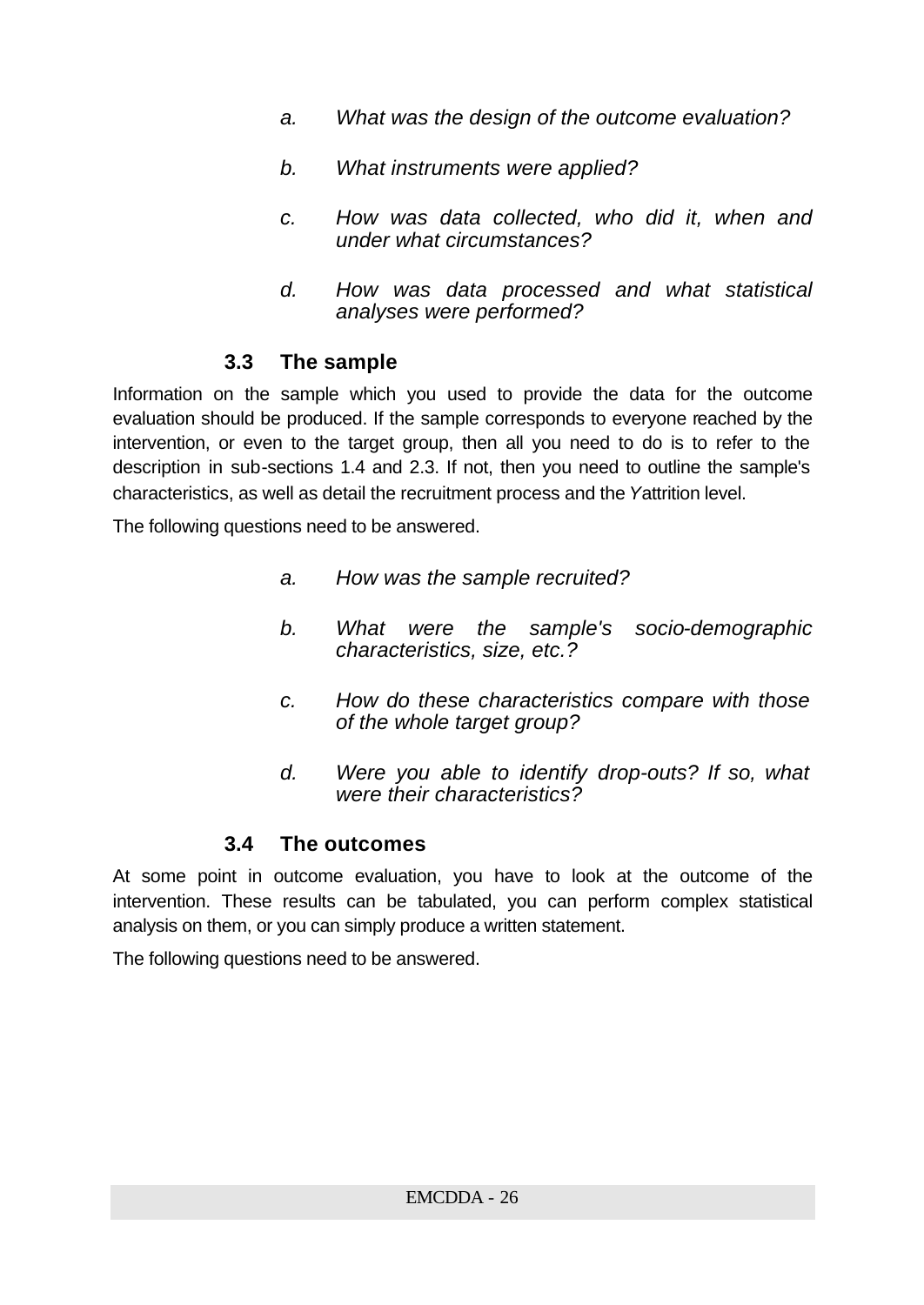- *a. How did the intervention affect the Y-ultimate target group's substance use behaviour?*
- *b. How did the intervention affect mediating variables related to substance use in the Y-ultimate target group?*
- *c. How did the intervention affect other mediating variables in the Y-ultimate target group?*
- *d. How did the intervention affect objectives in the Y intermediate target group?*
- *e. Are different subgroups affected differently by the intervention? (e.g., men/women, age groups, risk groups, etc.)*

## **3.5 Discussion of the results of Outcome Evaluation**

Finally, you need to analyse and interpret the outcome evaluation's results. As with process evaluation, these results should be compared with results obtained from other evaluations and relevant studies, and you should also make suggestions for the future.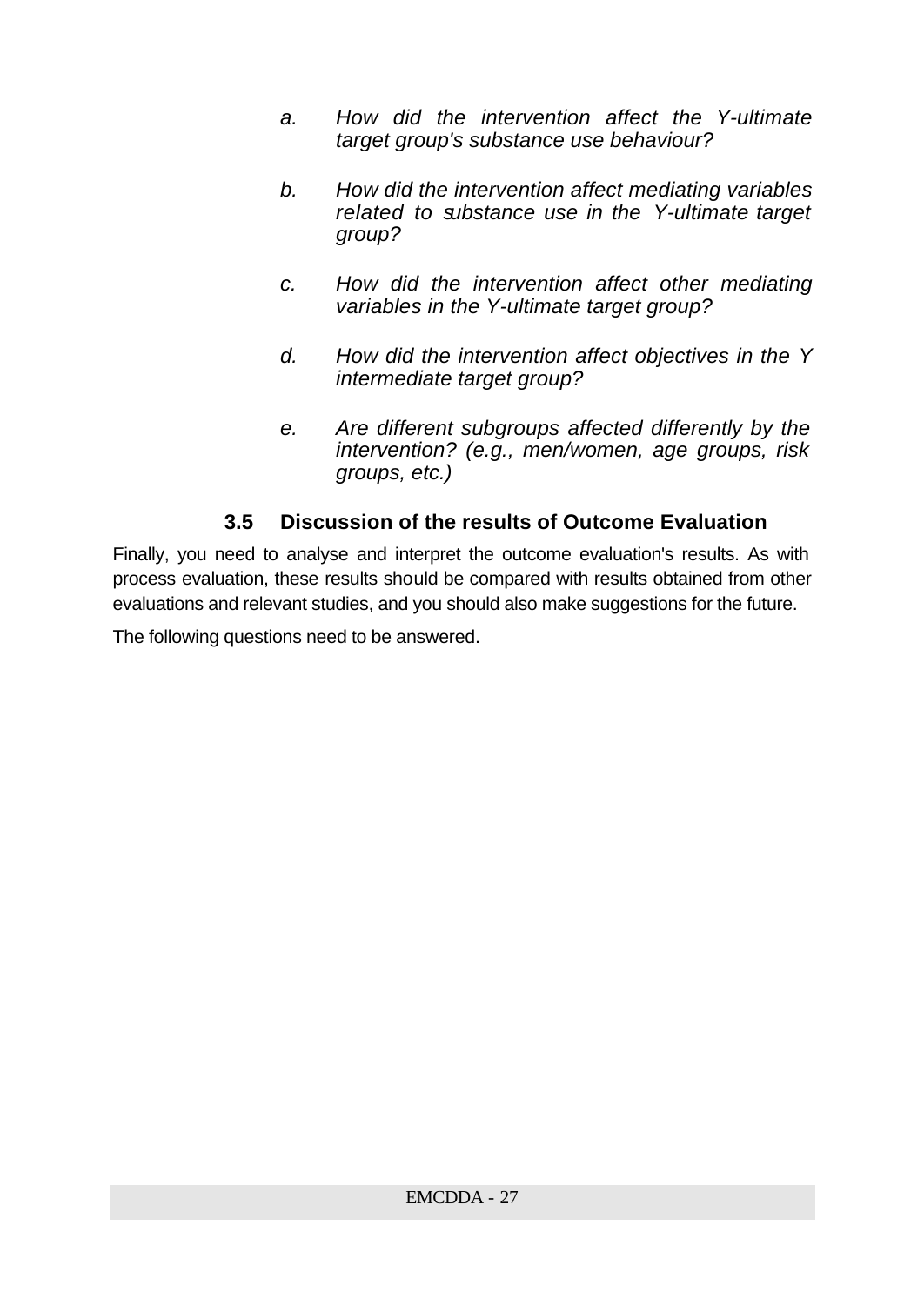- *a. Did the intervention achieve the expected outcomes? Discuss any discrepancies between expectations and results addressing possible reasons and their impact on the study.*
- *b. What do you think are your most relevant and significant results? Compare these with results from other studies.*
- *c. How certain are you that the intervention caused the results? Are there any alternative explanations for them?*
- *d. What explanation do you have for negative results?*
- *e. Do you have any suggestions for the future use of similar interventions?*
- *f. Do you have any suggestions for future outcome evaluations of this kind of prevention intervention?*

## **3.6 Outcome checklist**

Well done! You have completed the outcome evaluation and have nearly finished the whole evaluative process. By now, you should have a clear idea about:

- M *how you planned to measure 'outcome' (3.1)*
- $\bullet^*$  how the outcome evaluation was actually *conducted (3.2)*
- $\bullet^*$  who the outcome information was gathered from *(3.3)*
- $\bullet^*$  whether the intervention had any effect on target *group behaviour (3.4)*
- $\bullet^*$  whether the intervention actually achieved its *purpose (3.5)*

You have now finished evaluating your intervention. All you need to do is publicise that fact and share your experiences.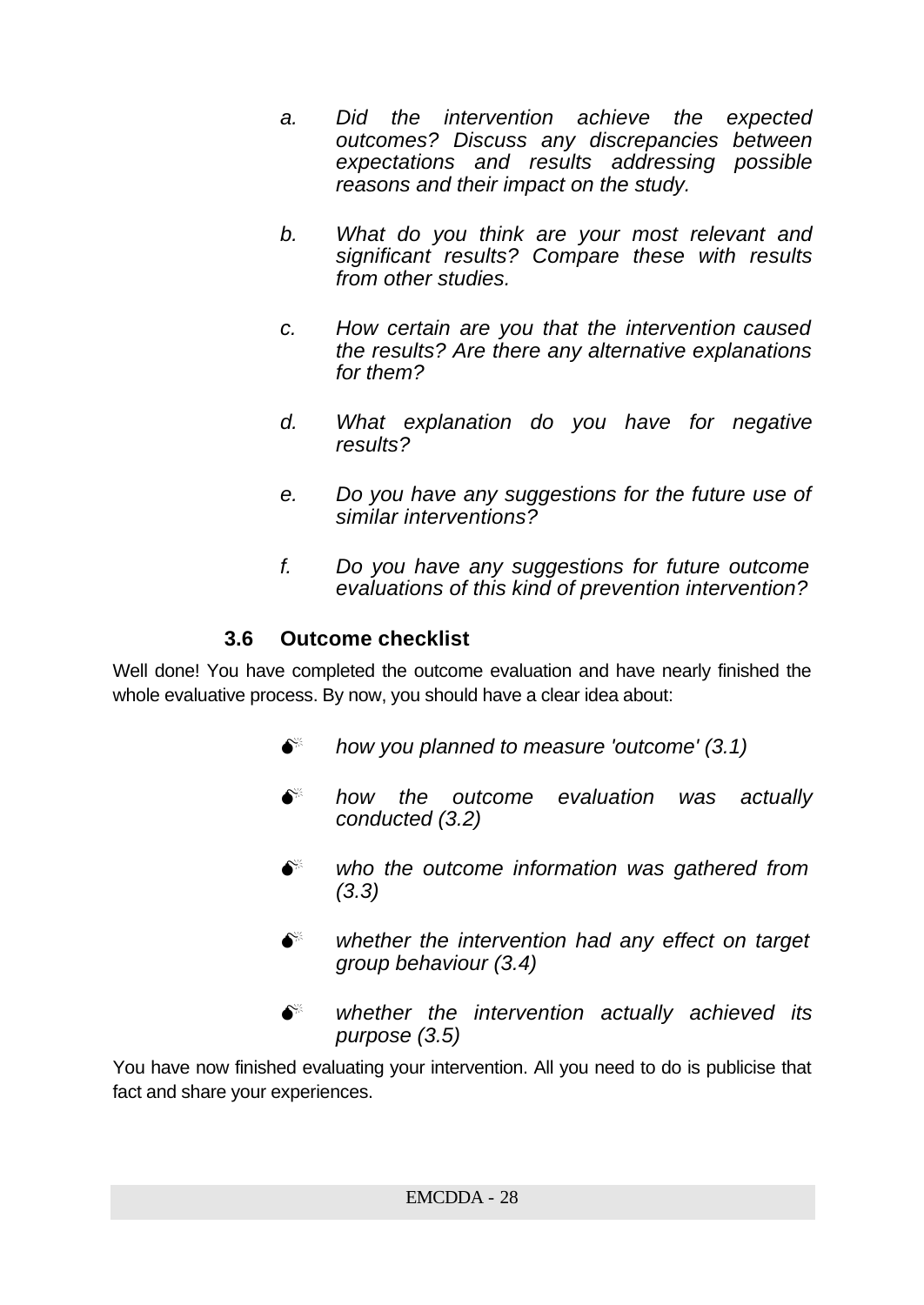# **Chapter Four: Communicating the Results**

Congratulations! You should now have completed your evaluation. But the hard work isn't over just yet - you now need to consider what use you are going to make of your conclusions.

## **4.1 Development of a communication plan**

Evaluations can be conducted for many different reasons, but one of them should always be to provide a basis for future decision-making. There are certain steps to consider which will ensure maximum use of your evaluation.

You therefore have to answer the following questions if you don't want all your efforts to be in vain.

- *a. Who should 'be in the know'?*
- *b. When do they need the information?*
- *c. What information will different people be interested in?*
- *d. Which written communication forms will you use?*
- *e. Which oral communication forms will you use?*

# **PART B: EXAMPLES**

The following section gives you background information on *all* the questions asked by the Guidelines as well as short examples on how to answer these questions. Most of the examples are taken from the experiences of the drug prevention interventions that applied the Guidelines during the feasibility phase, and most have been summarised or shortened because of space considerations. Given the diversity of possible interventions, these examples obviously cannot be truly representative, but rather, they are used to highlight the scope of possibilities when undertaking a project evaluation.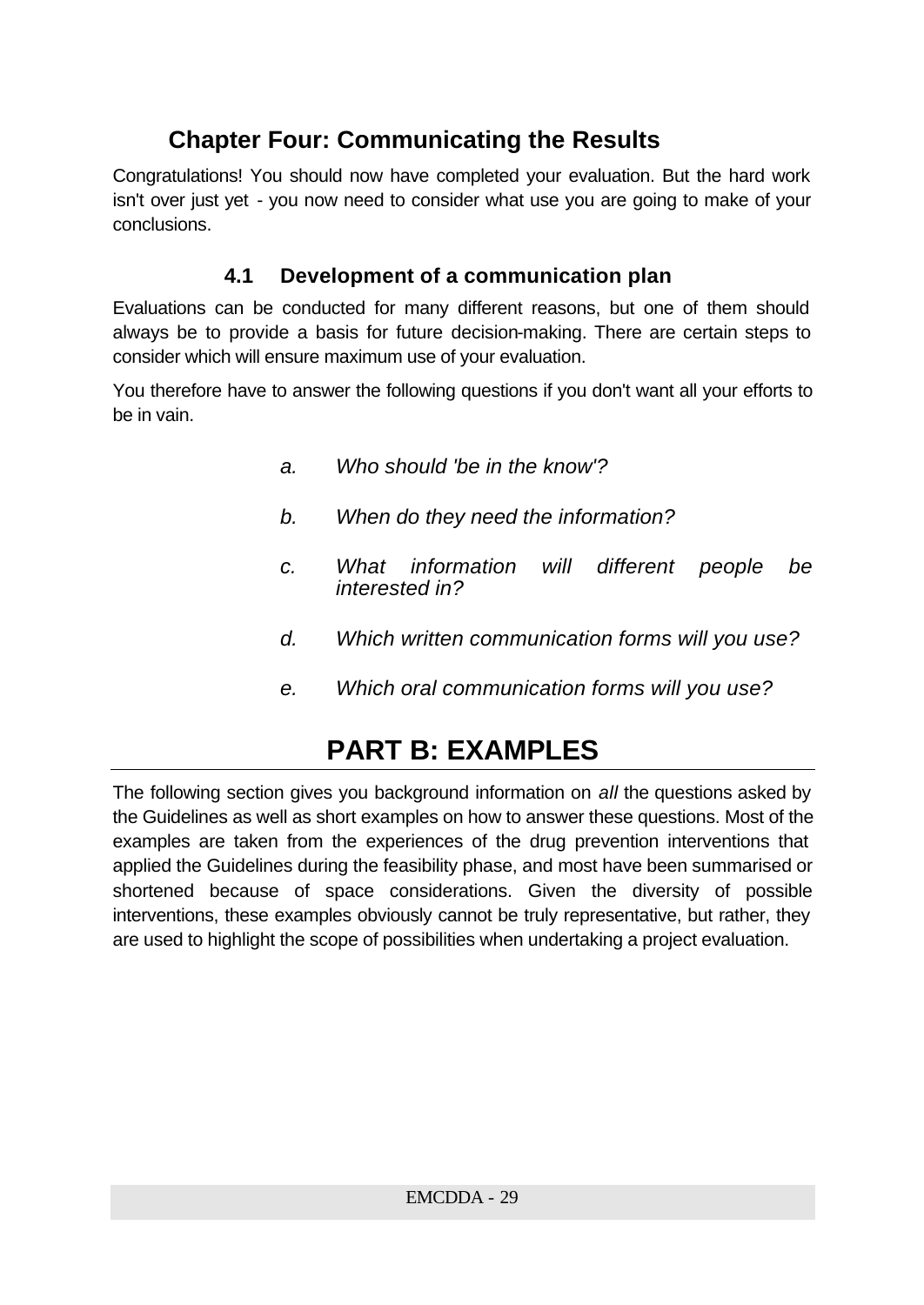# **Chapter One: Evaluation of Programme Planning**

# **1.1 The phenomenon**

#### *a. What phenomenon do you want to prevent with the planned intervention?*

The phenomenon that should ultimately be addressed by a drug prevention intervention is that of substance use behaviour in the *Y*-ultimate target group. This can refer to legal as well as illegal drugs, and holds true even if the phenomenon is only addressed indirectly, as in life skills training or mass media campaigns.

"We want to prevent the use of drugs - with a major focus on alcohol as a legal drug and heroin as an illegal drug among young people between 10 and 18."

"We want to prevent alcohol consumption at the workplace in a company with 750 employees."

#### *b. What are the socio-demographic characteristics of people affected by the phenomenon compared to those who aren't?*

The most important socio-demographic characteristics are gender, age, race, socioeconomic status and area of residence. Depending on the planned intervention, other relevant characteristics could be risk factors, Y protective factors, personality traits, etc., and characteristics may be different for different drugs or different localities. It is crucial to know what these characteristics are, as only then can you focus the intervention adequately on the target group. However, as there could be dozens of group characteristics, it is best to focus on those which you believe to be most relevant and which are the best documented.

"According to a regional survey, there are four male drug users to every one female. The average age of all drug users is 27.6, 77 per cent are unmarried, 21 per cent have a high school diploma, and 45 per cent have a stable job."

"Clabbers who regularly use Ecstasy are between 18 and 23 years old. They either tend to be in regular employment or they go to school or university (over 80 per cent of them are students)."

#### *c. Where does the phenomenon occur, and where doesn't it?*

You must describe exactly where the substance use behaviour takes place which your intervention aims to address. Does it happen, for example, at home alone, with friends, at nightclubs, on the street or in the countryside? It is equally important to know where it *doesn't* happen, so that the intervention can be correctly targeted. The answers to these questions are as essential as knowing who is affected by the phenomenon, as without them, the intervention will be unfocused.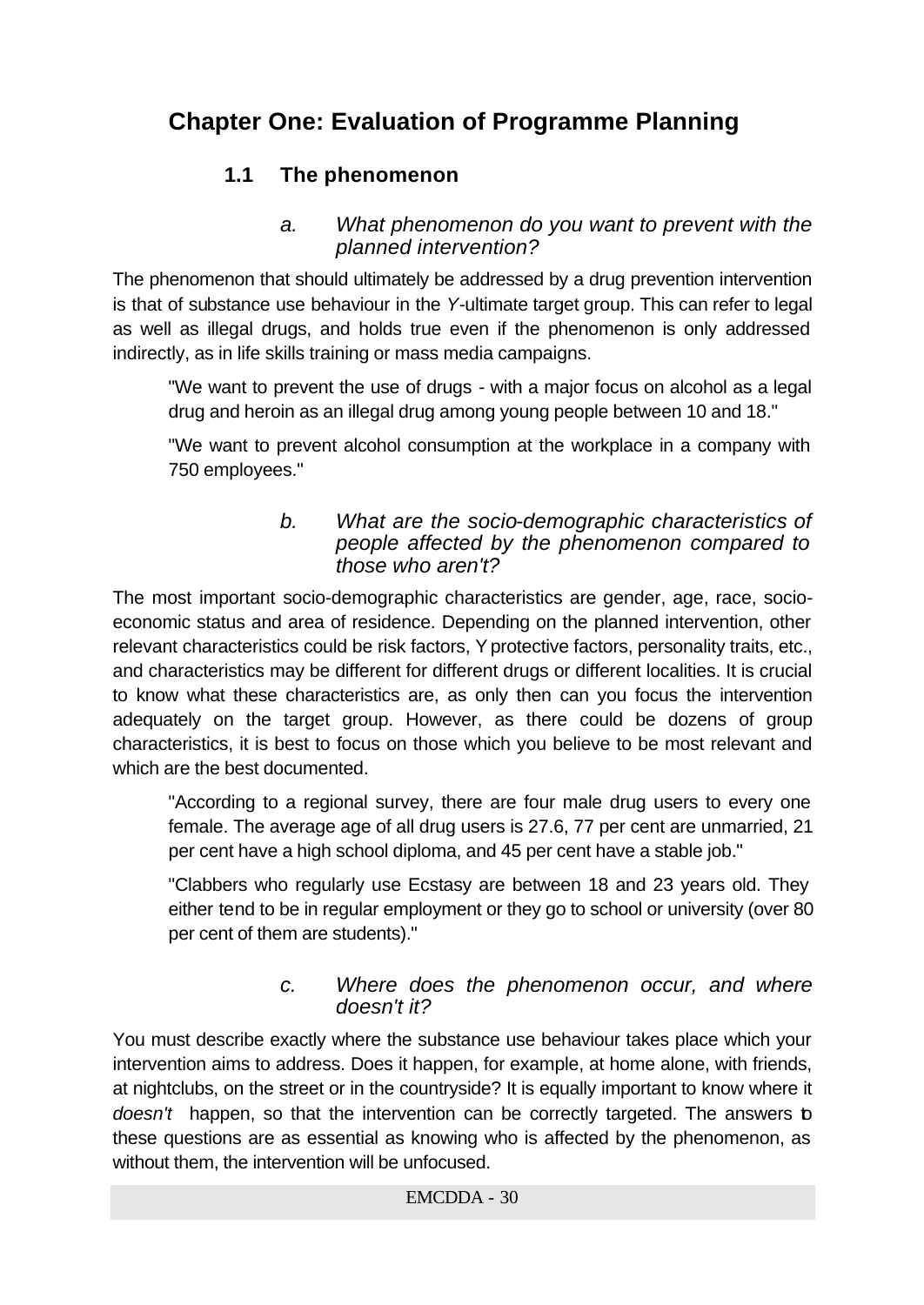"Alcohol consumption in our community occurs in private as well as public places (bars, disco, streets). Heroin is consumed mainly in private but also in public parks. Both seldom occur in school."

"In general, non-urban areas have lower levels of drug use."

#### *d. How long has the phenomenon been known about? Has its size, impact and relevance changed over time?*

It's important to be able to make predictions about the future development of the phenomenon. Furthermore, an increase in the phenomenon's dimensions justifies a more rigorous prevention intervention.

"After increasing rapidly in the last decade, heroin consumption seems to be stabilising. There is also a considerable increase in the use of Ecstasy at clubs and raves. Drug use is no longer an essentially urban phenomenon, and according to recent field research, there is an intensification of poverty and insecurity among drug addicts."

Finally, throughout, you should describe your sources of information and comment on the quality of this information. You can use national surveys, literature reviews, other journal articles, your own surveys, etc., and you should also rate the quality of your sources.

"UK national survey of schoolchildren's drug use (Balding, 1997), and local surveys in the UK (e.g., Pollard, 1995). These findings are broadly supported by research from other similar cultures, especially the USA and Australia."

# **1.2 The conceptual background**

#### *a. Which explanation for the origin of the phenomenon do you prefer?*

There might be more than one possible theory or explanation to account for the phenomenon, so you should outline the one which you think is most relevant to the planned intervention. You could also explain why you prefer this theory.

"There are many theories to explain teenage substance misuse. Although all of them have some merit, the most widely accepted are the theories of social learning and interaction. The main assumption is that teenage behaviour is heavily influenced by parents and peer groups, and from this viewpoint, the first experience with drugs is the result both of exposure to consumption-favouring models and of a vulnerability to social pressure."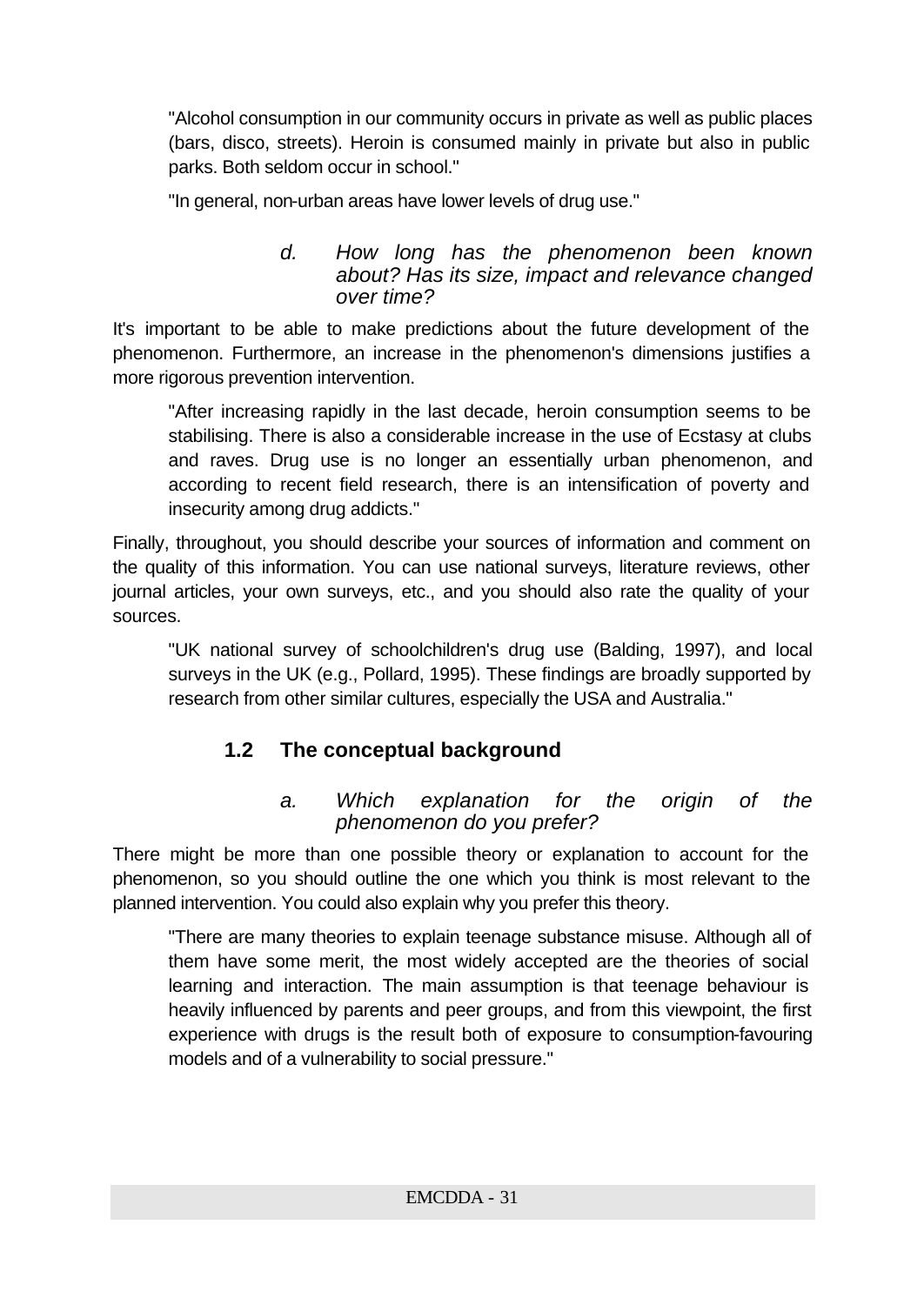#### *b. What factors are responsible for the continuation of the phenomenon?*

In some cases, the factors which cause a phenomenon are different from those which maintain and exacerbate it. It can sometimes therefore be more important to focus on these maintaining factors, especially as it will often be too late to affect the causal factors.

"The attitudes, habits and norms among adults towards alcohol and drug consumption are influencing factors for young people. They are also affected by the media."

"There is an attitude of 'No Future' among young people in our area, which results partly from high unemployment. This negative self image as a community is also affected by society's permissive social norms towards drug use."

You should also provide examples of strategies and activities which could change (or which have changed) the phenomenon. If you know of any specific successful interventions that have been conducted, describe them in as much detail as possible. Even if you have no knowledge of a similar successful intervention, you can still map out the elements and features which you consider to be necessary to your type of intervention.

"The implementation of primary prevention activities on a regional or national level is expected to influence the development of the phenomenon. Activities which could slow down the increase in drug use include: public information campaigns, school-based prevention programmes, the provision of information to pre-existing and to specially set-up parent groups, and programmes aimed at school leavers."

"If an action programme is to have any value, it must be tailored to local conditions. Broad-based, inter-sectorial and interdisciplinary cooperation is needed. There are also other projects which may be able to help change the phenomenon, such as conferences and cultural events organised by young people themselves."

# **1.3 The need for a prevention intervention**

*a. How many people are affected by the phenomenon? How many new cases are there and how often do they appear? (Y prevalence, Y incidence)*

In order to estimate the relevance of the phenomenon, it is necessary to estimate its size and the number of people affected by it. This estimate can be a general, national one, or on the more specific community level, depending on the scale of your proposed intervention. See Y needs assessment for more on how to obtain the necessary information.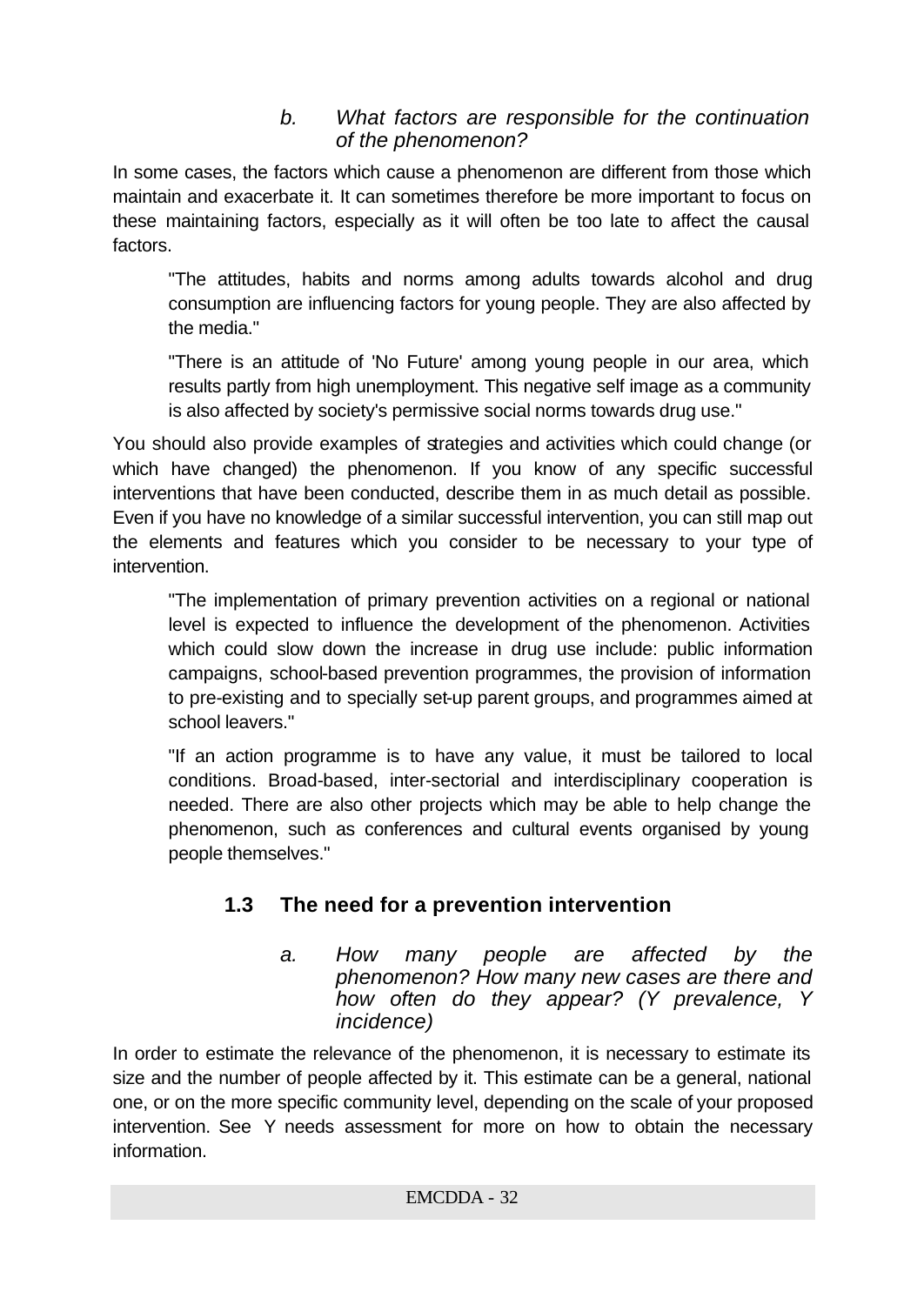"A British national survey in 1991 showed that more than 30 per cent of 15-16 year olds admitted having used illicit drugs, especially cannabis and LSD."

"Community estimates of the prevalence of regular alcohol use (at least once a week) among people aged 13-18: 30-50 per cent of a total of 540 people. Estimated incidence: 50-60 people in this age range each year."

#### *b. How do you expect the phenomenon to develop if nothing is done? On what grounds do you believe this?*

It is important to have a well-founded expectation for the future development of the phenomenon if the intervention was not to take place. Essentially, you must have answers as to whether the phenomenon would get better or worse and whether consumption patterns or the user group would change if nothing was done. Without such answers, the relevance of the planned intervention remains unproved.

"Young people's substance misuse is considered likely to continue its rise. Alcoholic 'soft' drinks are now widely available and it is generally believed that underage drinkers are the target of this marketing exercise. Research has indicated that the use of a substance from a young age predicts the future use of other drugs (Duncan *et al*, 1995)."

#### *c. How would you describe the need for the intervention?*

Apart from the number of people affected by the phenomenon, you still need to justify *your* reasons for the planned prevention intervention.

"The 'great Ecstasy debate' continues unabated. The increase both in use and seizures over the last few years has been dramatic (police report), while politicians and other public figures have expressed the urgent need for preventative activities (newspaper story, 23 January 1997)."

"Teenage girls with low self-esteem and little support from school are a high risk group for drug and alcohol use."

#### *d. Are there different opinions as to the need for an intervention? (Y varying perspectives on need)*

Different sources may have differing views on the need for an intervention. You need to be sure that in your own case, the target group, policy makers and professionals all agree on the necessity of a prevention intervention. Otherwise, you could get hijacked by a particular group with a particular agenda - a local politician, for instance, coming up for re-election. Prepare yourself for possible difficulties arising from these differing perspectives!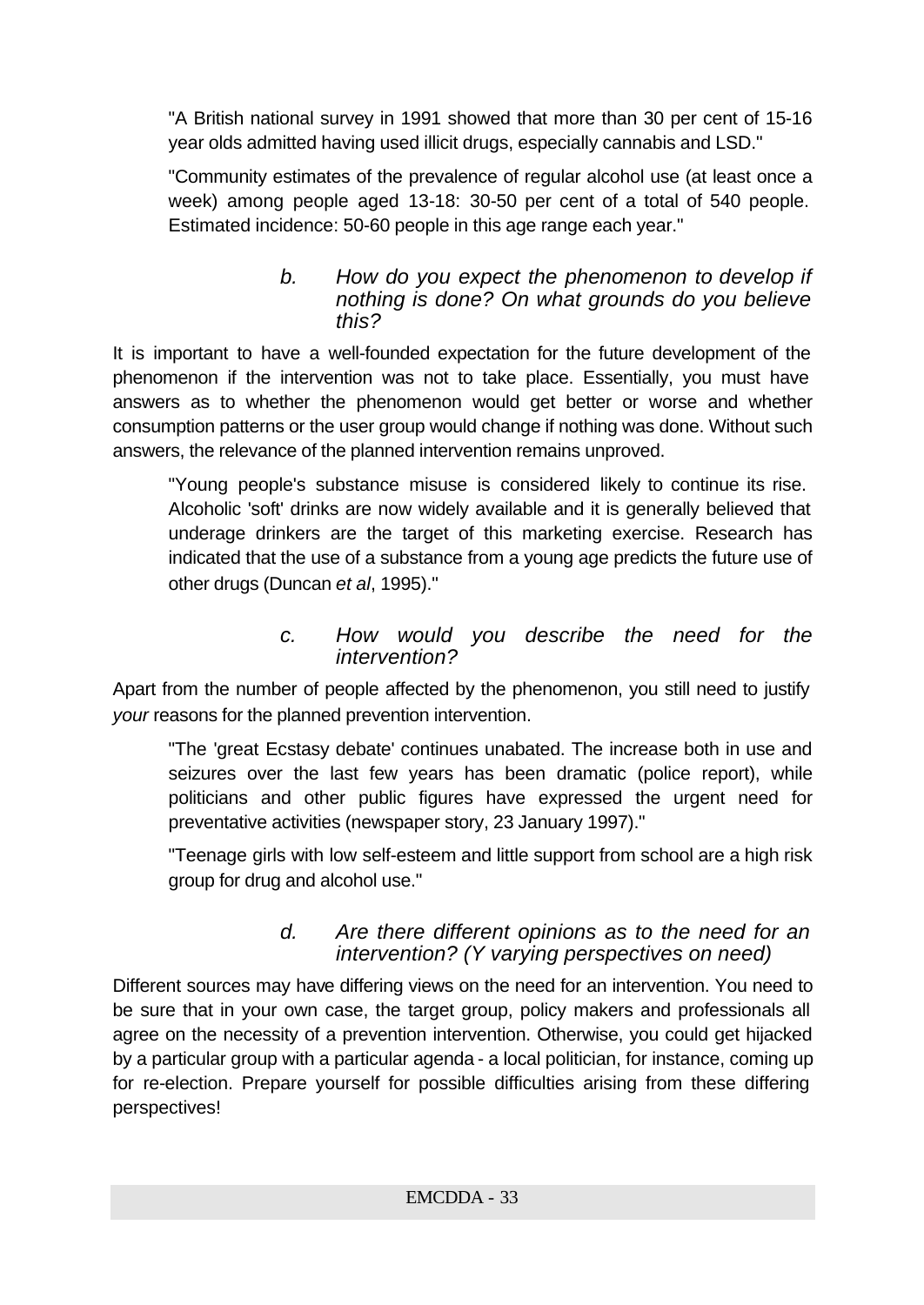"Local project workers, other prevention and treatment experts and policy-makers all agree on the need for this prevention intervention."

"During the planning phase, the project planner identified varying perspectives on the need for a prevention intervention. These differences are due to the particular field [alcohol misuse] and the national profile of some of the experts. Cultural habits differ with regard to the use of alcohol in social situations and the amount and frequency of consumption."

#### *e. How did you assess the need for a prevention intervention? (Y needs assessment)*

As different techniques can yield different results, you have to specify your methods carefully.

"We consulted key people with many years' experience in drug prevention work, education and teacher training. Other than themed discussions no formal needs analysis was carried out."

#### *f. Do you know of any related prevention interventions that are being carried out or planned? Do you plan to cooperate with these activities?*

In order to avoid unnecessary overlap and duplication, it's useful to find out about existing or planned prevention activities in your area. Of course, this could also be helpful for the exchange of ideas and experiences.

"There have been some attempts to use the Internet for prevention, but our planned intervention will be the first systematic effort in the country."

"There are two other mass media drug campaigns, targeting the general population and teachers respectively. As our prevention campaign addresses young people, there is no overlap."

# **1.4 The target group**

#### *a. Is the target group the Y-ultimate target group intermediate target group?*

You need to be clear about this, or else your intervention will not be clear.

"We are focusing on an intermediate target group (teachers)."

"The project target groups are pupils (ultimate target group) as well as the teachers and the parents (intermediate target groups)."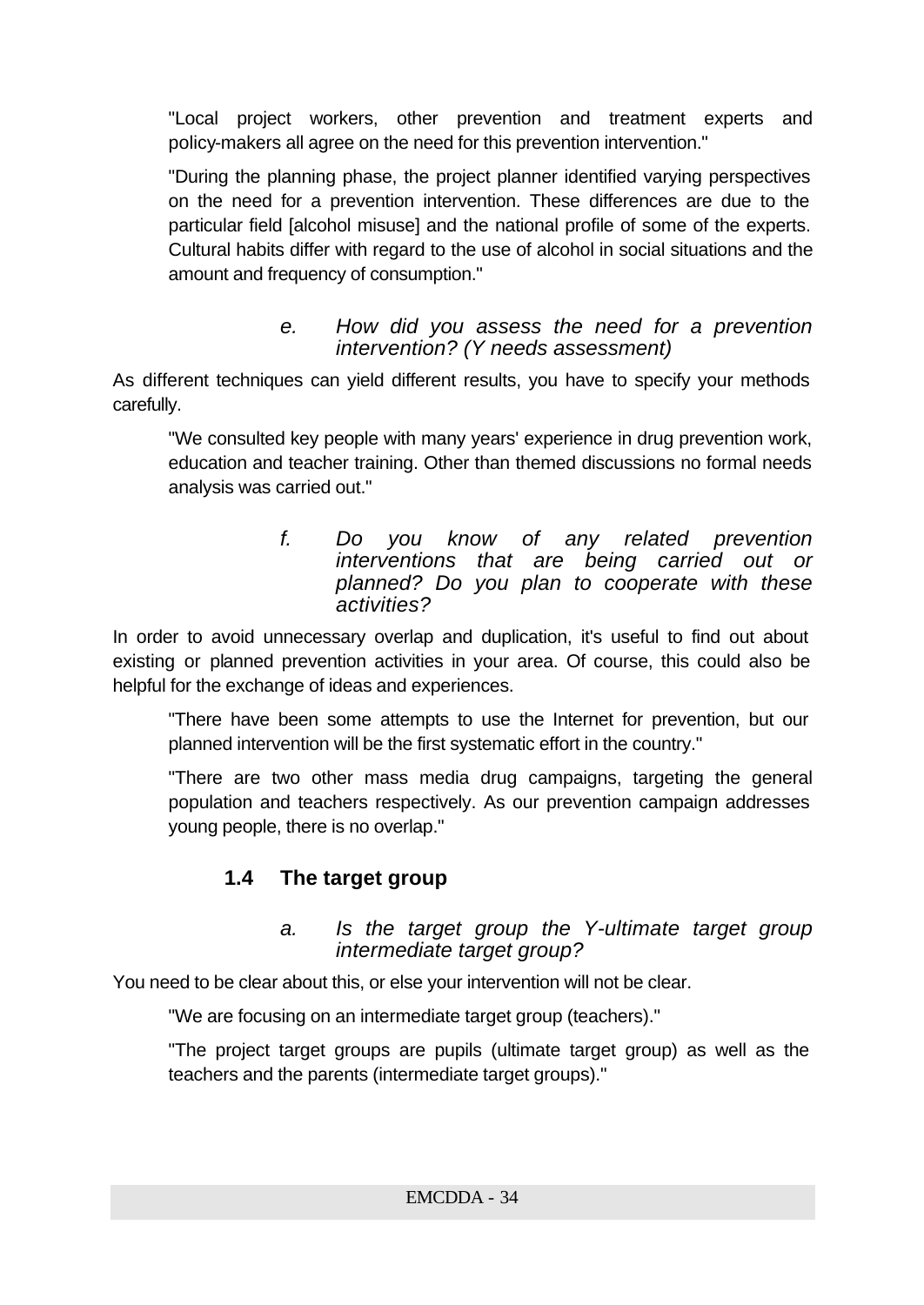#### *b. What are the socio-demographic characteristics of the target group, the scale of the phenomenon within that group and the size of the group?*

These characteristics include age, gender and race, as well as socio-economic status and living environment. You should also name any other target group characteristics relevant to your intervention, as well as locating the phenomenon within the group itself and providing an indication of the size of the group. If you have more than one target group, you should perform this separately for each.

"The target group live in a socially and economically deprived area - a community with almost no infrastructure, on the outskirts of a small town, and separated from green and open space by a motorway. 150 families live in this so-called 'social residential quarter' and drug misuse is rife."

## *c. Why did you choose this target group?*

Choice of a target group might be influenced by theoretical considerations (it could be a high-risk group), more practical considerations (it was an easy group to reach or it was highly motivated) or a combination of the two.

"This target group was chosen because the incidence of drug use is high and because the presence of a village hall gave us the opportunity to reach the families via the community channel."

"We chose 4th and 8th graders as the ultimate target group because of their high levels of heroin use. The intermediate target group (the local media) was chosen because it wanted to participate and because of its role as opinion former."

#### *d. How many people do you plan to reach?*

The answer to this question is crucial. You need to set goals for the intervention and they need to be realistic. If the potential target group is very large, as for example in a regional or national intervention, rather than saying 'we want to reach as many as possible', it is better to give yourself a rough estimate of the number of people you will probably be able to reach, and then to work towards fulfilling that estimate.

"All 150 families in the community, about 500 people."

"We expect to reach between 500 and 5000 people in the first six months. Due to the nature of the Internet however, predicting the exact number of people visiting our site is difficult."

#### *e. Where and how do you want to contact, recruit and motivate the target group? (Yselection effects, Ycoverage, Ybias)*

An intervention which no one notices is a waste of time and money. You need to recognise that a target group does not necessarily have any more motivation to participate in an intervention than a non-target group, and so - above all else - you must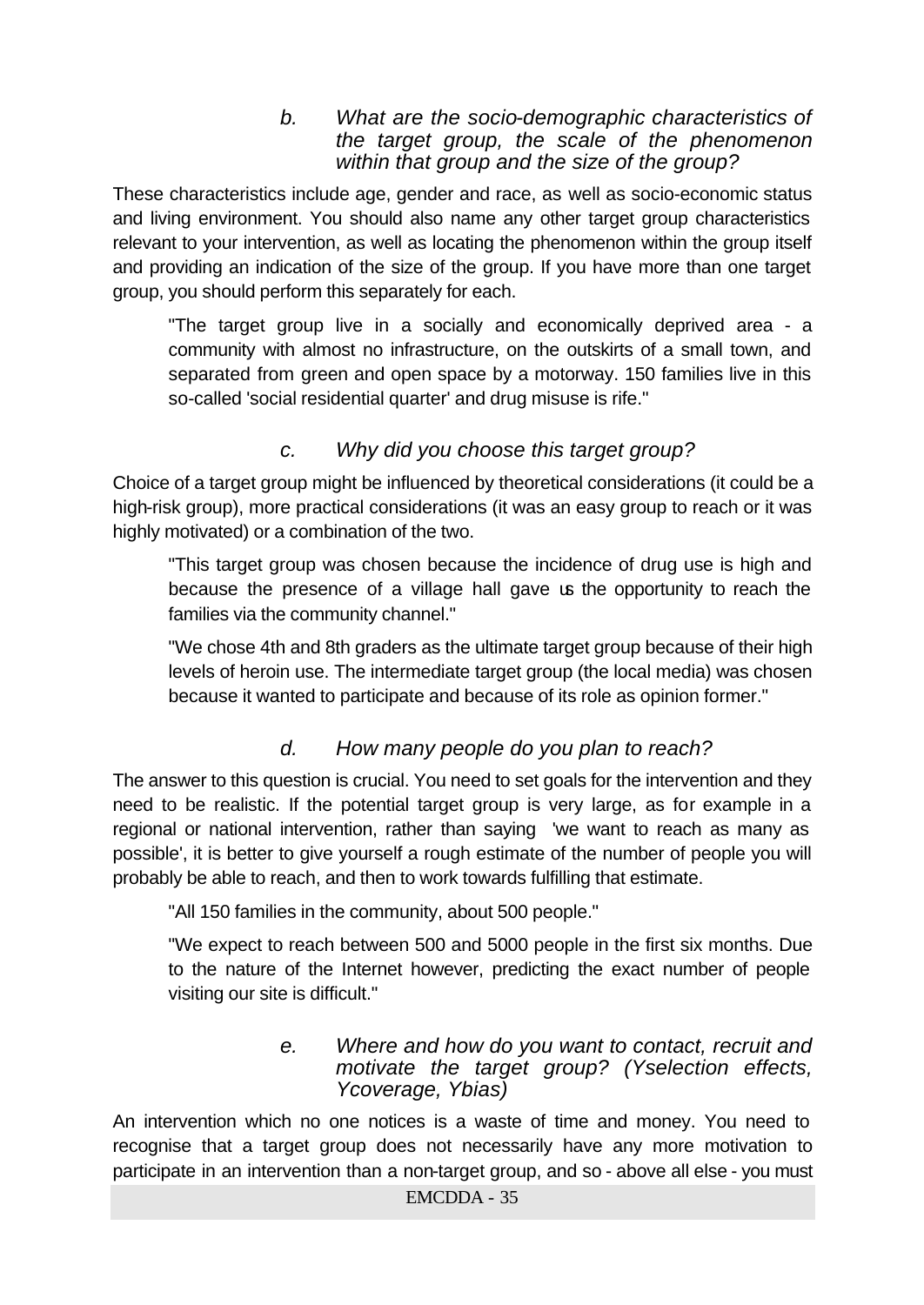be concerned with how to motivate potential targets to seek out the intervention and participate in it. Possible selection effects, bias and undercoverage (or even overcoverage) should also be taken into account.

"In our workplace programme, all employees will be directly contacted by the director through a letter as well as a notice on the bulletin board. They will be entitled to time-off work for the duration of the programme."

"Children and young people (the ultimate target group) will be approached in school, leisure centres, youth clubs, police stations and voluntary organisations. Parents (the intermediate target group) will be approached through the school, at work, and through information in the media."

#### *f. How do you plan to ensure that the target group will stick with the intervention? (Yattrition)*

As with initial motivation, the same applies to continued participation - it's unlikely that you will have signed contracts of obligation with all participants, and so there is nothing to stop people walking out of the intervention. The risk of a high *Y*attrition rate has to be kept in mind and you should make some attempt to address it or encourage people to stay with the intervention.

"Teachers will be offered an accredited Certificate in Drugs Prevention Education upon satisfactory completion of the course."

"The school programme is mandatory for all girls in 9th grade."

#### *g. Even if your planned intervention exclusively addresses an Yintermediate target group, what are the characteristics of their Y-ultimate target group?*

This is an important process to go through if you are not addressing substance use behaviour directly, as it can help you keep the ultimate aim of all prevention in your sights.

"The prevention intervention addresses secondary school teachers as an intermediate target group. Their target group are pupils in 6th grade (age 11-12), most of whom do not yet consume illegal drugs, although they are at risk from doing so."

# **1.5 Objectives**

#### *a. How will the intervention affect substance use behaviour in the Y-ultimate target group?*

You need to have an idea of how the intervention will affect substance use behaviour, and even if it doesn't directly target substance use behaviour, it should ultimately affect that behaviour. If this is the case, you should concentrate more on describing objectives which you expect to affect mediating variables or the Yintermediate target group. But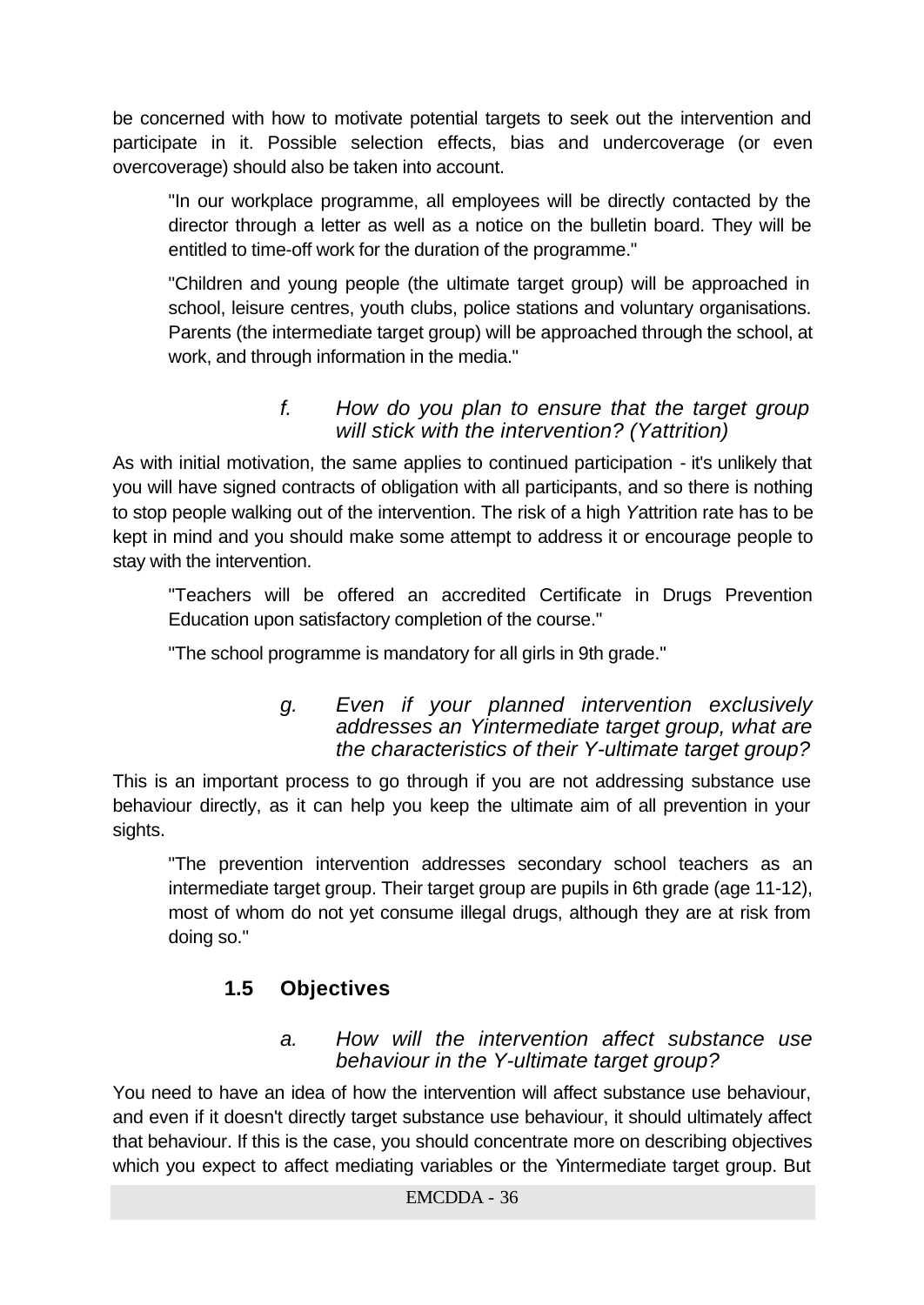even if you are not going to carry out an outcome evaluation of the intervention, you should still have some objectives.

Examples might include the objective to prevent children from using drugs at all, to postpone the age of onset of drug use, to reduce the amount and/or frequency of substance use etc.

"The intervention's objectives are: to decrease regular/excessive consumption of alcohol; to decrease the number of young people regularly smoking tobacco; and to postpone the first experimentation with drugs."

"The indirect objective of the project (which is aimed at improving family functioning) is the reduction of substance misuse and related risks."

> *b. How will the intervention affect mediating variables directly related to substance use in the Y-ultimate target group? (Yknowledge about substance use, Yattitudes towards drugs, Yintention to use drugs, Ynorms)*

Apart from the direct influence on substance use behaviour itself, the intervention might also aim at changing mediating variables that are related to substance use behaviour. Primary prevention interventions will often focus more on these mediating variables than on substance use behaviour itself.

"The intervention aims to increase knowledge about substance use (e.g., individual and social consequences of alcoholism)."

> *c. What objectives are considered for other mediating variables? (Ylifeskills, Yrisk factors, Y protective factors, Yproblem behaviour, Ystructural changes, changes in Ylifestyle and Ycultural habits)*

As well as mediating variables which are directly related to substance use (knowledge, attitudes, etc.) any intervention can also have profound effects on more general variables. You should be aware of this at the outset of the planning phase.

"The intervention will improve problem-solving, enhance communication skills, strengthen self-esteem and encourage creativity."

### *d. What is the relationship between these mediating variables and substance use behaviour?*

If you want to affect mediating variables, you have to explain the relationship between these variables and substance use behaviour. The question everyone will be asking is 'why do you think substance use behaviour will change if you give someone a leaflet about drugs or make them more self-confident?'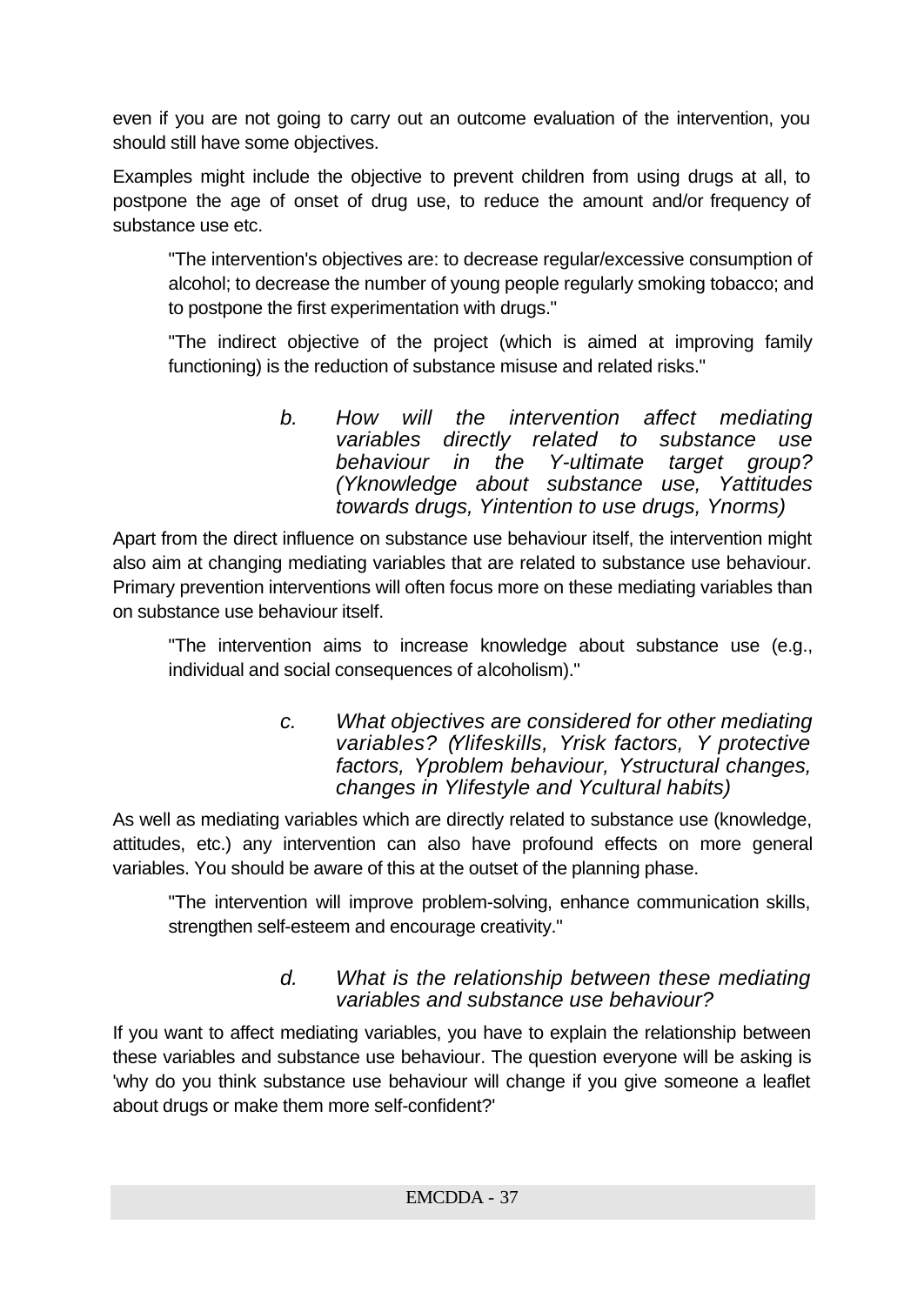"Autonomy, good affective relationships and social support from family and friends are considered to be protective factors against substance misuse (e.g., K*m*nzel *et al*, 1994)."

#### *e. What are your objectives concerning the Yintermediate target group?*

If your intervention covers an Yintermediate target group, this section should effectively recapitulate the last four questions, but for this group, not the *Y*-ultimate target group.

"For teachers, the intervention's objectives are as follows: increase awareness and understanding of substance use; develop understanding of effective prevention and educational strategies; and develop appropriate skills for working in this field, (e.g., teaching, communication and counselling skills)."

"Improve the relationship between parents and their children."

*f. How are the objectives related for the Yintermediate target group and the Y-ultimate target group?*

You need to clarify the relationship between the objectives for all your target groups. The bottomline is to understand how changes in the Yintermediate target group will affect the Y-ultimate target group. Without a clear rationale for the choice of these objectives, their implications for drug prevention will remain unclear.

"Parents play an important role as models for the behaviour of adolescents. In order to affect smoking behaviour in this ultimate target group, it is therefore necessary to influence parents' behaviour as well."

### **1.6 Methods**

### *a. What strategies, components and methods will be used in the intervention?*

This is the core of the plan - the detailed description of the proposed prevention activities.

"The educational method used by the Health Education Programme is that of 'Active Learning' which aims to support and enable the development of a student's basic skills. It will be implemented in the three grades of elementary school and will cover three topics (tobacco, alcohol, illegal drugs). Methods include class discussions, group discussions, interview, research/survey, writing, dramatisation, role play, films etc."

"The intervention is designed for school teachers and drug educators to increase their knowledge of the most commonly misused substances, to improve their communication skills and to enhance small group teaching and counselling skills.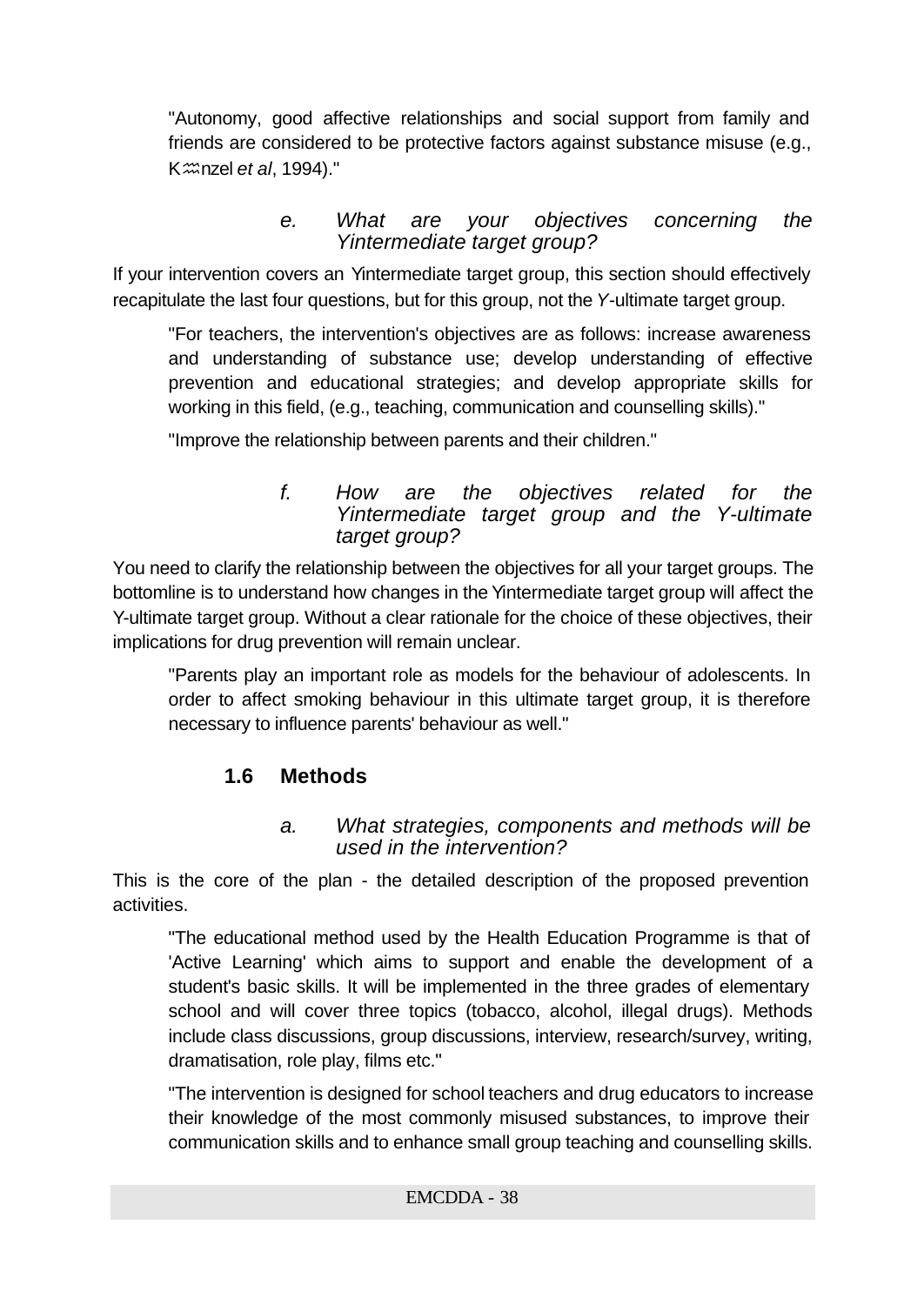It is a four module programme resulting in a 'Certificate in Drugs Prevention and Education'. The modules are based on the relevant literature and research."

### *b. Who will be involved in the prevention intervention?*

This refers not only to the people who will carry out the intervention, but also to people who will communicate the intervention's message to the Y-ultimate target group. If the intervention is aimed specifically at the Y-ultimate target group (schoolchildren, for example) then perhaps - though by no means always - the people who are conducting the intervention will be the only ones involved in it. However, if an intermediate group is targeted, the expectation is that they will in turn become involved in the communication of the intervention's lessons (local radio stations, for instance, running features on substance use, teachers undertaking drug education lessons). You therefore need to cover everyone who you expect to be involved in the intervention.

"Teachers and parents will act as the main agents for change/intermediate target group."

#### *c. Do you know of any empirical evidence for the success of your methods (e.g., scientific literature)?*

If similar interventions (or elements of them) have already been tested in another country or another setting, you should point this out and summarise the relevant results.

"There is no direct empirical support for the success of prevention via the Internet, but in some related areas, especially telemedicine, studies on client satisfaction have been conducted. These studies show that in some cases the patients even prefer communicating with a computer to a practitioner."

### *d. How long will the prevention intervention last?*

As well as knowing the who, how and where, it's equally important to know how long an intervention is expected to last.

"The programme director and policy makers have agreed on five years with the option of extending it for another five."

#### *e. What is the planned timetable of the intervention (number of activities, duration and frequency of each activity, etc.)?*

You should also describe the duration of each of the intervention's elements in more detail.

"Three community group meetings for two hours each; 12 working group meetings for two hours each; five to eight additional seminars for parents. For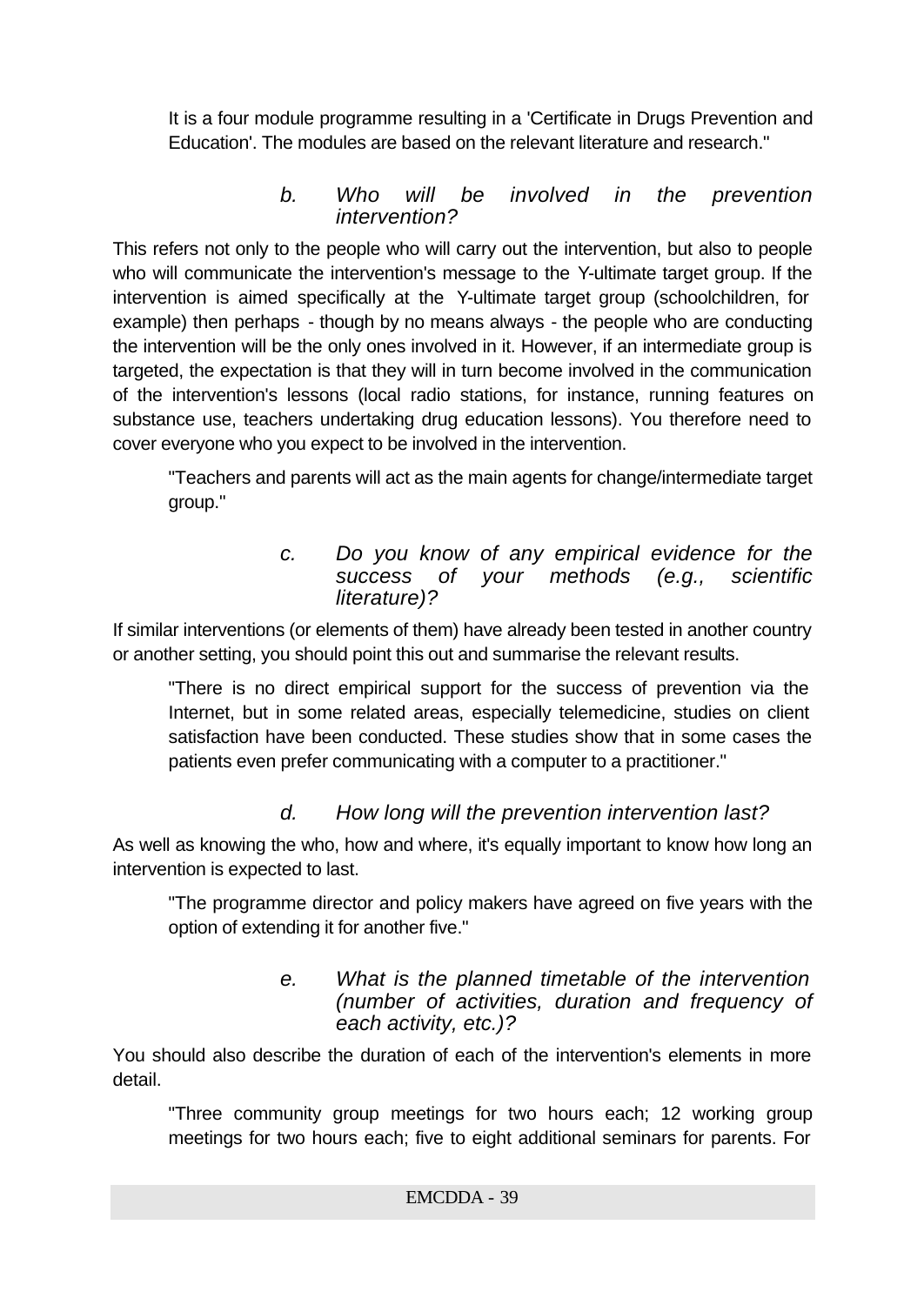the ultimate target group: 4th graders - eight one hour lessons each year; 8th graders - four one hour lessons each year."

"Weekly classes (one hour each) for one year. That makes a total of about 40 weekly classes."

#### *f. Do you plan to test the feasibility of the intervention?*

Before you start a new intervention or a tried and tested old one in a new field, you should try to find out whether the intervention will be accepted by the target group and whether it has a chance of achieving the expected results. In a mass media campaign, you might for example, 'test-drive' the materials you plan to use within a 'focus group', asking them what they think. Or you might ask some teachers for their views on a manual for a school project, or even do a full dry-run of the intervention.

"We plan to use a 'drug information suitcase' which is filled with material related in some way to drugs or drug use behaviour, such as brochures, texts about drug use etc. We plan to test out this suitcase with several people without any prompting and to ask them for their opinions."

"We want to ask 25 people about a poster on risk-taking behaviours which we have designed to be distributed to schools. People will be asked to describe what they see on the poster, what they think the most important message is, and whether they think it is suitable for this purpose."

### **1.7 Resources**

### *a. What staff will carry out the intervention, and what are the qualifications required?*

Only the people to be directly involved in the prevention project should be listed. All additional resources should be described in the following sections.

"Project director - formal characteristics: MD, psychotherapeutic training, minimum of five years experience in carrying out and evaluating prevention programmes. Informal characteristics: credibility, acceptance by the community pressure group. Major project implementor - formal characteristics: psychotherapeutic training, professional experience in working with adolescents. Informal characteristics: credibility, grew up in community where prevention intervention takes place, able to identify with young people."

### *b. How time consuming will the intervention be for each of these people?*

It is important to plan realistically to avoid overloading people. You should always be aware of the pitfalls of underestimating the time needed to carry out the intervention.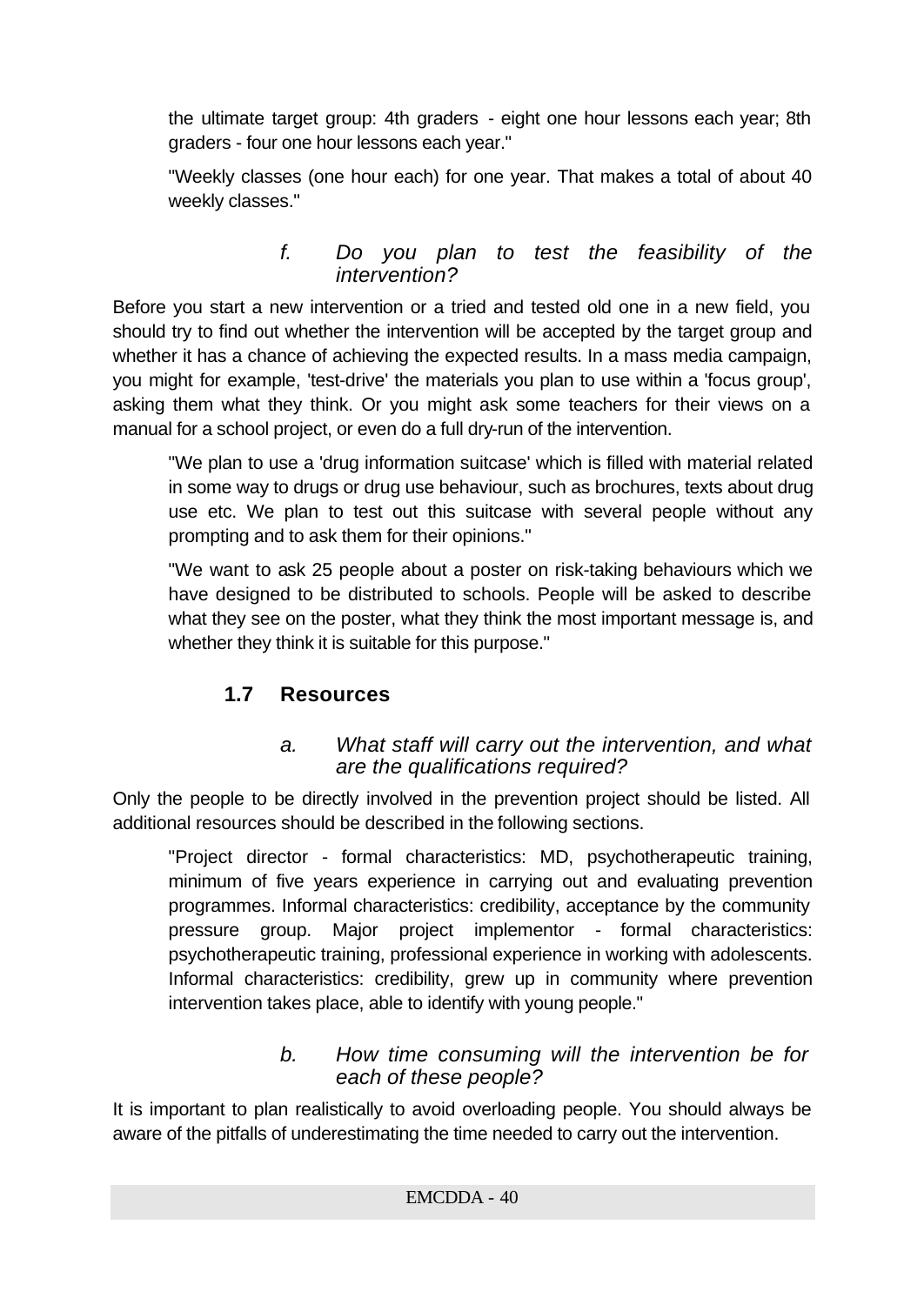"Project leader: two hours per day over a period of two years. Project implementor: 100 per cent, ie, 40 hours per week."

> *c. What is the intervention's budget and who is providing it?*

Give the overall budget as well as the source(s) of funding.

"Between 200,000 and 300,000 ECUs. Funded by National Institute of Health."

*d. What additional resources are available (e.g., people, organisations, rooms, materials, etc.)?*

These resources should be identified, as they can provide invaluable support.

"An office is available for drug prevention and counselling, fully equipped with personal computer, telephone and fax."

"Audiovisual and projection tools (TV displays), computer."

#### *e. What could hinder the implementation or evaluation of the intervention? (Ybarriers)*

It is important to think about potential obstacles so as to find ways to avoid them if and when they occur.

"Potential barriers: language difficulties, time-consuming travel, lack of financial support and the difficulties professionals may have in finding enough time to participate fully."

### **1.8 Planning the Process Evaluation**

### *a. Is a process evaluation planned?*

A simple yes/no answer will suffice. If yes, you will need to provide more in-depth answers at a later date (see chapter two).

#### *b. What resources do you have to perform a process evaluation?*

This asks you to critically assess whether you have the necessary financial and personnel resources to adequately perform a process evaluation. The costs in terms of time and money are often underestimated. It is advisable to reserve between 10 and 30 per cent of the financial resources available for a prevention intervention for process and outcome evaluation.

"The evaluation will be performed by the research team of our unit."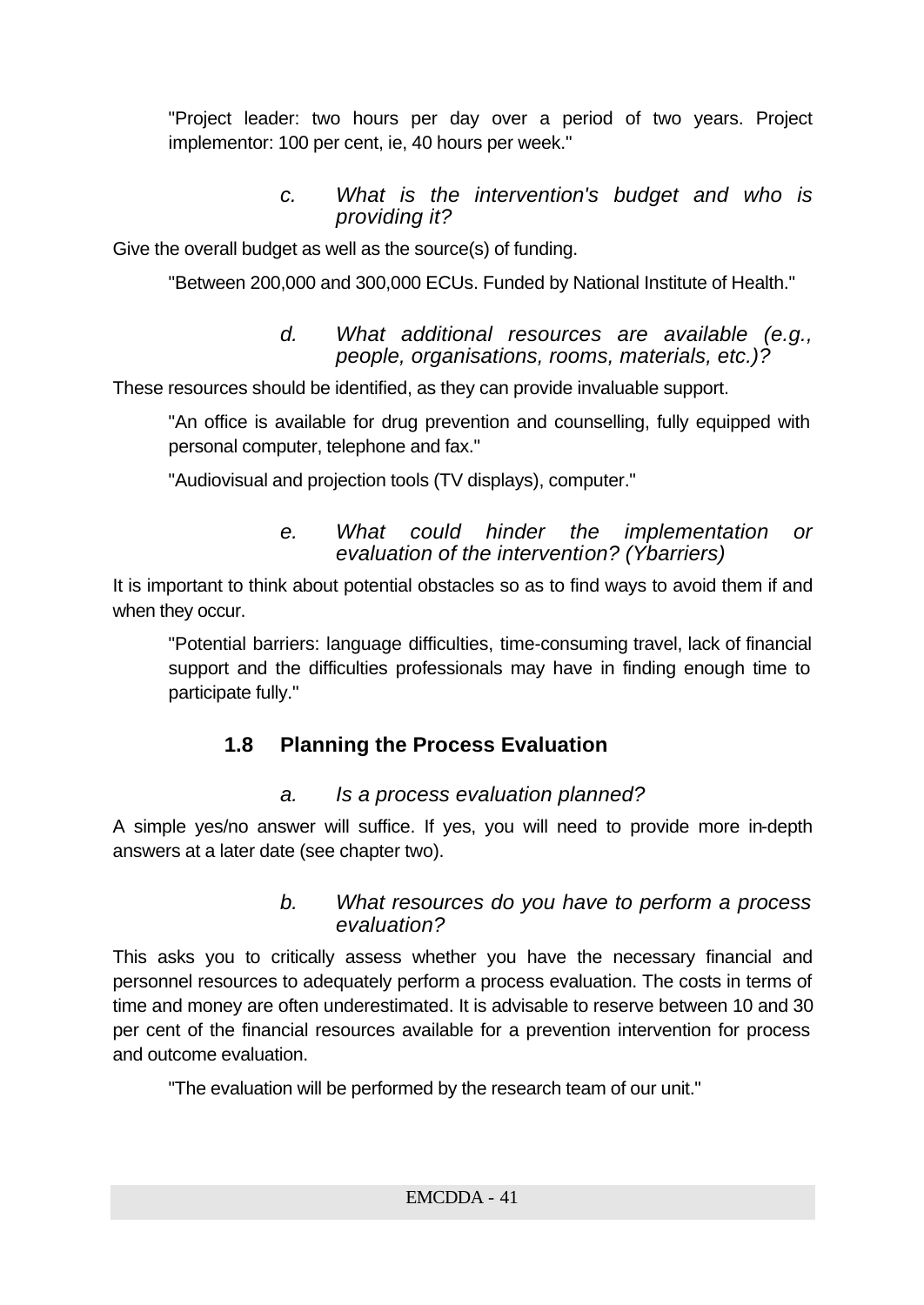### *c. Who will carry out the process evaluation?*

You should have specific plans for this. Give the name of the organisation or people who you hope to ask to carry out the evaluation. Describe their role (internal or external to the intervention) and their formal and informal characteristics (member of staff, qualifications, etc.).

"Psychologist - a member of our staff will assist him. An external evaluator will carry out the process evaluation. Contacts already exist at the Mental Health Research Institute of the local university."

### **1.9 Planning the Outcome Evaluation**

### *a. Is an outcome evaluation planned?*

A simple yes/no answer will suffice here too. If yes, you will need to provide more indepth answers at a later date (see chapter three).

#### *b. What resources do you have to perform an outcome evaluation?*

This asks you to critically assess whether you have the necessary financial and personnel resources to adequately perform an outcome evaluation. The costs in terms of time and money are often underestimated. It is advisable to reserve between 10 and 30 per cent of the financial resources available for a prevention intervention for process and outcome evaluation.

"The outcome evaluation will be performed by the research team of the cooperating local university."

### *c. Who will carry out the outcome evaluation?*

You should have specific plans for this. Give the name of the organisation or people who you hope to ask to carry out the evaluation. Describe their role (internal or external to the intervention) and their formal and informal characteristics (member of staff, qualifications, etc.).

"There will be an external evaluator from the university research team."

### **1.10 Reflection upon the planning phase**

### *a. Who was involved in the planning phase?*

You need to consider whose ideas and wishes were taken into account when planning the intervention. This could include the team implementing the prevention intervention, the target group (intermediate/ultimate), policy makers and researchers.

"The project was set up as an 'action research model'. The first step was to assess the need for a prevention intervention among the target group. To this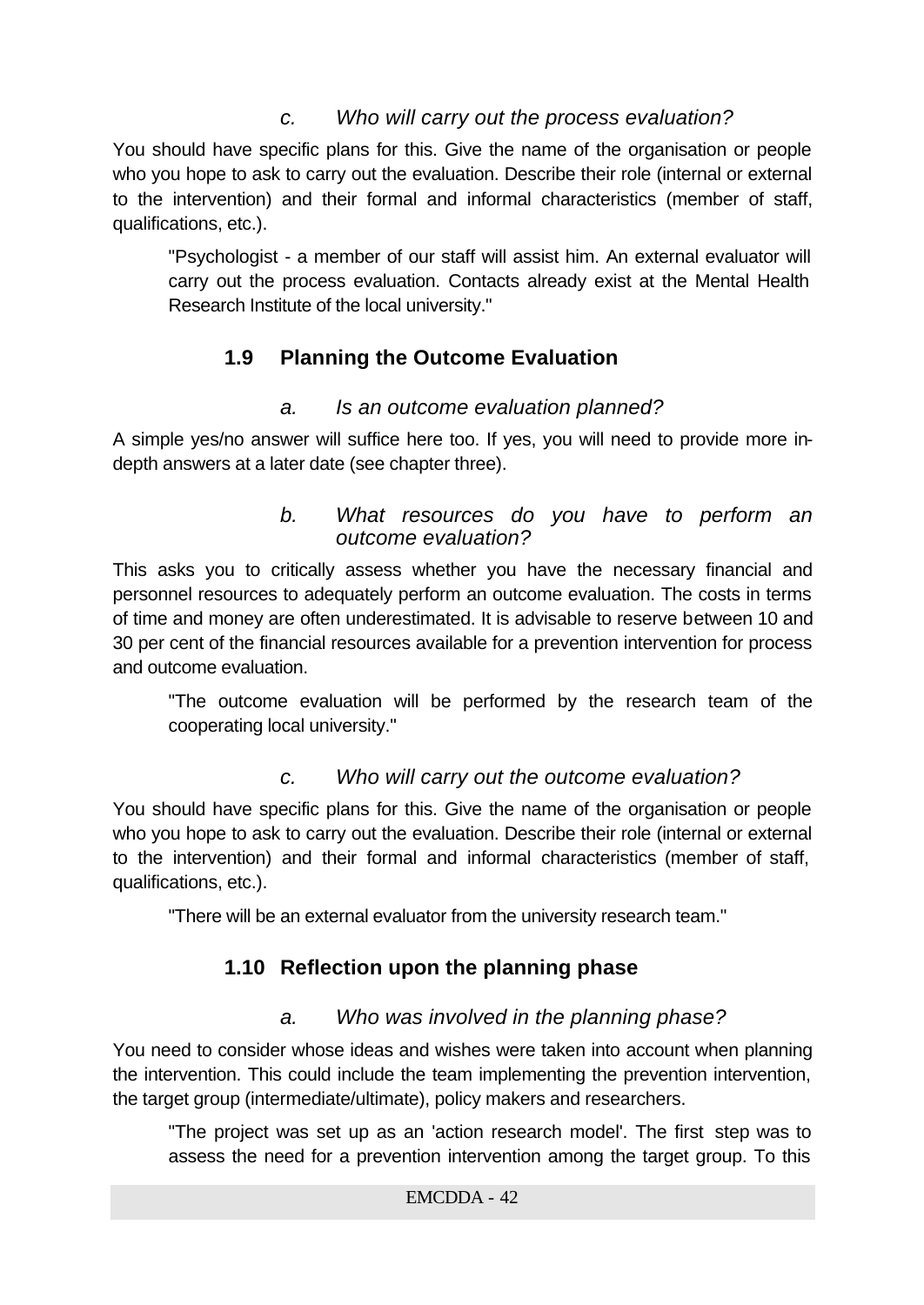end, we interviewed families in the community, asking them where they expected to see interventions (in the school, family, community, etc.), how effective they expected these interventions to be, and what they felt the key areas of an intervention should be. Thus, the target group was directly involved in the planning phase, along with the research team itself, consisting of two psychologists and two social workers."

#### *b. What is your overall assessment of the process of the planning phase?*

If any difficulties arose which you would address differently in the future, now is the time to say so.

"Some aspects of the planned intervention were not sufficiently thought through. During planning it became apparent that we had to make more concrete plans on how to transfer the benefit of the intervention from our intermediate target group (teachers and social workers) to the ultimate target group (schoolchildren)."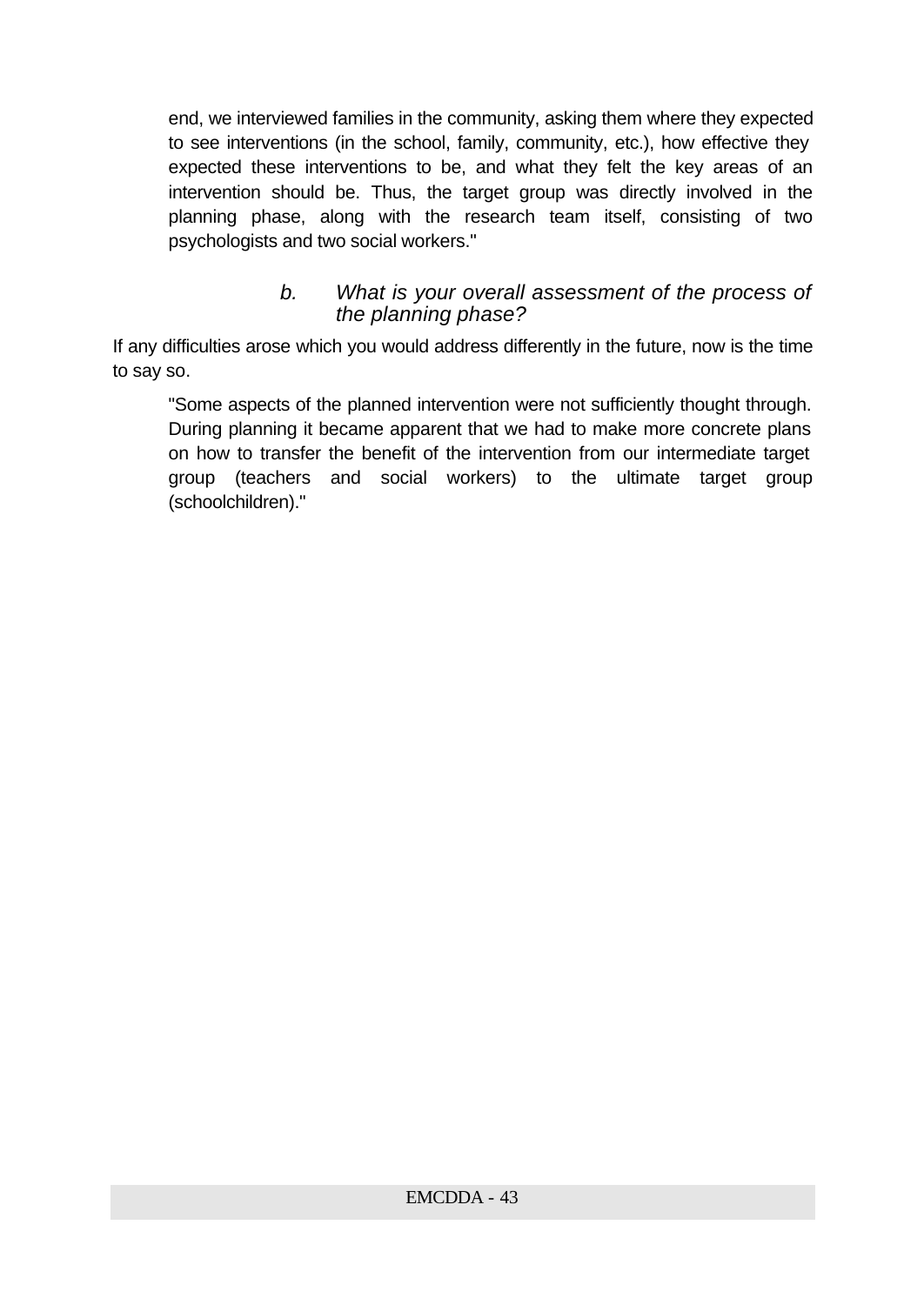# **Chapter Two: Process Evaluation**

### **2.1 Planning the Process Evaluation**

*a. What variables and Yindicators will provide useful information on how the intervention was accomplished? What kind of information (Yqualitative or Yquantitative) do you want to assess with process evaluation?*

There are four ways of conceptualising helpful variables and indicators:

- $\bullet^*$  Will the intervention been implemented as designed? This could be backed up by, for example, teachers' reports on the use of an intervention manual.
- $\bullet^*$  How much of the intervention will the target group receive? This can be answered with information on the number of training sessions and their duration.
- $\bullet$  Will the prevention intervention be changed during implementation? Self reports from trainers about any adaptation during the intervention's implementation are helpful here.
- $\bullet$  And what is the quality of the intervention? This could be assessed by schoolchildren's satisfaction with the intervention.

The distinction between quantitative and qualitative information refers to whether you can express the information in numbers (quantitative) or in verbal descriptions (qualitative). An example of a quantitative approach is the use of a questionnaire; an example of a qualitative approach is an unstructured interview about an individual's experience of the intervention.

"Variables that will be used to assess the realisation of the prevention intervention: observation and report on whether the intervention has been delivered; the number and duration of the training sessions; teacher and pupil satisfaction. As well as these quantitative measures, group interviews on the implementation process will be conducted with all teachers."

#### *b. What methods and instruments will be used? (Yinterviews, Yquestionnaires, Yobservation instruments)*

Questionnaires, interviews, reports, checklists and written records are all possible instruments to measure the process. Another possibility might be the use of observation during the intervention's implementation.

"Questionnaires, semi-structured interviews and informal telephone interviews with the leader of the team will all be undertaken. Semi-structured interviews will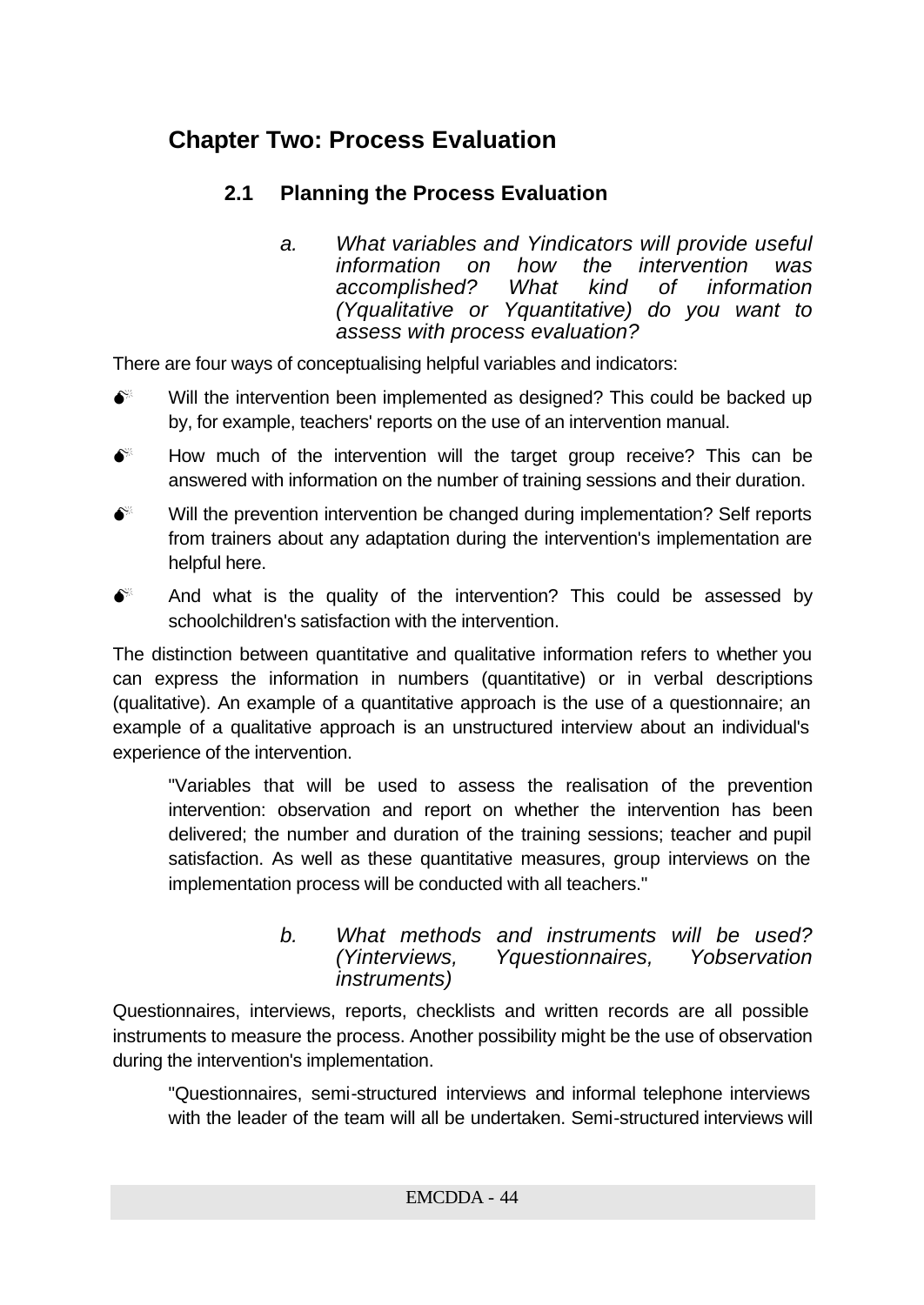be carried out with the course tutors and participants, as well as observation of a number of training sessions and focus groups with evaluation personnel."

"The students' interest, behaviour and attitudes during the intervention are quality indicators. They will be observed by the trainers and described in a protocol."

#### *c. Where, when and how often will the process data be collected? (Ydesign)*

This is as important as the evaluative tools.

"During dance events, and after each intervention."

"Classroom questionnaires will be distributed after each training session, and observations will take place during the third, the sixth, and the ninth sessions. Teacher interviews will also be conducted after the fifth training session."

#### *d. Who will provide the information needed for process evaluation?*

You also need to know who will be asked or examined (e.g., intervention participants, trainers, teachers, independent Yobservers, etc.).

"We will obtain information from the school teachers who will implement the programme, the headteachers in the schools where the programme will be implemented and students who will attend the programme."

### *e. How do you plan to analyse the data?*

At this point, you should plan whether to apply any special statistical procedures or merely describe the data. If the former, the necessary preconditions for complex data analysis (statistical knowledge and technical equipment) has to be available.

"The questionnaire data will be analysed by the statistic programme SPSS (Statistical Package for the Social Sciences). The statistical procedure that will be used is MANOVA."

"Student interviews (satisfaction with the intervention, interest in the training, personal benefit, increase of knowledge, etc.) will be analysed and the results will be proportionally described."

"The data will be analysed qualitatively with the aim of giving a 'three dimensional' description of the whole process of planning, set-up, delivery, and sustaining a fully accredited certificate course in drug education. As part of an action research strategy, the research team will regularly feed back findings to the Drug Prevention Team leader so that modifications may be made to improve the course on an ongoing basis."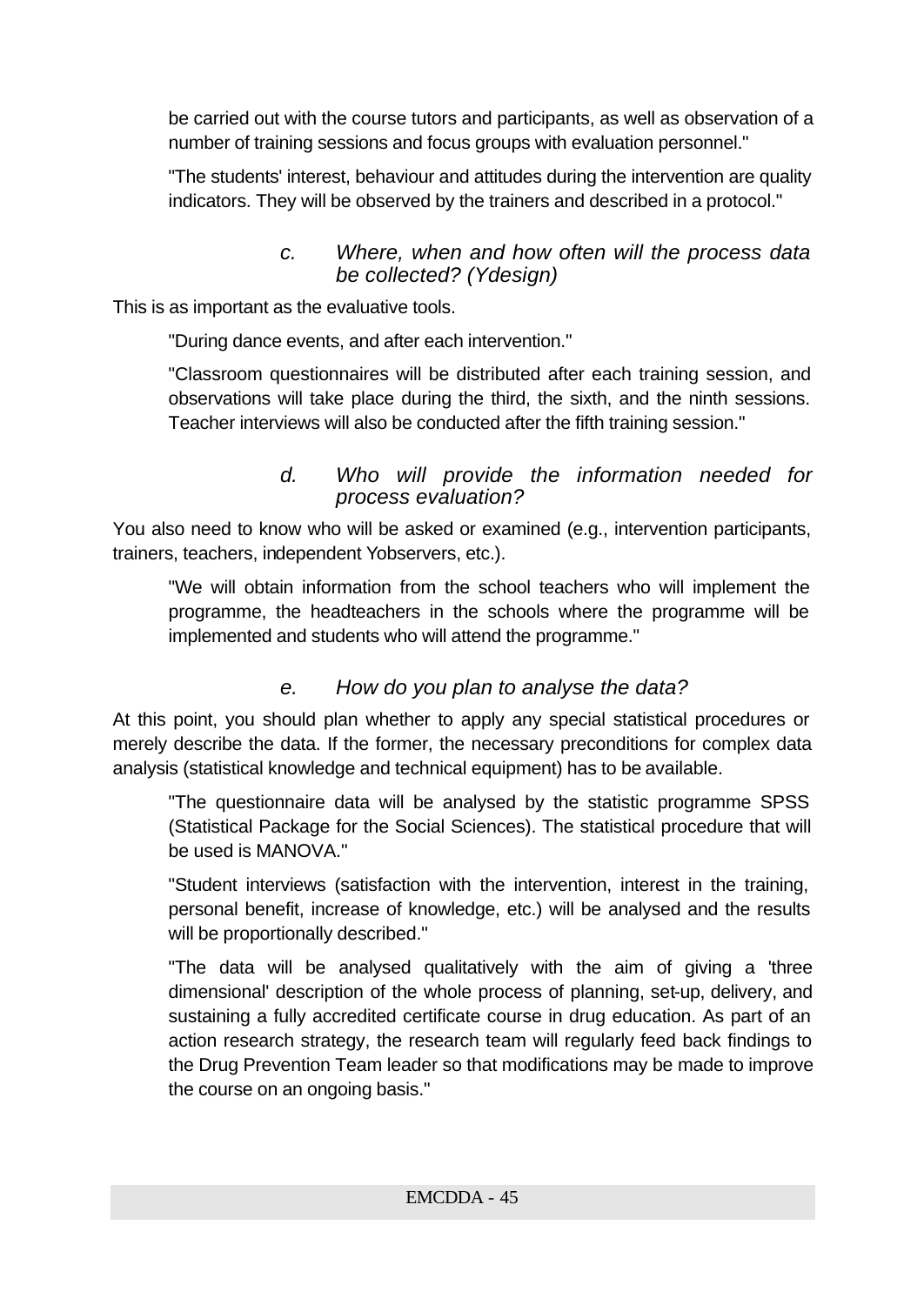### **2.2 Implementation of the Prevention Intervention**

*a. What strategies, components and methods were actually implemented? Compare your answers with the original plan in sub-section 1.6.*

You now need to describe what actually happened in detail.

#### "Components

The educational materials used by the 'Health Education' programme are divided into three parts. The first deals with smoking ('counter attack on smoking', 'the language of persuasion', 'the first offer', 'giving up the habit'). The second deals with alcohol ('the general picture', 'in between', 'one among many', 'ask yourself'). The third deals with drugs ('pictures', 'a pill for every patient', 'why not try'). The appendix has into three sections. ('drugs. General information', 'self awareness', 'how we breathe').

All components have been implemented in the three secondary school grades. For example, parts one and two of the first section dealing with smoking are implemented in the 1st and 2nd grades, part three in the 2nd grade and the remainder, in the 3rd grade. In other words, the appropriate materials have been chosen according to the age of the students.

#### **Methods**

The educational method used by the intervention is that of 'active learning', which aims to support and enable the development of the students' basic skills. The activities include: class discussion, group discussion, interview, research/survey, attitude, classification, debate, writing, role play, the media, posters, community involvement, reflection, etc.

#### Intermediate target groups

The secondary school teachers were trained by the scientific team in a three day seminar on the intervention's principles and methods. This training was approved by the Department of Education and the teachers' participation was voluntary. Alongside the permission required from the Department of Education, the consent of the headteacher and the Association of Teachers has been indispensable. The training was carried out according to the original plan.

Parents were also told about the goals of 'Health Education'. They could join a special 'parent group', and throughout, the programme has tried to promote close cooperation between schools and the local community."

> *b. What data sources and instruments were used to measure the intervention's implementation? Compare your answers with the original plan in sub-section 2.1.*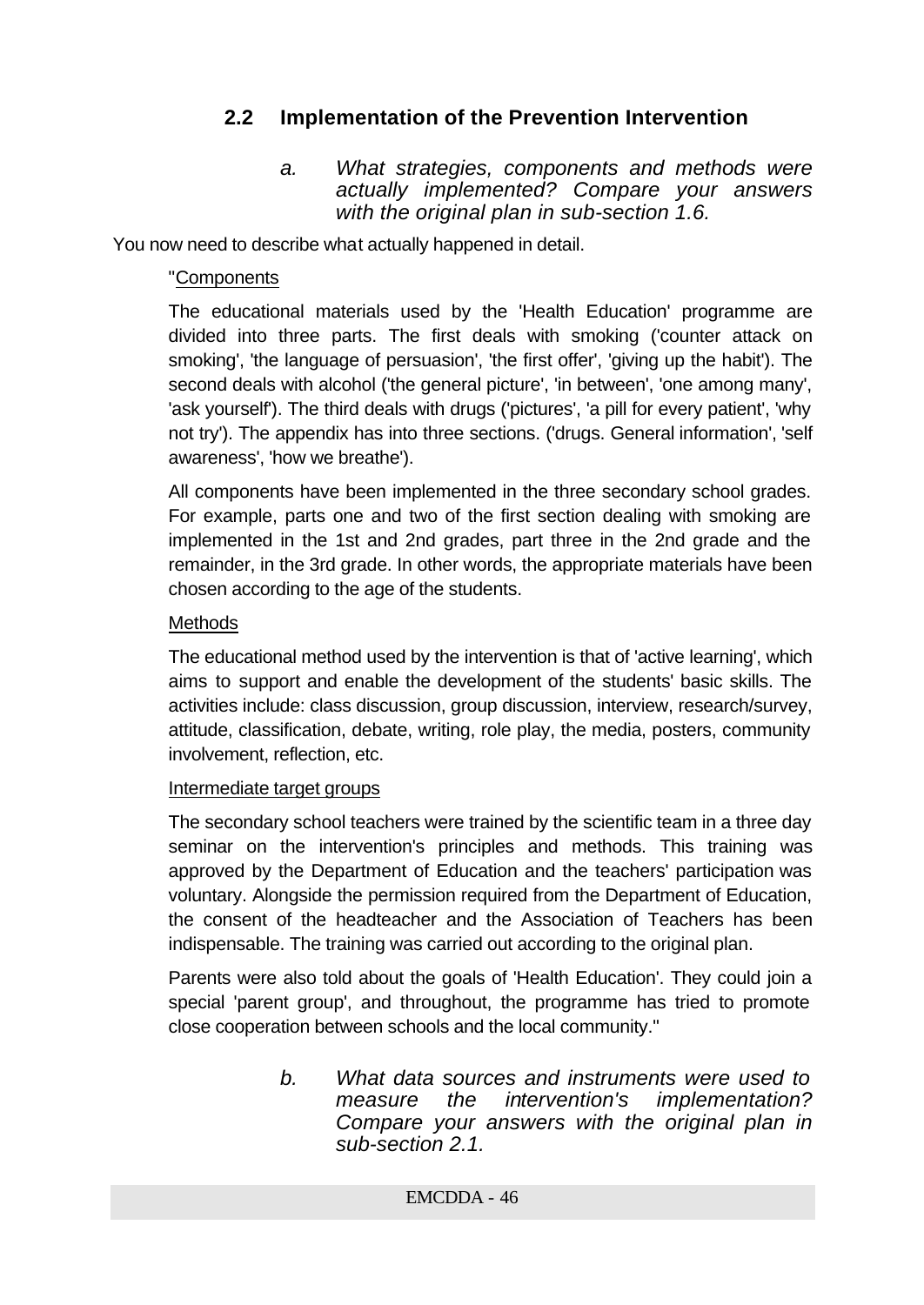These sources could include participants, trainers, the evaluator, an independent Yobserver, or anyone else who was involved in the implementation process. Instruments can include questionnaires, reports, checklists, interviews or discussion groups.

"The people involved in this measurement exercise were: the teachers who took part in the programme; the headteachers of the schools which implemented the programme; and the school students who attended the programme."

"Municipal teams for Community Prevention of Drug Addiction were entrusted with organising the implementation of the programme in their regions, and so they gave invaluable information. Teachers, parents and schoolchildren were also sources of data."

"The 'Notebook for Teachers', as well as allowing for personal comments from every teacher who implemented the programme, also included questions such as: which element of the intervention has been implemented? How helpful have the manual's instructions been? Are there possible improvements on these instructions? Were there any difficulties during implementation?"

#### *c. What resources were actually used? Compare your answers with the original plan in sub-section 1.7.*

It is vital to determine whether the resources were used as planned or whether changes occurred. Knowing this will be extremely helpful in any future application of your intervention.

"The resources were used as planned with the following exception. The fact that 20 per cent of the pupils had moved away from the area meant that the administrator needed to spend more time chasing up the new addresses in order to send the follow-up questionnaire. Instead of 20 hours a week, she needed to work 30 hours for a period of three months."

### **2.3 The target group revisited**

#### *a. How many people were actually reached by the intervention?*

An obvious question, but a crucial one if you are to make any headway in understanding the overlap between the actual and the planned interventions.

"450 pupils were contacted."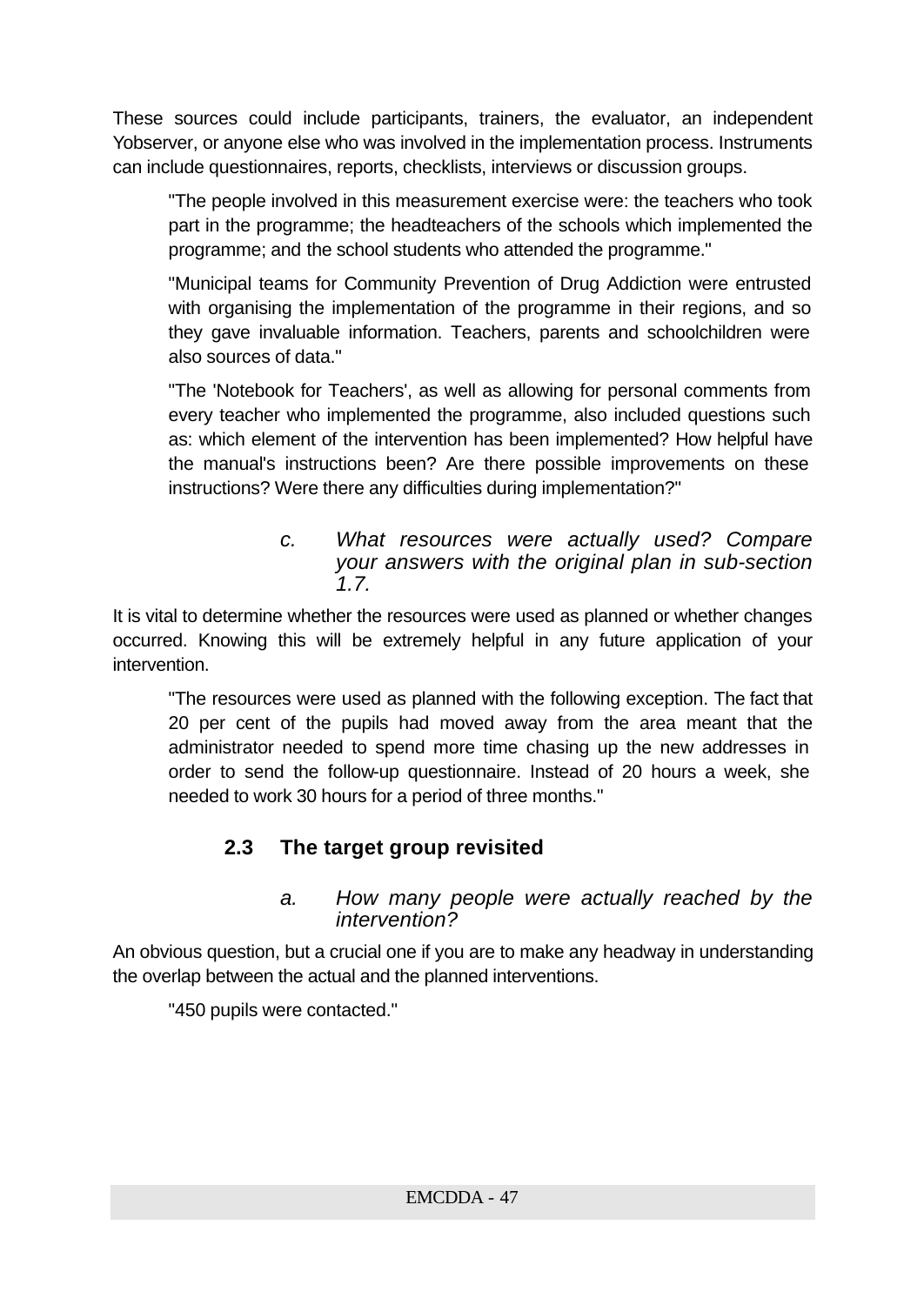### *b. What were the socio-demographic characteristics of the people reached by the intervention?*

This is just as important as the number of people reached. The answer will help you to match the planned target group with the actual target group. It will also help to detect selection effects.

"Gender: 45 female and 75 male participants. This is a gender ratio of 1 to 1.7. Education: 10 Junior High School students, 35 High School students. 75 College students."

"Primary school: 10 per cent of participants. Secondary school: 90 per cent of participants. The annual income of the families reached: <\$15,000 - 10 per cent; \$15,001-\$35,000 - 60 per cent; >\$35,000 - 30 per cent."

"Other relevant information: the participants belong to an ethnic minority (Moroccan woman, Muslims)."

### *c. How did you collect this information?*

As different methods yield different results, it's important to know how the information was collected. Different methods of data collection can lead to possible distortions in the answers - for example, participants may overestimate their income in group discussions.

"The socio-demographic data were collected using an anonymous questionnaire. This questionnaire was handed out after the first session and collected at the next session."

Throughout, you should compare your answers with your original plans, in this case the target group as envisaged in sub-section 1.4. Deviations concerning the target group during the setting-up of the intervention may lead to differences in its implementation and in the final results.

"The target group was reached as planned."

"We planned to reach young people aged between 15 and 17 visiting raves. The actual participants were older (mean age: 18.3 years)."

"The gender ratio and the ratio of German to other nationalities was supposed to be the same in all three experimental groups. In fact, in the control group there were 10 per cent more Turkish pupils than in the other two groups."

### **2.4 Exposure**

*a. How did you measure exposure? Which data sources, Yinstruments or Yindicators did you actually use?*

A crucial element for the understanding of whether the intervention reached the proposed target group, is the need to estimate how prominent the intervention actually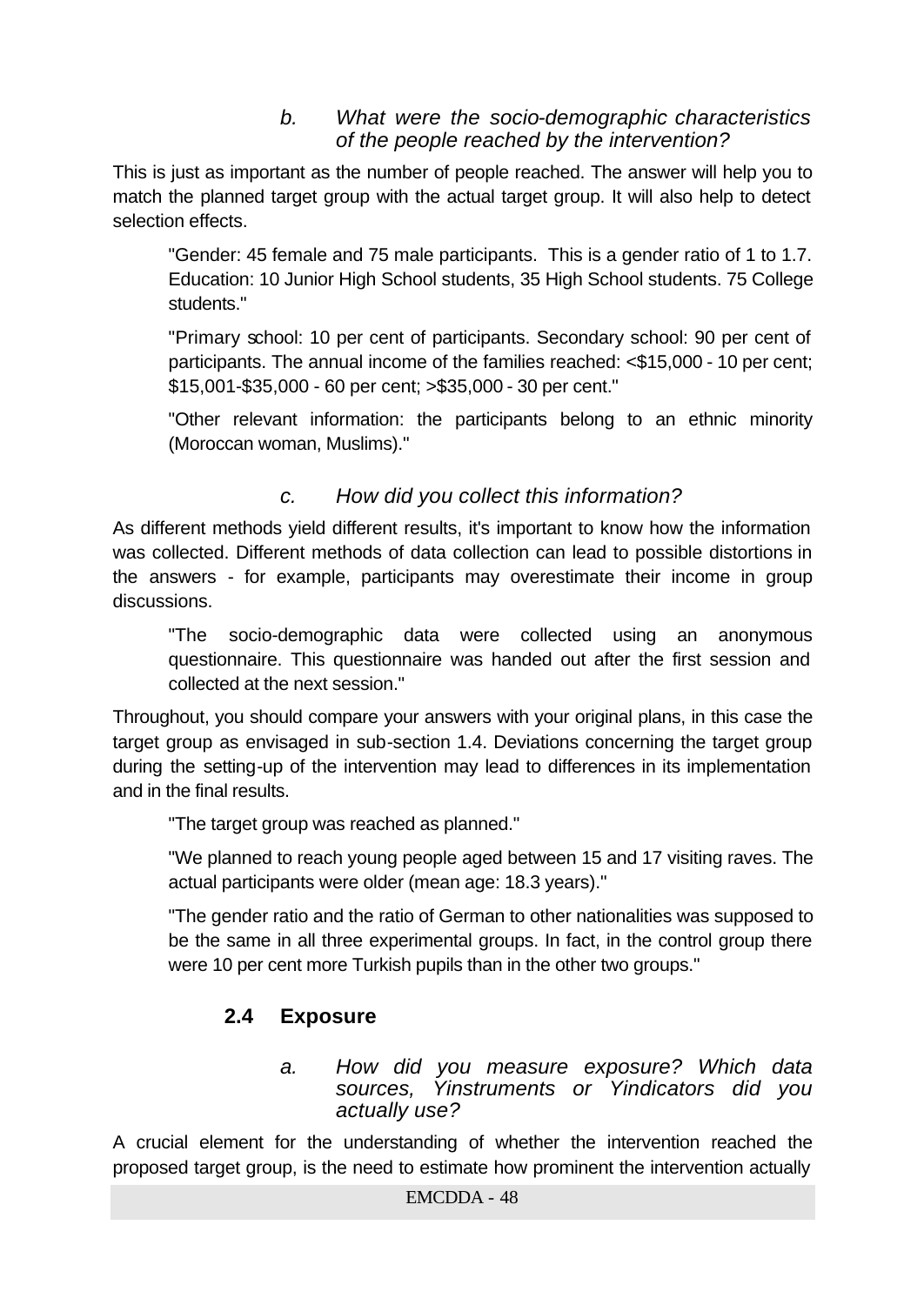was. For instance, if you are carrying out a public information campaign, you will need to know how widely information leaflets have been distributed. You should also be clear about who was asked in order to gather the relevant data. These data sources could be all those who are involved in the intervention or just a select few. Once again, you need to spell out what data-gathering instruments were used.

"The teachers in the schools which were implementing the programme were the main data source.The 'Notebook for Teachers' asked for comments on the implementation of the programme, as well as for information on the number of teaching hours actually carried out in each class."

> *b. How long did the prevention intervention actually last and how many prevention activities took place? Compare your answers with the original plan in sub-section 1.6.*

This description of the duration and the number of activities carried out will help you assess the level of exposure.

"In the first two years of implementation, each class had 12 lessons of 45 minutes a piece."

"The number of sessions ranged from three to 10, with a mean of 8.76 sessions. The average length of each session ranged from less than 30 minutes to over 50, with a mean of 40 minutes. Time differences were mostly due to variations in the length of class periods, which ranged from 45 to 55 minutes. The whole programme consisted of ten sessions."

#### *c. To what extent was the target group actually reached? Compare your answers with the original plan in sub-section 1.4.*

This is a key question, because even if a prevention intervention is fully delivered to the target group, some of that group may not receive the intervention because of absence, illness or truancy.

"In total, 1500 students took part in the programme. 85 per cent took part in all 12 lessons, 93 per cent took part in 10."

### **2.5 Quality of the prevention intervention**

### *a. Who provided the information on the Yquality of the intervention?*

These sources could include participants, trainers, the evaluator, an independent Yobserver, or anyone else who was involved in the implementation process.

"Teachers and students were the information source on the quality of the actions developed."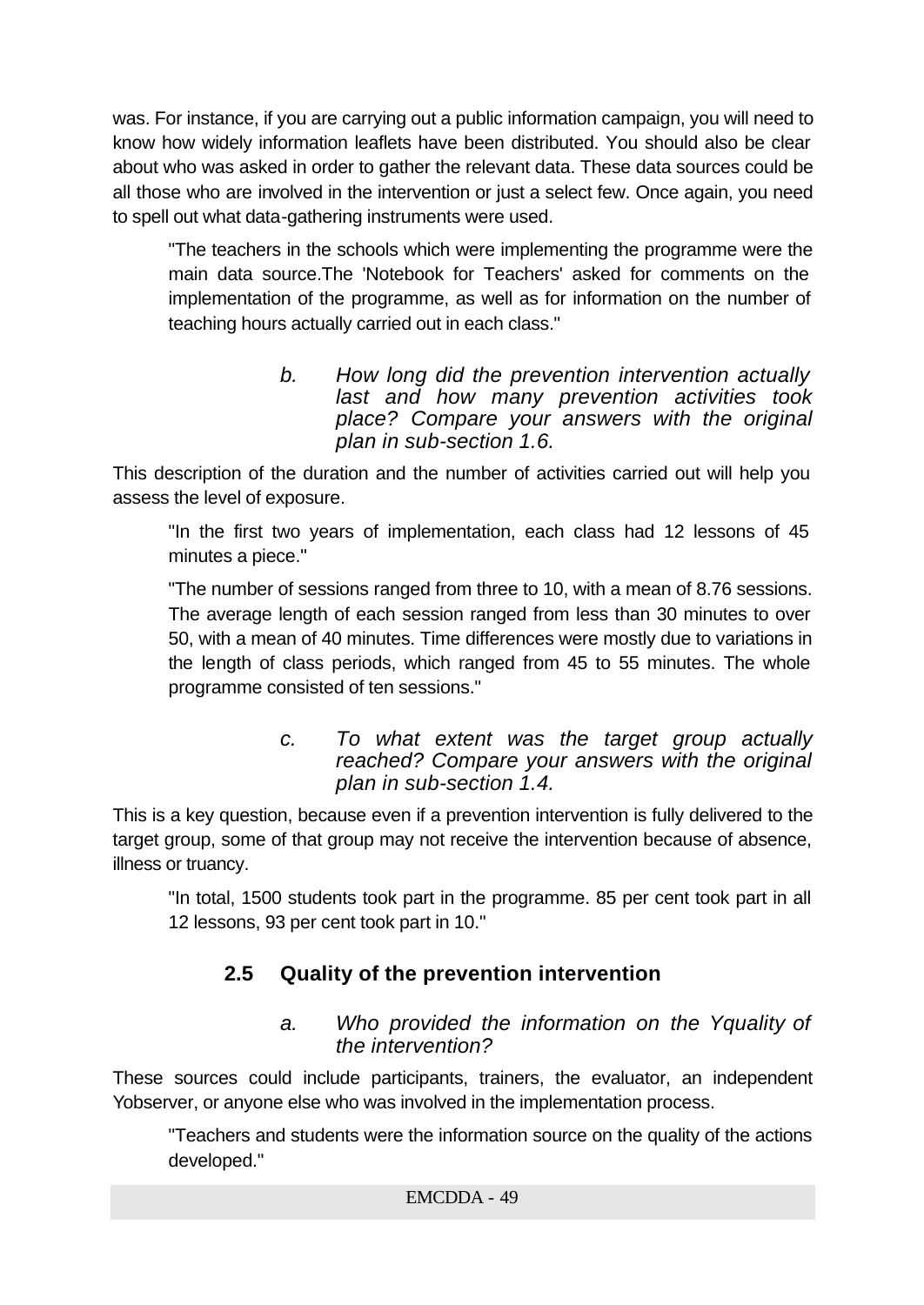### *b. What indicators and instruments did you actually use to evaluate the quality of the intervention?*

Indicators can include active participation, attitudes towards the intervention, personal benefit, degree of identification. Instruments could include questionnaires, reports, checklists, interviews or discussion groups.

#### "Indicators

Teacher indicators used: perceived efficiency, degree of satisfaction, participation experience, versatility of the programme, curricular integration, attractiveness of supporting material.

Pupil indicators used: recognition of the programme, linguistic adaptation, personal experience of the time dedicated to the programme, perceived efficiency."

"Teachers received a questionnaire that included questions about class participation in the programme, class disruption and achievement. A global rating of "how well" the programme was implemented was also assessed (1=very poorly to 4=very well).

In addition, the research staff observer conducted random observations of implementation in each school, as well as periodic phone calls and meetings with teachers and headteachers. Criteria for rating implementation were discussed among research and programme staff prior to actual observation, until a consensus (using hypothetical examples) was reached. Items included: observed class participation, interest, and teachers' completion of session activities, as well as an overall rating of implementation (1=very poorly to 4=very well). The observer's overall rating was compared to the teachers' report of overall intervention implementation."

### *c. What are the results of the quality measurements?*

This is one of the most crucial questions if the results of the particular intervention are to be used to inform any future interventions.

"The assessment of teaching methods, attainment of objectives and involvement of students revealed the following results. For 8.6 per cent, teaching methods were inefficient; for 10.4 per cent, objectives were not achieved; and for 13.4%, student involvement was low. However, overall quality ratings show 52.7% of the ratings to be excellent, 46.7% of ratings to be good, and only 0.6% of ratings to be poor."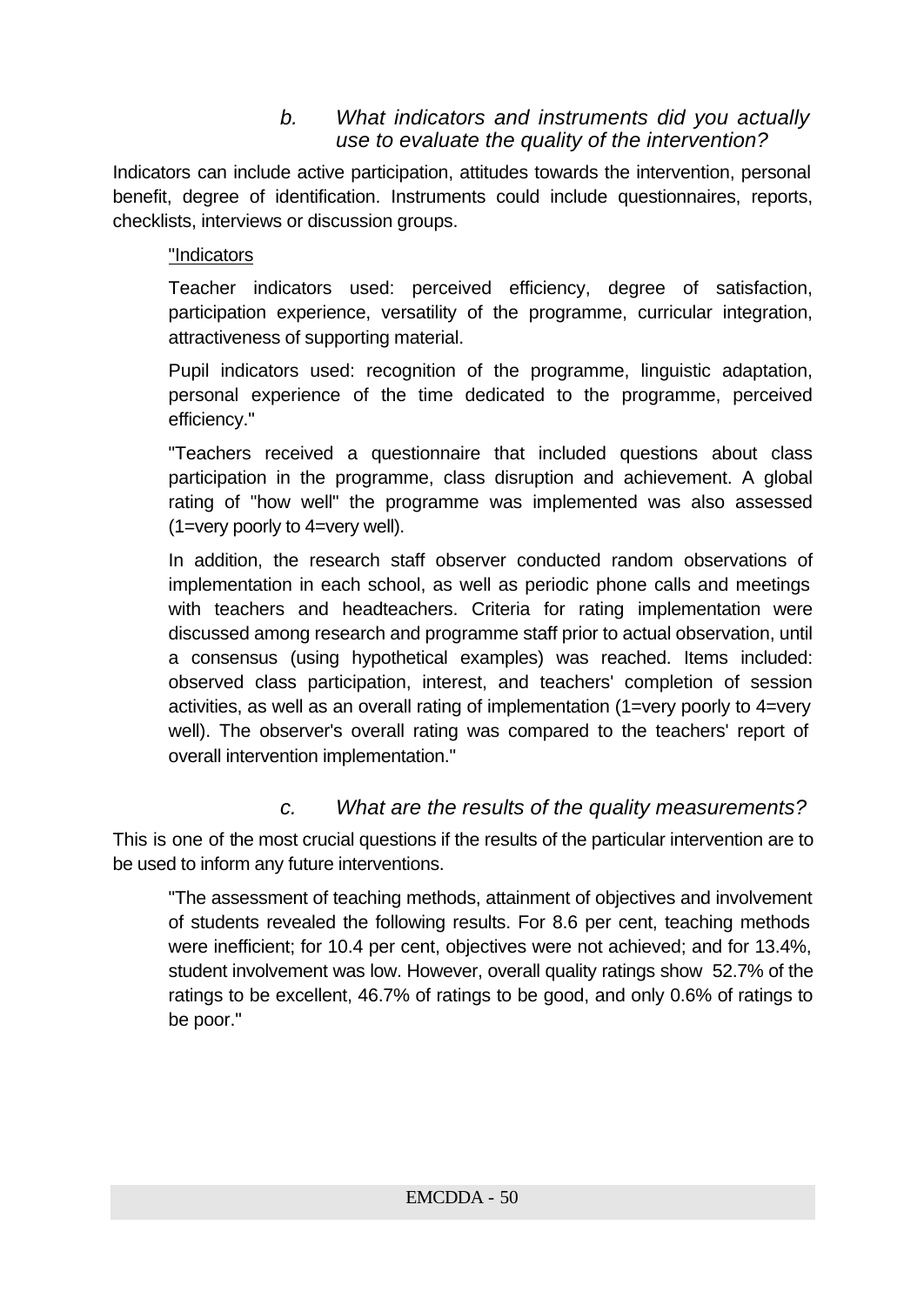### **2.6 Discussion of the results of Process Evaluation**

*a. How do the plans for the intervention compare to its actual implementation and your evaluation? Are there any discrepancies and what are the possible reasons for them?*

You should summarise any deviations and discrepancies in the intervention's implementation, its target group and its exposure. Doing so will help you discuss and interpret the intervention's' results.

"The intervention was implemented as planned - no discrepancies were found. The target group was also reached as planned. However, due to ill-health among staff, the exposure rate was lower than planned. In two classes, only six of the 10 lessons were conducted."

#### *b. What is the impact on any discrepancies on the intervention?*

If there were any discrepancies, you should discuss their implications for the intervention. This will help you to understand their significance for the intervention's implementation.

"Due to the lowered exposure rate, it is difficult to draw conclusions as to the intervention's effects. The negative results may be related to this fact."

#### *c. What are the strengths and weaknesses of the way the intervention has been implemented? Compare these with results from other interventions.*

Answering this question will help avoid similar problems and improve implementation in the future. If possible, compare the results of your intervention with similar interventions reported in the literature. This is very important, as it forms the basis for any judgement about the worth of your intervention.

"Results of this study indicated a high quality of programme realisation, as measured by the level of exposure and overall judgement of the quality of implementation. One problem concerning generalisation of the results is the assistance the teachers received from the project staff. Teachers were contacted by telephone and had the opportunity to talk over problems. This assistance probably contributed to the high motivation of the teachers, and it has to be shown whether similar results can be gained when teachers do not receive special treatment. The findings of process evaluation are consistent with the results of other school based life skills programmes (Petermann *et al*, 1997)*.*"

> *d. Do you have any suggestions for the future implementation of a similar prevention intervention?*

> > EMCDDA - 51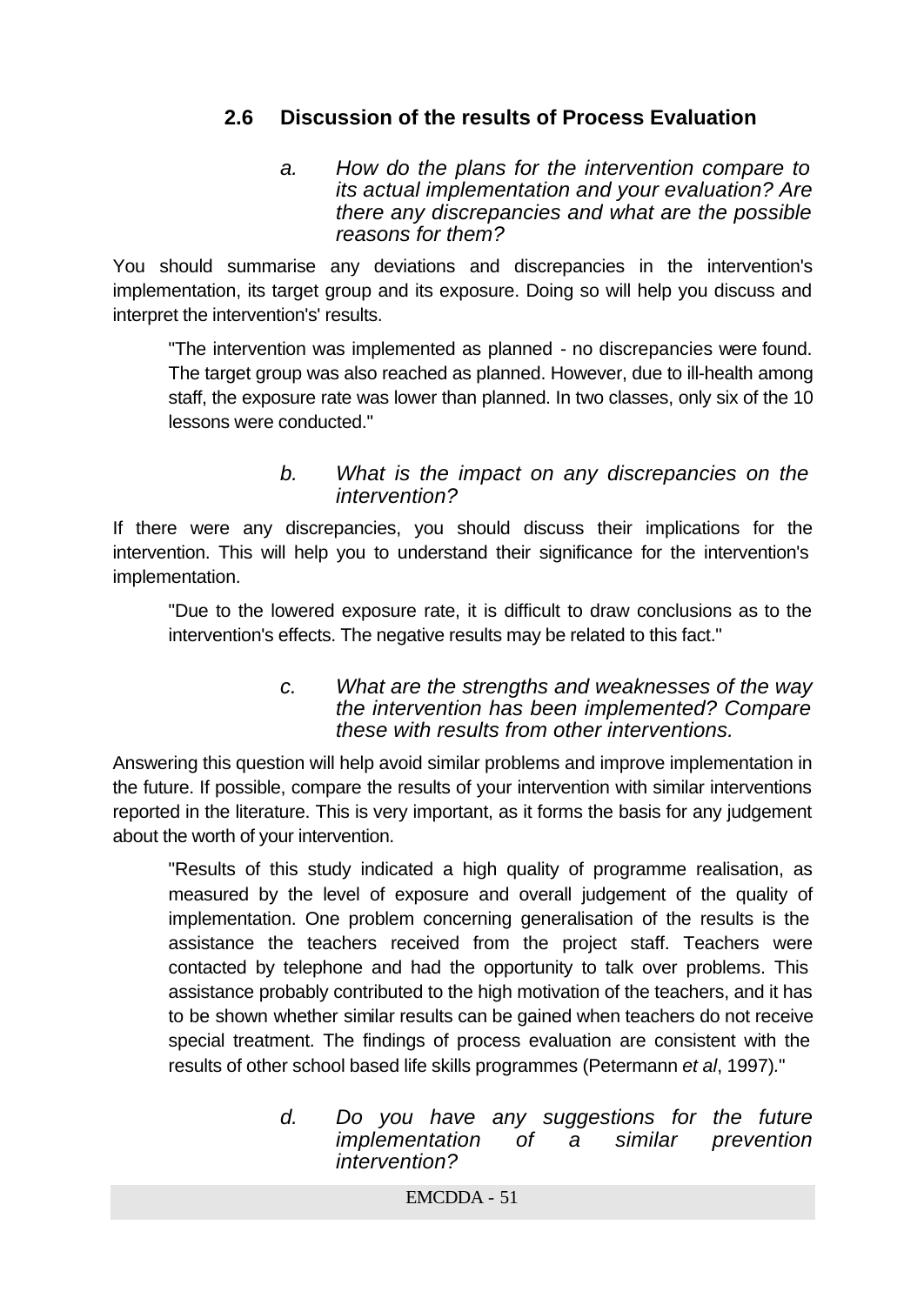As you have now implemented a prevention intervention, you are well placed to make any suggestions for other planners.

"In the future, we envisage an increased involvement from the teachers, a further analysis of attitudes and lifestyle, and a modification of the videotape to include a specific section on new drugs."

### *e. Do you have any suggestions for future process evaluations of this kind of prevention intervention?*

You are also in a good position to make recommendations about process evaluation.

"After each session, we asked the pupils to fill out a questionnaire on the session. We used the same questionnaire after each session and noticed that pupils became less and less careful when answering. We would therefore suggest the inclusion of specific questions relating to each session in order to make answering them more interesting for the pupils."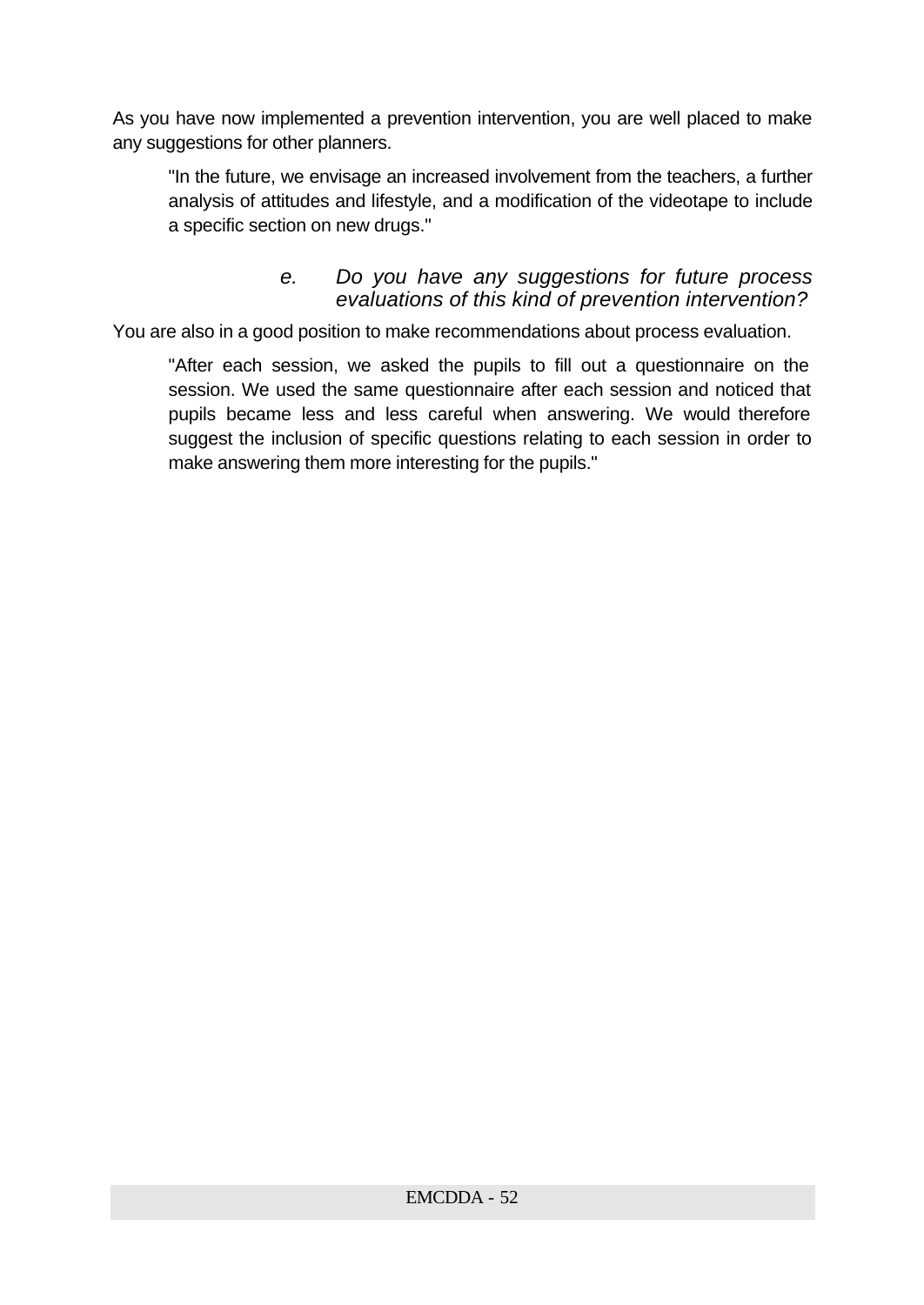# **Chapter Three: Outcome Evaluation**

### **3.1 Planning the outcome evaluation**

#### *a. What are your Yindicators for outcome and how do you plan to measure them?*

Deciding how to measure outcome is not always easy, but it is a crucial decision. Given the constraints of money and time, a good outcome measure is one that is not only feasible to use but also more or less directly related to the goals of the intervention. In order to know whether the intervention has reached its goals, you must obviously have a clearly defined criterion for those goals. In other words, it must be 'operationalised' and clearly defined in measurable terms. This is especially important with mediating variables, which are often not easily observable.

"Main outcome indicator will be the self-report WHO questionnaire, 'Survey on the Student Population'. Questions concern tobacco and alcohol use, medicine and illegal drugs, knowledge about substances, attitudes towards substances, intentions to use substances, and antisocial behaviour."

> *b. Do you want to collect information on outcome following a Yquantitative approach or a Yqualitative approach? What indicators and Yinstruments do you propose to use for collecting information?*

Assessing the outcome of an intervention in a scientifically plausible and efficient way requires data that are quantifiable. If you therefore intend to collect outcome information following a qualitative approach (for example, using an unstructured interview) you should have a plan for analysing the answers in a quantitative way.

"The intervention plans to increase the knowledge and skills of drug educators. Knowledge will be measured by a written test after the intervention with 50 questions on drug-related topics. Education skills will be measured by asking the participants to produce an outline drug education programme for a named client group within a specified educational setting; a lesson plan; and a presentation of the lesson plan. The participants will evaluate each other's content and presentation of the lesson plan."

"We will apply a sub-scale ('locus-of-control') of the 'Life Skills Training Student Questionnaire' (Botvin *et al*, 1984)."

> *c. What do you know about the quality of the instruments (Yobjectivity, Yreliability, Yvalidity)? Do you plan to test the feasibility of the instruments?*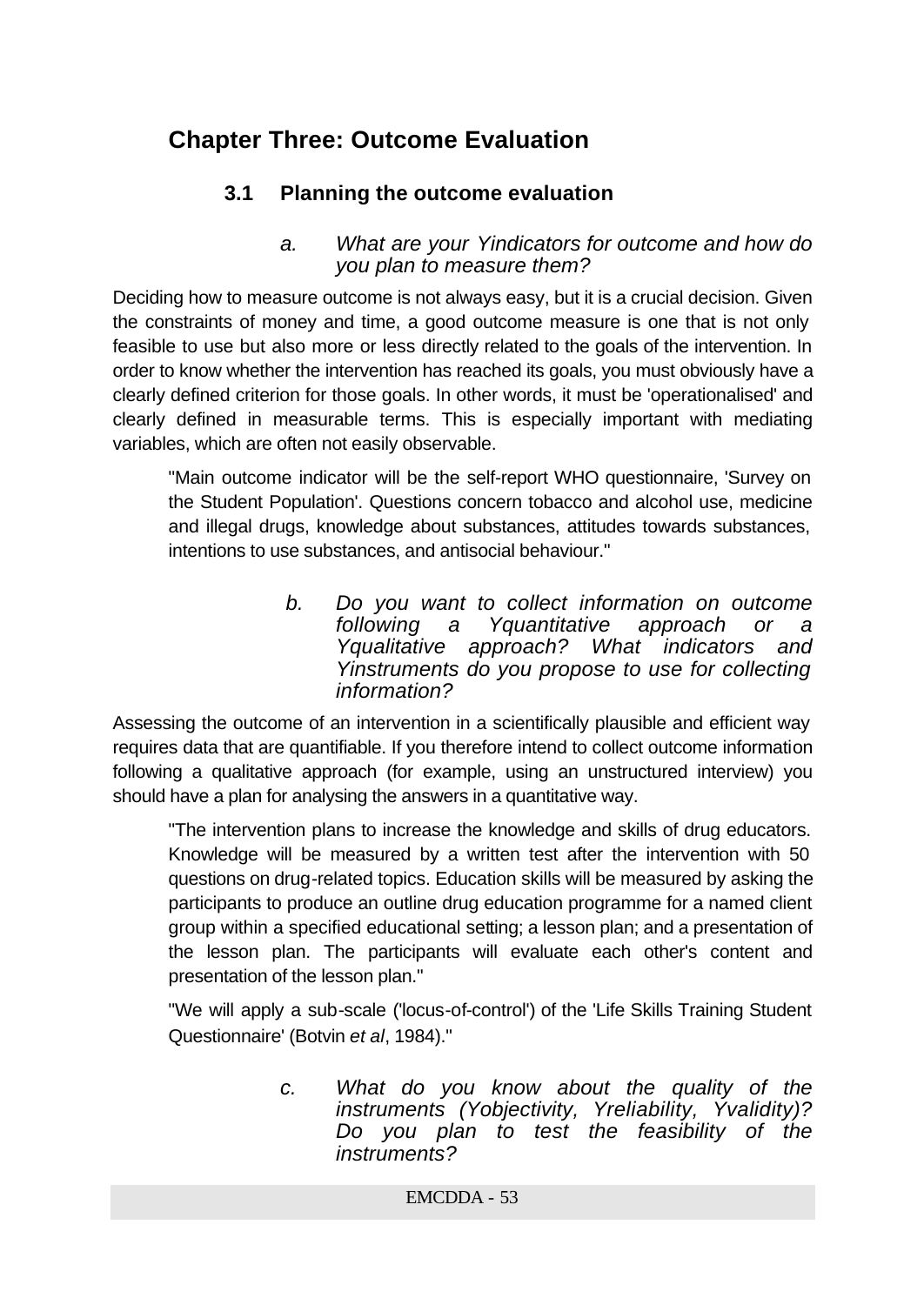In order to correctly assess the results of any evaluation, it is important to give information on the quality of the instruments used. For instruments that are already well-established, you can usually refer to the handbook or manual. If you have constructed your own instruments however, you may want to consider conducting a study of their reliability/validity. Testing the feasibility of an instrument is obviously advisable in such a case, but this should also be carried out if you are using an instrument constructed for another language, cultural background, area, etc. In such a situation, it might be better to have the instrument rated externally for comprehensibility and logic.

"We plan to use the Children's Self Concept Attitudinal Inventory (SCAT). As a paper and pencil test, it is objective. As evidence for good reliability, the scales in the inventory have an average Cronbach alpha of .80. There is also evidence for validity of the scales based on the 'know-group-method' of comparing high and low performance students in school. We had to translate the questionnaire into our own language, and so we plan to conduct a small feasibility study. We will ask ten pupils to fill out the inventory and to indicate for each question whether they understand what we mean by it."

#### *d. From whom, when and how often do you plan to collect information on outcome? (Ydesign)*

It is also important to have an understanding of how recent and how widespread the outcome information is.

"Using a quasi-experimental design, data will be collected from an experimental group and a not randomly assigned control group. The data collection will take place twice (one week before and one week after the intervention)."

#### *e. How do you plan to analyse the information you gathered? Which Ystatistical methods are adequate to the quality of data and design?*

If you plan to analyse the data yourself, you should describe the statistical procedures and technical equipment you aim to use. But it may be advisable to hand data analysis to an experienced researcher. If this is the case, you should also indicate who will process the data.

"Questionnaire data will be analysed by the computer package SPSS PC+. Processing entails frequencies, multiple variable tables, mean values, and comparisons between means per group (chi-square and students t)."

"Data filing and processing will be carried out by the research team working for our institute."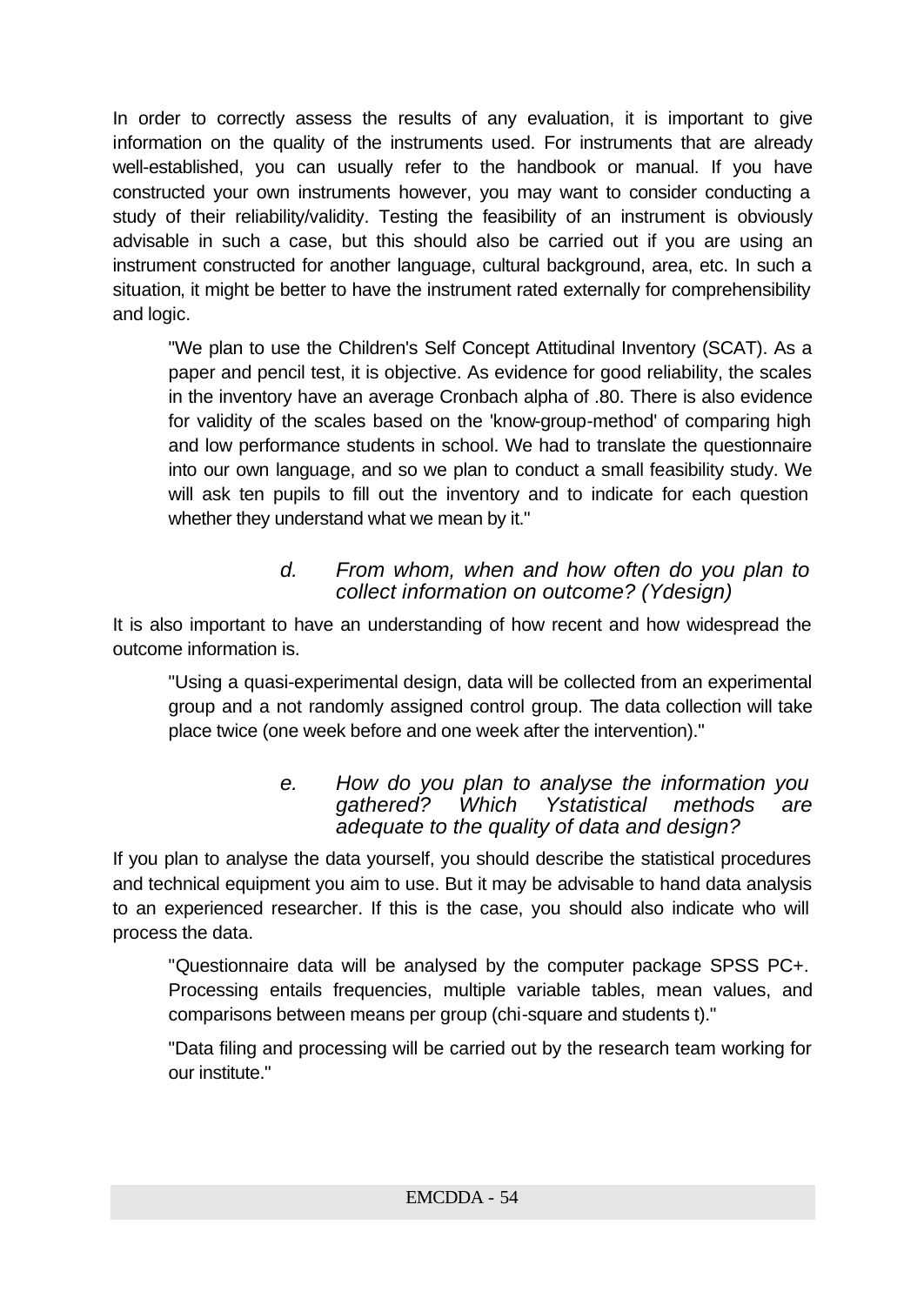### **3.2 Achieving outcome evaluation**

If you were able to accomplish the outcome evaluation as planned, you can refer to the respective questions in section 3.1. If any changes have occurred, describe the evaluation as it was *actually* conducted.

### **3.3 The sample**

### *a. How was the sample recruited?*

How you approached the sample (via a notice board, a newspaper advert, word of mouth, etc.) is as important as how you recruited the whole target group. Whether the sample participated voluntarily or compulsorily is also significant, as is the issue of reimbursement.

"The questionnaire was distributed to classes in the 1st grade of secondary schools before the implementation of 'Health Education', as well as to the classes of two control schools. The completion of the questionnaire was compulsory and it took place over two consecutive teaching hours."

"The experimental group was made up of all those who took part in the intervention. The control group was recruited from students of the same age, sex, socio-demographic characteristics, attending the same school levels in the same geographical area. Both groups chose to participate in the outcome evaluation."

### *b. What were the sample's socio-demographic characteristics, size, etc.?*

The characteristics of the sample and - if applicable - the Ycontrol group should be described separately and compared for any significant differences. Any such differences lessen the degree of comparability between the two groups.

"Experimental group (n=120): 60 (50 per cent) female, 60 (50 per cent) male. Average age 10.8 years, Standard Deviation 2.4; range 5.5-17.3.

Control group (n=110): 80 (73 per cent) female, 30 (27 per cent) male. Average age 11.0 years, Standard Deviation 2.3, range 6.5-17.6."

"Intermediate target group: five school teachers, two youth and community police officers, four drug educators. The participants ranged in age from 21 to 55 years. Ethnic groups: three black, eight white. Six female, five male."

### *c. How do these characteristics compare with those of the whole target group?*

It is, of course, vital to know whether the sample is representative of the whole target group.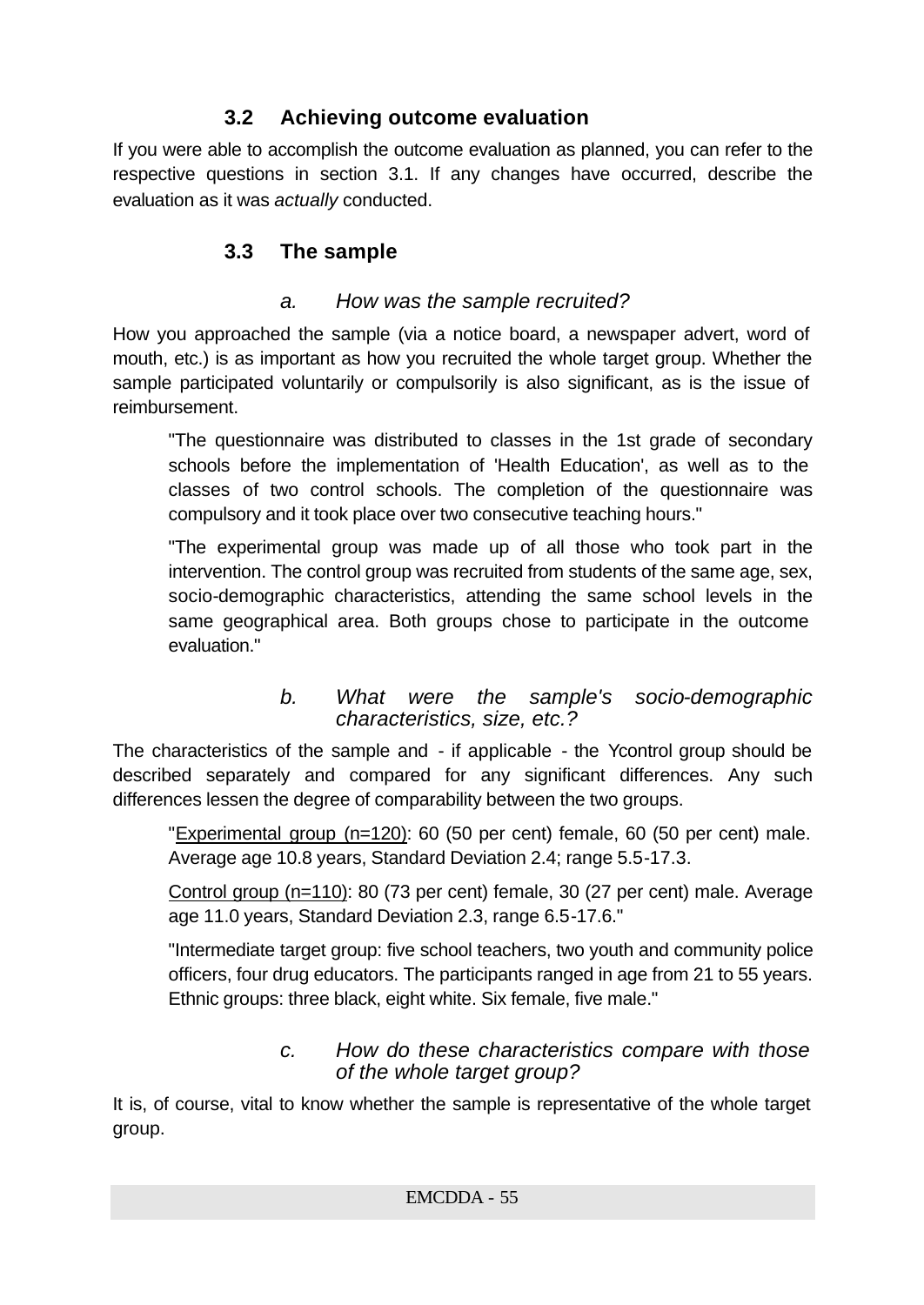"As planned, we gathered results on outcome from a subgroup (20 per cent) of the target group. Since we had administered the first questionnaire on substance use behaviour to all participants in the intervention, we were able to compare socio-demographic characteristics between the sample and the whole target group. There were no significant differences in age, gender or other characteristics."

### *d. Were you able to identify drop-outs? If so, what were their characteristics?*

If those that do not stay in the sample until the end of the data collection differ significantly from the others, for example in age or gender, it is likely that the sample is no longer representative.

"All stayed in the sample. There were therefore no drop-outs."

"We made a statistical comparison on the differences between the drop-outs and the remaining sample (age, gender, socio-economic status, etc.). There were no significant differences between the two groups. The groups are therefore comparable."

### **3.4 The outcomes**

This crucial section should follow the same format as the earlier description of the intervention's objectives (sub-section 1.5). The first three questions refer to outcome variables in the Y-ultimate target group, the rest to outcomes in the Yintermediate target group.

### *a. How did the intervention affect the Y-ultimate target group's substance use behaviour?*

"The life skills training had a significant primary prevention effect. Thirty day prevalence of smoking at post-test (one year after pre-test and the beginning of the intervention) was significantly lower in the experimental group (6.4 per cent both post- and pre-test) than in the control group (11.4 per cent post-test compared to 5.5 per cent pre-test)."

#### *b. How did the intervention affect mediating variables related to substance use in the Y-ultimate target group?*

"There was a significant difference between the experimental group and the control group concerning knowledge about substance use. Knowledge was higher in the group that had received the intervention. None of the other variables yielded significant results. No group differences were found for positive attitude towards taking drugs, intention to use drugs, or positive norms concerning drug use."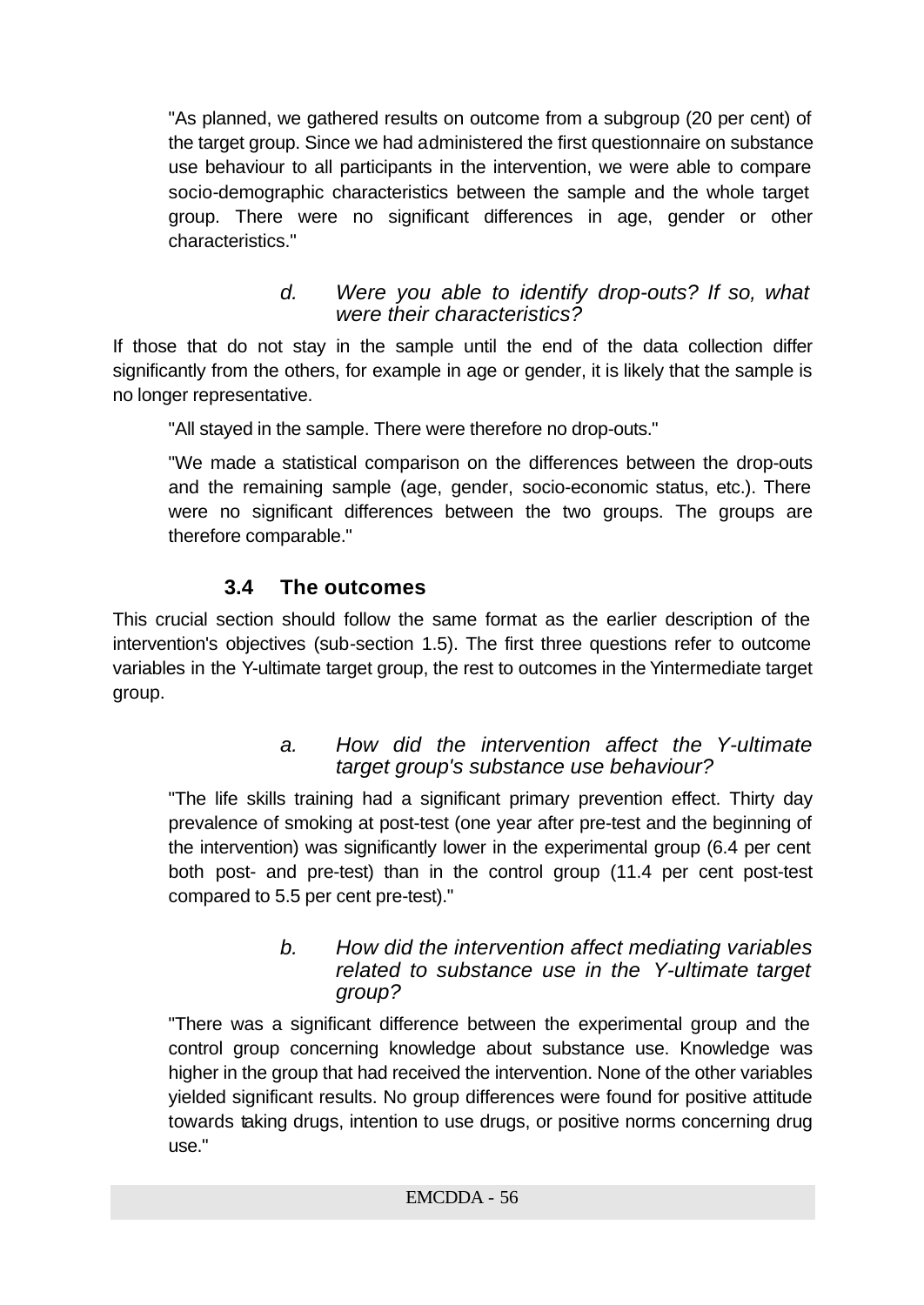### *c. How did the intervention affect other mediating variables in the Y-ultimate target group?*

"So far, significant differences were found only for one mediating variable. Mean values for social competence were significantly higher in the experimental group than in the control group (p<.05)."

> *d. How did the intervention affect objectives in the Yintermediate target group?*

"Our mass media campaign had a positive influence on the intermediate target groups (parents and teachers). Eighty per cent said they now think more about their responsibility for children and adolescents; 61 per cent said they had learned a lot about substance misuse; and 45 per cent said they now think more about their own consumption of alcohol and tobacco."

> *e. Are different subgroups affected differently by the intervention? (e.g., men/women, age groups, risk groups, etc.)*

"After the intervention, girls showed an enhanced knowledge about drug use behaviour compared to boys (t-Test p<.05)."

### **3.5 Discussion of the results of outcome evaluation**

*a. Did the intervention achieve the expected outcomes? Discuss any discrepancies between expectations and results addressing possible reasons and their impact on the study.*

At this point, you should try to anticipate any arguments against your interpretation of the outcome results.

"One of the objectives of the intervention was the enhancement of life skills. At present, only one mediating variable was significantly different at post-test - a scale measuring social competence. Children in the experimental group showed significantly greater improvement between measurements than the children of the control group. Since the scale measuring social competence contains some behaviours that are important elements of the prevention intervention (e.g., learning to say 'no'), the improvement of the experimental group can be seen as confirmation of the success of the programme. Together with a lower prevalence of smoking in this group, it is also an indirect confirmation of the theoretical assumption that improvement of life skills is an important primary prevention intervention."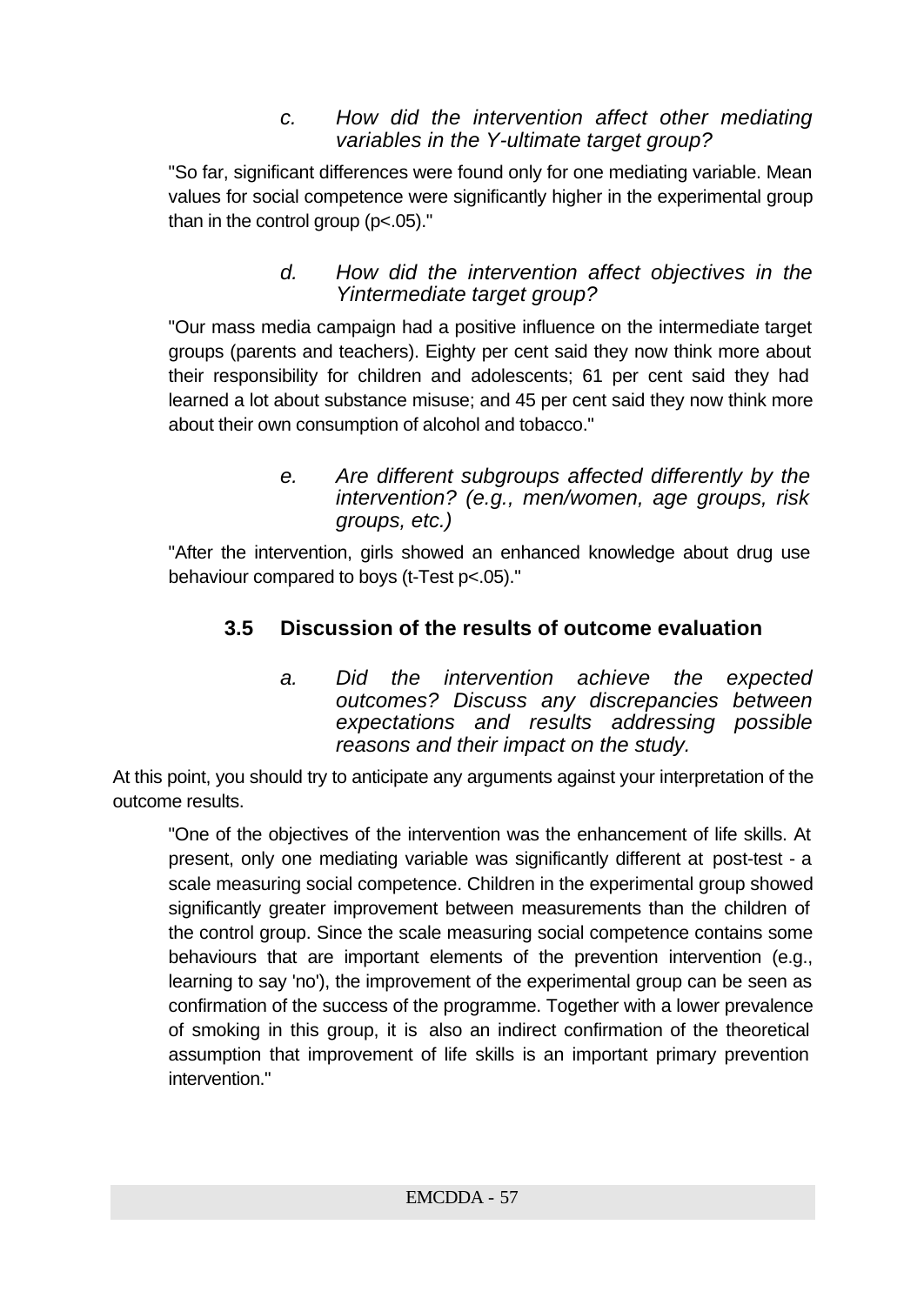*b. What do you think are your most relevant and significant results? Compare these with results from other studies.*

"A similar primary prevention effect on smoking (namely, the delay of initiation into smoking) has frequently been reported as a result of life skills training (e.g., Botvin, 1995)."

#### *c. How certain are you that the intervention caused the results? Are there any alternative explanations for them?*

Without an answer to these questions, doubt can always be cast on an intervention. It is extremely important, therefore, that you address the issue of cause and effect.

"Since we did not have a control group, we cannot say for certain that the effects are really caused by our intervention. An important influence to be considered is the maturing of the participants over the course of the year."

### *d. What explanation do you have for negative results?*

It can be very discouraging if an outcome evaluation does not show the expected result. However, there could well be a number of explanations for negative results, such as deficiencies in the intervention itself, its implementation (the process evaluation can be useful here to highlight relevant aspects), flaws in the design, inadequate measurement instruments (some could be too insensitive), or perhaps external problems not under the control of the intervention (a fire in a school, for instance). Whatever the reason, if you do find unexpected results, you should always try to find an explanation for them so that you can draw conclusions for the future.

"Contrary to our expectations, there were no effects on alcohol consumption. This might be due to the fact that the prevalence of alcohol consumption is very low in this age group, and so it is therefore possible that effects will occur later. A second follow-up will therefore be conducted after one year. It can also be argued that the topic of alcohol consumption is irrelevant for this age group."

### *e. Do you have any suggestions for the future use of similar interventions?*

You can now look to the future. Should other people copy your intervention, and if so, are there any modifications you would recommend?

"The positive outcome results justify an implementation on a much broader basis. However, the results of process evaluation should also be taken into account and changes in the structure of the training should be made according to the teacher comments."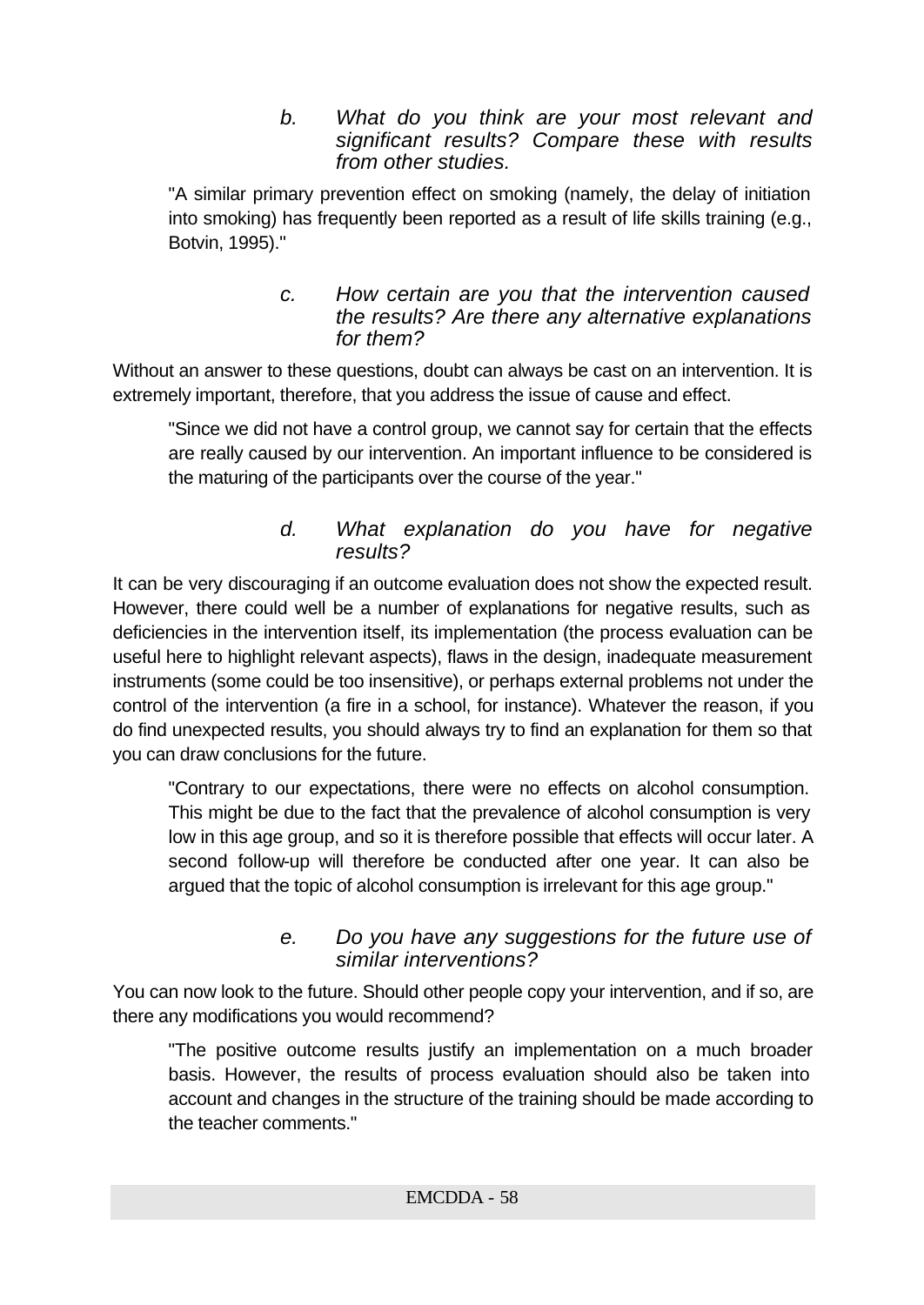### *f. Do you have any suggestions for future outcome evaluations of this kind of prevention intervention?*

Your experiences and suggestions can be of crucial importance for other evaluators and practitioners. They can profit from positive results, but also from negative ones, by avoiding the duplication of mistakes. This is why complete honesty is essential.

"One reason for the lack of positive results may be the lack of high-quality instruments for pupils aged 10-12. Future research should therefore focus on the development and use of sensitive instruments for this age group."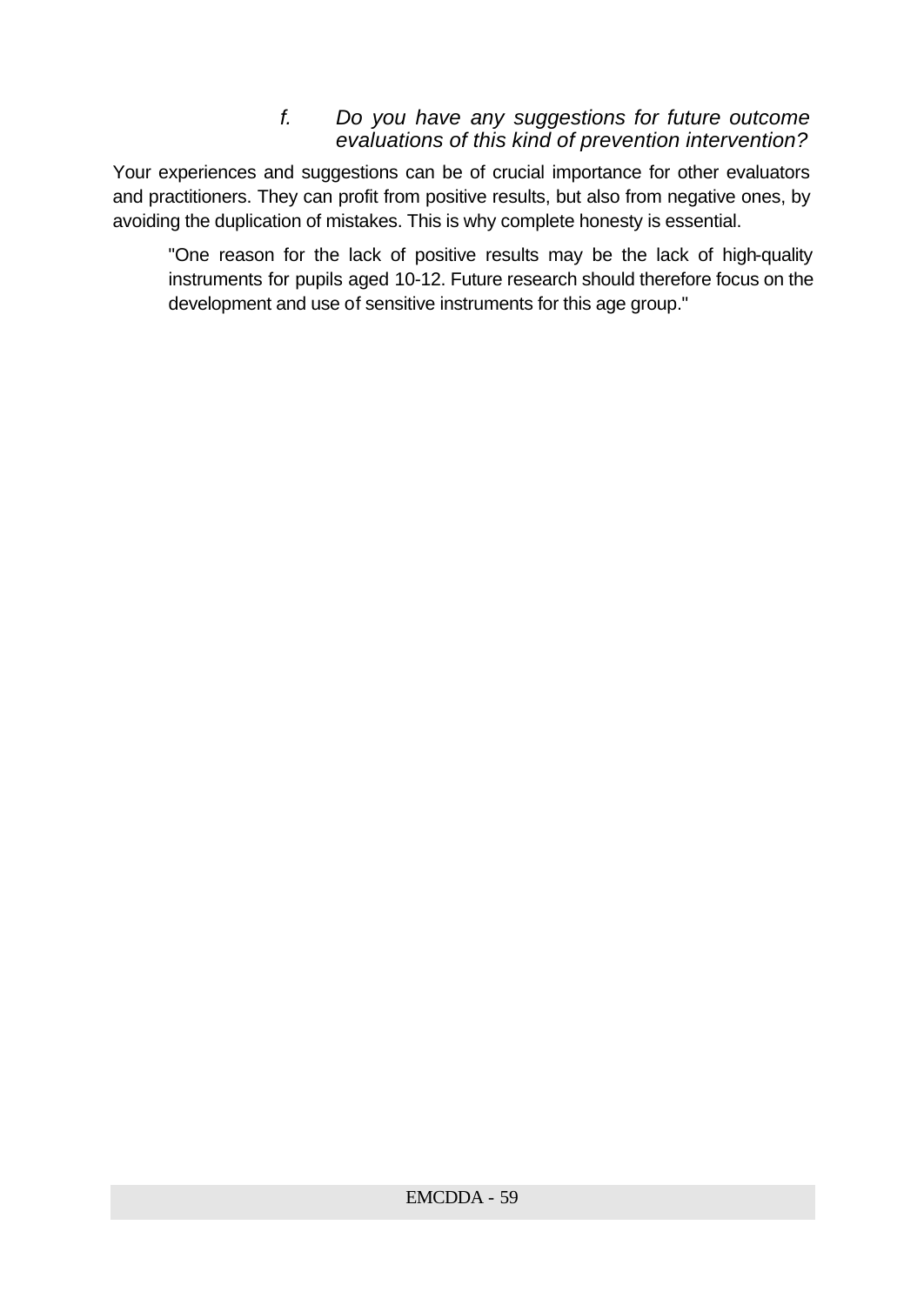# **Chapter Four: Communicating the Results**

### **4.1 Development of a communication plan**

### *a. Who should 'be in the know'?*

Potential audiences include funding agencies, policy makers, administrators, the intervention's target group, service providers, community groups and the media.

"We have made our evaluation available to the partners in the project, the authorities and the public."

"First, we will inform the planning committee, as it is a primary user of information. We will give special attention to the committee chairperson, who has vast experience and is a respected opinion leader. We will inform her individually before the general committee meeting and discuss potentially controversial findings."

### *b. When do they need the information?*

If you want the results of your evaluation to be useful, the timing of an evaluation report can be critical. You should take care not to wait too long before reporting results, as changes are more likely to occur soon after an evaluation and while the intervention is still vivid in people's memory. On the other hand, you should avoid reporting the results too early. Evaluators are often pressed to give a 'first impression' of effectiveness, but such impressions have limited use, as insufficient data will have been collected to allow for any valid conclusions. First impressions also tend to mean that 'last impressions' go unnoticed.

"There will be two intermediate reports and one final report to the funding agency. Teachers will be informed about results continuously in the meetings taking place every two months."

#### *c. What information will different people be interested in?*

Tailor your message to the audience. Remember at all times that different audiences will need different information. Staff, for instance, will probably be more interested than funders in the details of the implementation. The latter may also be too busy to read a full report, and so an executive summary is more important for them. Such a summary should contain a brief overview of the evaluation, an explanation as to why it was conducted, as well as the major findings, conclusions and recommendations.

"We will carry out team discussions with teachers as the main intermediate target group throughout the period of process evaluation and continually feedback the information we receive. The primary user of the outcome evaluation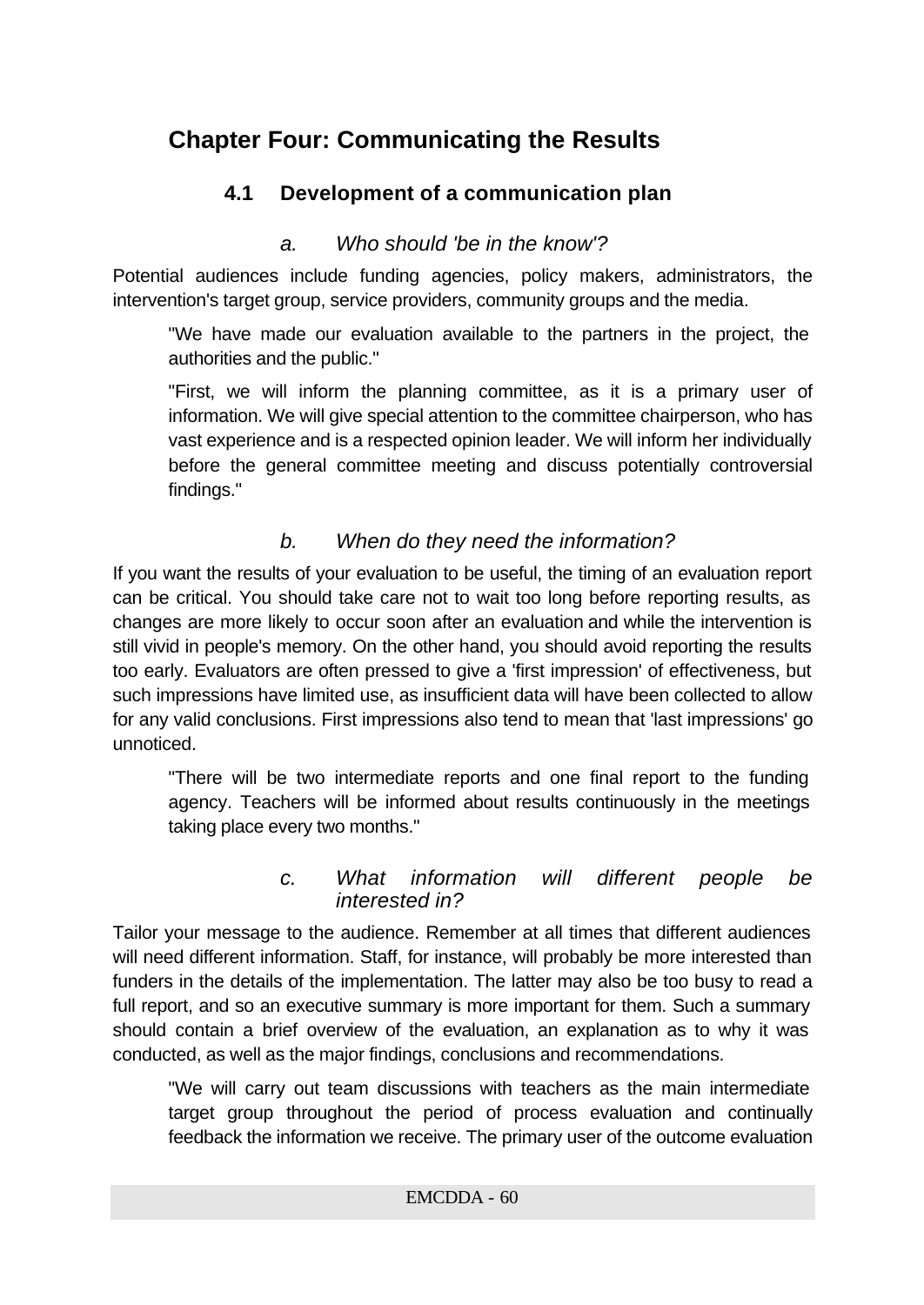is the funding organisation, which expects a comprehensive written report on the findings at the end of the evaluation."

### *d. Which written communication forms will you use?*

Evaluation results can be communicated in a variety of forms, which again have to be chosen according to the relevant audience. Examples of written communication include the evaluation report itself, an executive summary, memos, press releases, articles in scientific journals or newspapers, posters and leaflets.

"We will produce a research report to be distributed to schools and other public and private agencies working in the field of youth problems and their prevention."

### *e. Which oral communication forms will you use?*

Paper is not everything. In fact, many findings can best be disseminated through personal discussions, presentations at conferences or public hearings, and media appearances.

"Results of the programme will be presented at a National Association for Addiction conference, as well as during European Drug Prevention Week."

# **PART C: GLOSSARY**

## **Adherence**

Adherence describes one aspect of an intervention's implementation, along with Yfidelity and Yreinvention. It usually measures whether a programme was implemented in the experimental group and not in the Ycontrol group and whether both groups adhered to their respective experimental conditions. Indicators of adherence in the experimental group can include whether the programme was implemented sufficiently rigorously to conclude that it was delivered, or whether the programme was long enough for the target group to notice it.

## **Attitudes towards drugs**

Attitudes towards drugs comprise all opinions, beliefs, and norms that people have of drugs. Examples include 'Drinking alcohol makes people act stupidly', 'people who use cannabis have more fun', etc. Attitudes towards drugs are Ymediating variables and are often used as an indicator in outcome evaluation, although a causal relationship to drug use behaviour cannot always be found. It is, however, believed that positive attitudes towards drugs will lead to an increase in drug use behaviour, whereas negative attitudes will decrease drug use behaviour.

## **Attrition**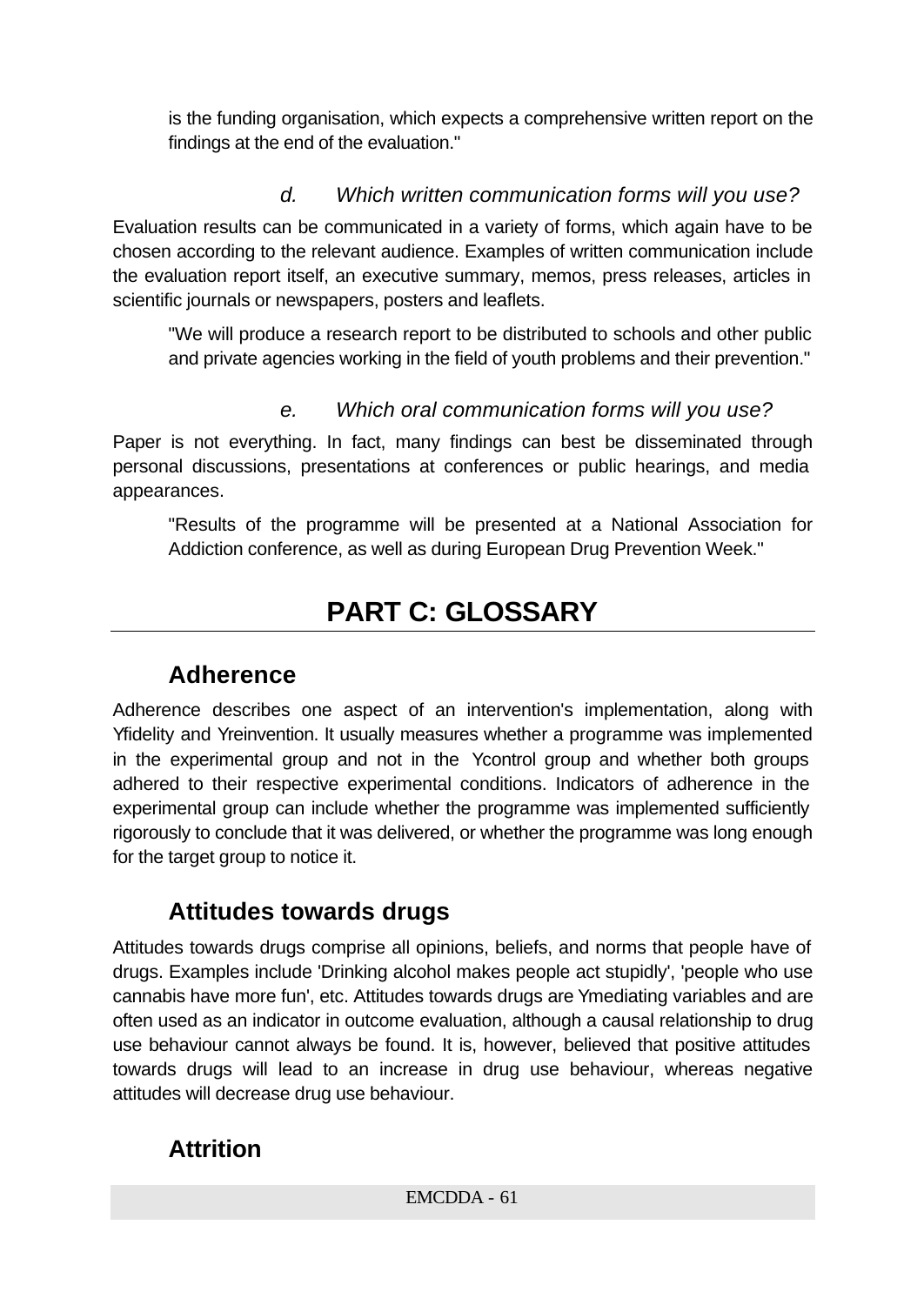The investigation of drop-outs is crucial for medium- and long-term prevention interventions. A drop-out is an intervention participant who participated in the initial data collection(s), but who didn't remain in the sample for the length of the intervention or the data collection. A large number of drop-outs can threaten the validity of the outcome results as it builds in Ybias. It may also create problems for statistical analysis because of the smaller sample.

## **Barriers**

The financial situation, staffing, politics, administrative difficulties and many other conditions can hinder the evaluation of any prevention intervention. Barriers could include a loss of funding, negative staff attitudes, a decision not to publish the evaluation report or a school's refusal to allow a student survey.

## **Bias**

Bias refers to all kinds of unplanned and often unnoticed variations which occur during the data collection process and which can prejudice the results of the evaluation. An example of bias is the extent to which only specific subgroups of the designated target group participate in the intervention (only highly motivated children, for instance). Such a sample is 'skewed' and the results could be invalid. Bias can also be introduced via Yattrition and logical mistakes in the evaluation design.

# **Control group**

The control group is a group of people who do not participate in the prevention intervention that is being evaluated. Instead, it receives either no intervention or one not related to the intervention.

# **Control group design**

The control group design (or 'experimental design') compares the data obtained from the Ycontrol group with the results from the experimental group to identify any differences in the variables which the intervention is supposed to change. There are two types of control group design: the 'true' experimental design and the quasi-experimental design. Under the first, participants are randomly assigned to groups. To ensure random allocation, each person or each group of people in a target population must have the same chance of being selected for either the experimental or the control groups. This is considered to be the optimal approach because it avoids systematic differences (e.g., Yselection effect, Ybias) between the groups and it increases the validity of outcome results. However, it is expensive and in the evaluation of prevention interventions, randomisation is rarely accomplished. Instead, quasi-experimental designs tend to be used, under which people are assigned to groups by other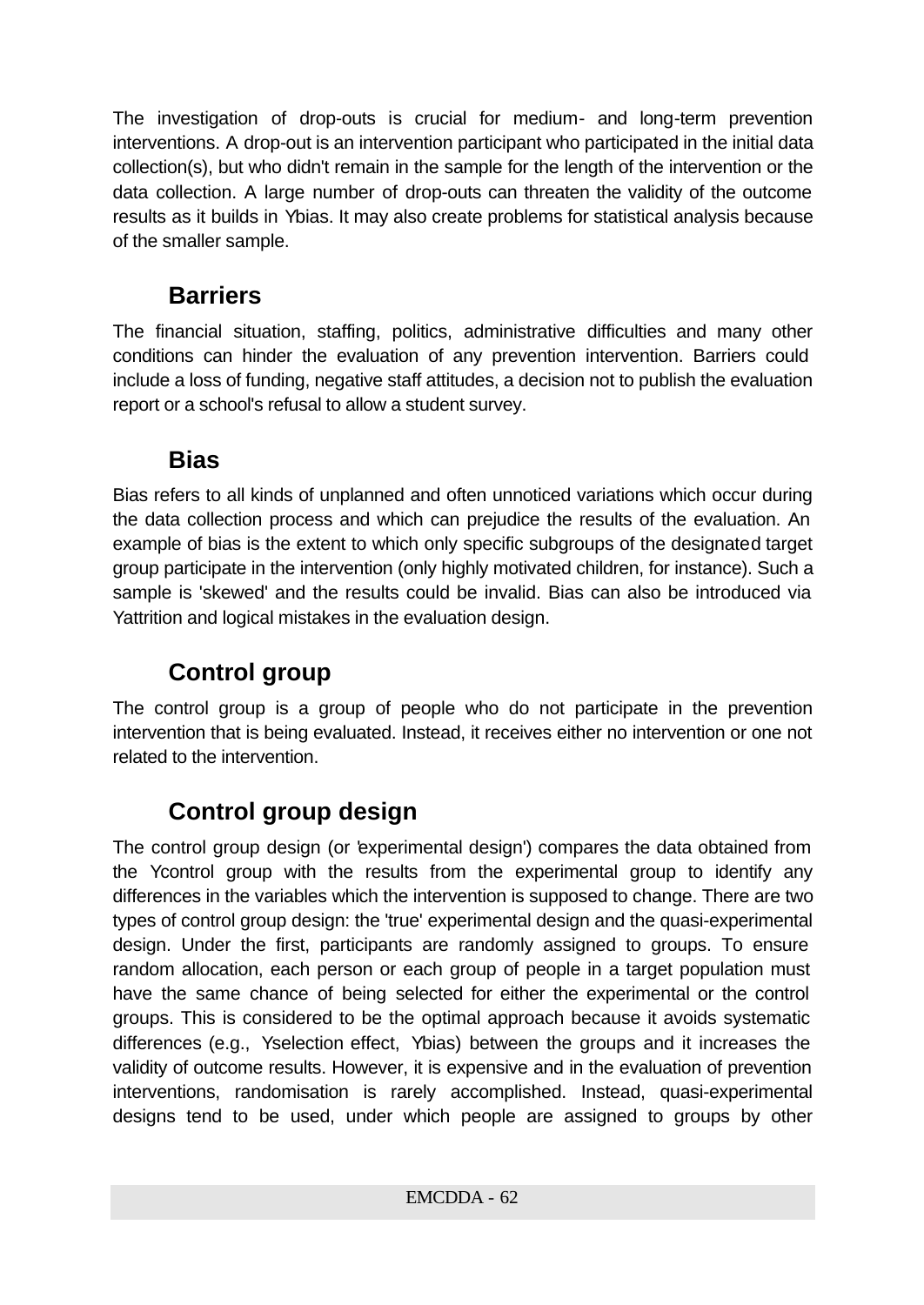procedures, such as matching (when a control group is selected that most closely resembles the experimental group).

# **Coverage**

Coverage means the extent to which an intervention reaches its intended Ytarget group. It can be defined as the ratio between the number of actual participants to the number of intended participants, and a low coverage may increase the Ybias.

# **Cultural habits**

In this context, cultural habits are substance use behaviours which are influenced by the cultural or social norms of a specific society. Examples include the consumption of wine with a meal in southern Europe or the consumption of beer after work in Germany. Cultural habits determine the use or non-use of drugs in social situations, the amount and frequency of consumption, and can influence the perception of drug use behaviour. One objective of a prevention intervention might be to change these cultural habits in a way that drug-free alternatives become more accepted.

# **Data quality**

The quality of the data determines how an evaluation will proceed and what statistical procedures can be used. These statistical procedures are grouped as 'scales'.

The most primitive scale is the 'nominal'. In a nominal scale, objects and events are merely classified, such as male/female, smoker/non-smoker, etc. Nominal data can be analysed by such techniques as the Ychi-square test.

The next level is the 'ordinal scale'. This ranks objects and events (e.g., 1=very poor, 2=poor, 3=good, 4=very good), however it is not possible to add, subtract, multiply or divide numbers in an ordinal scale. Hence, the measurement for central tendency in ordinal data is, for example, the mode rather than the mean. Ordinal data can be analysed by such techniques as the Mann-Whitney U-Test or the Wilcoxon test.

The next level is the 'interval scale'. An interval scale allows us to say how far apart the scores are because each unit on the scale is of a fixed size (such as degrees in Celsius). Interval data can be analysed by the Yt-test or YAnalysis of Variance.

The highest level is the 'ratio scale'. This incorporates the concept of a 'true zero', which means that relationships between two scores are the same, such as in height or weight. Data in the social sciences are most frequently on the nominal or ordinal level, sometimes on an interval level and almost never on a ratio level.

# **Design**

A design is a plan which indicates how often, when and from whom information will be gathered during the course of an evaluation. A good design is essential if the results of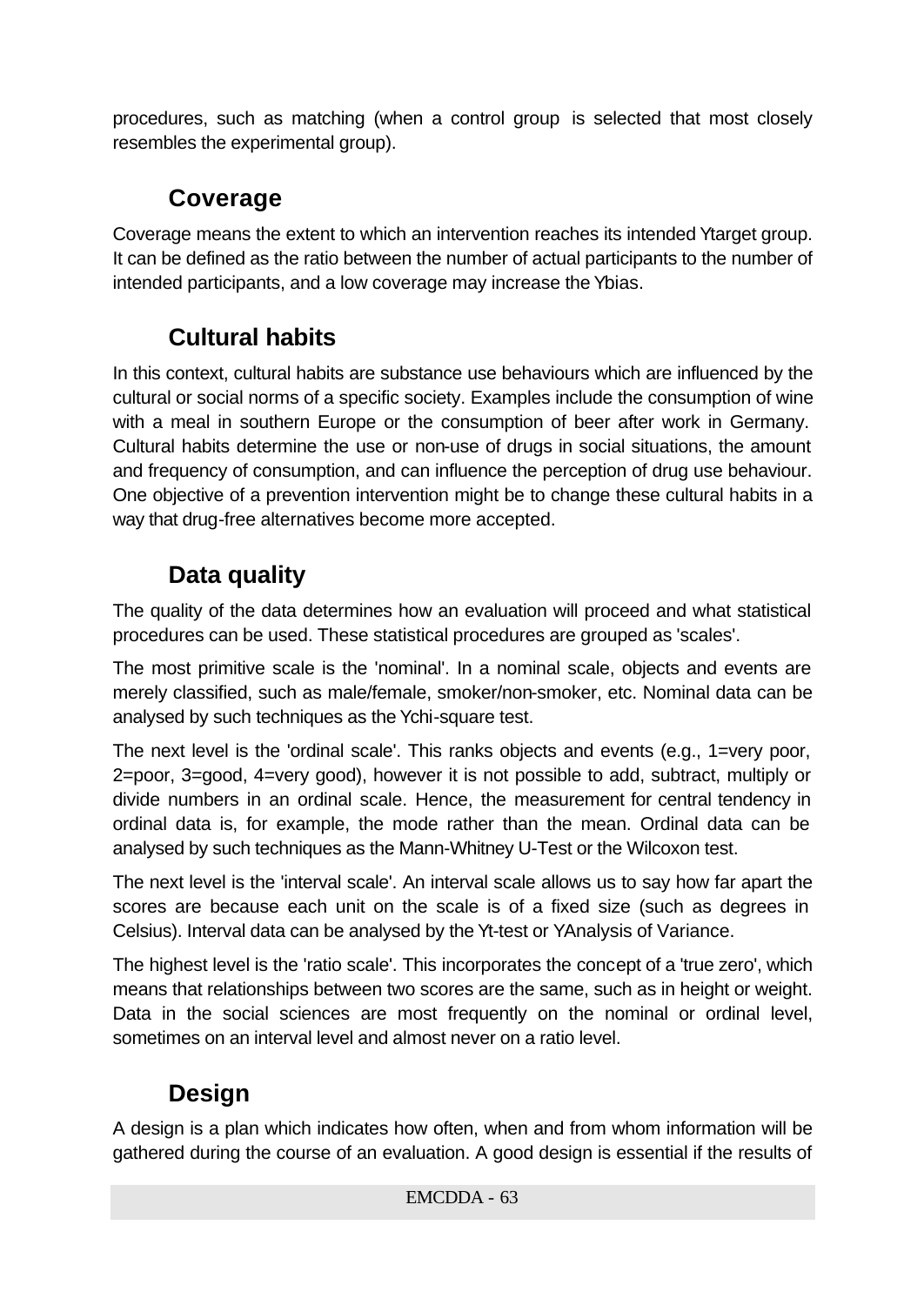an evaluation are to have any future use. A design with at least one experimental group and one Ycontrol group is known as a Ycontrol group design; a Ytime-series design uses only one experimental group but at least three data collections; and a design which does not use a control group or time series analysis is the Ypre- and post-test design.

# **Evaluator**

The person who acts as the evaluator should be familiar with evaluation planning, social research methodology, statistical designs and related problems. They should have sufficient statistical knowledge to analyse the data gathered during the intervention's implementation and should be familiar with specific computer packages (such as SPSS, SAS). Since systematic evaluation is based on social science research, many evaluation specialists also have a basic social science training.

There are two basic models for the evaluator's relationship with the organisation carrying out the intervention - they can perform an 'internal evaluation' (when they are part of the implementing organisation) or an 'external evaluation' (when they may work for a research institute, consultancy or a university). There are pros and cons to both options. Since internal evaluators have better access to the programme staff and administration, they may have be more familiar with the intervention than an external evaluator. A lot of information that is gained informally will not be available to an external evaluator. Being well known and trusted, an internal evaluator usually finds the staff more willing to devote time to the evaluation, to admit problems and to share confidences. The results of the evaluation may also be fed back to the project staff more easily and more informally. The clear disadvantage to an internal evaluator may be a lack of objectivity imposed firstly by their dependence on the organisation and secondly by their personal relationships with the programme staff.

Internal and external evaluators can perform all three types of evaluation - the evaluation of planning, process and outcome. However, there are certain situations that are best suited to one or other type of evaluator. Evaluation of planning and process may be more appropriate for an internal evaluator whereas outcome evaluation may be better served by an external evaluator.

# **Exposure**

Exposure measures how much of an intervention the target group actually experienced. This includes the number and length of intervention sessions and the materials used. The degree of exposure also relates to levels of participation and whether participants were actually reached by the intervention.

# **Fidelity**

Along with Yadherence and Yreinvention, fidelity is an aspect of programme implementation. Fidelity measures whether the programme was implemented as originally designed - how true it stayed to plan. It can be measured either by an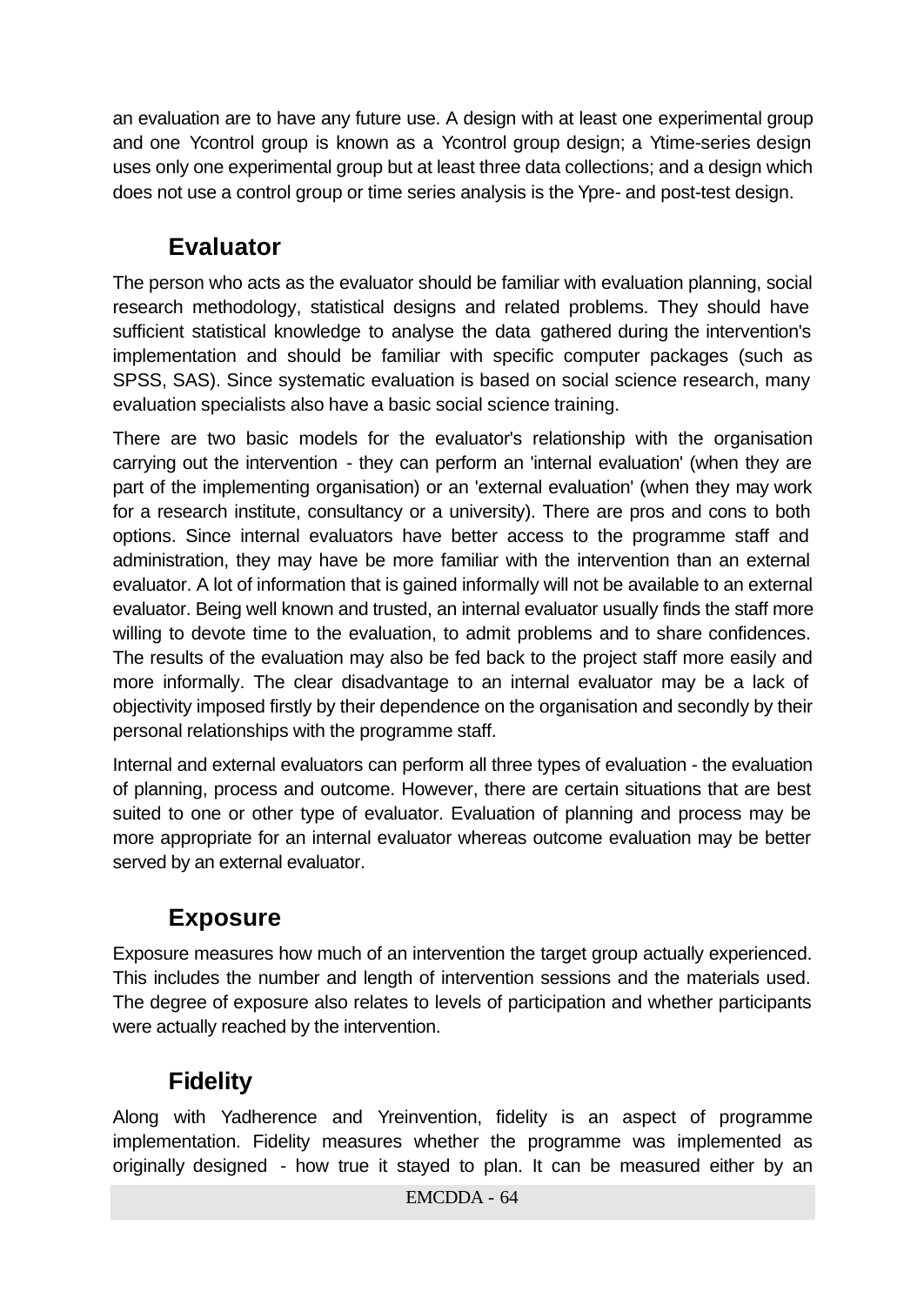evaluator's subjective judgement or by a more objective documentation of procedures, such as the delivery of the required number of programme sessions.

# **Incidence**

Incidence is defined as the number of new cases displaying a particular phenomenon arising in a specific geographical area during a specific timescale.

# **Indicator**

An indicator is a measure that reflects a particular problem or condition. Indicators are used to substitute for an objective or concept which cannot be measured directly or which will only be observed in the future. The selection of appropriate indicators has to be founded in the literature, theories or previous research. Indicators are used to measure the Yquality of implementation or the outcome of an intervention.

## **Instruments**

Instruments refer to all the methods that are used to collect information on the target group, the evaluation, etc. The most widely used instruments in evaluation are self-report questionnaires, and other instruments include tests, ratings, Yinterviews and Yobservation instruments. It is advisable to use instruments with well-founded Yobjectivity, Yvalidity and Yreliability. The feasibility of the instruments should be pretested before using them on a wider scale.

# **Intentional changes**

Intentional changes are initiated on purpose to improve the intervention or evaluation.

# **Intention to use drugs**

The intention to use drugs is a Ymediating variable and is often used as an Yindicator in outcome evaluation. It deals with an individual's belief as to whether they will use drugs in the future. It is especially useful in primary prevention programmes which target young children, when it does not make sense to ask if they have already used drugs.

# **Intermediate target group**

An intermediate target group is a group of people targeted by an intervention who play a mediating role. It is hoped that they will be able to influence the future Ysubstance use behaviour of the Y-ultimate target group by passing on the contents of the intervention. Multiplier-centred approaches, peer group approaches and family-oriented approaches are all examples where an intermediate target group is addressed.

## **Interview**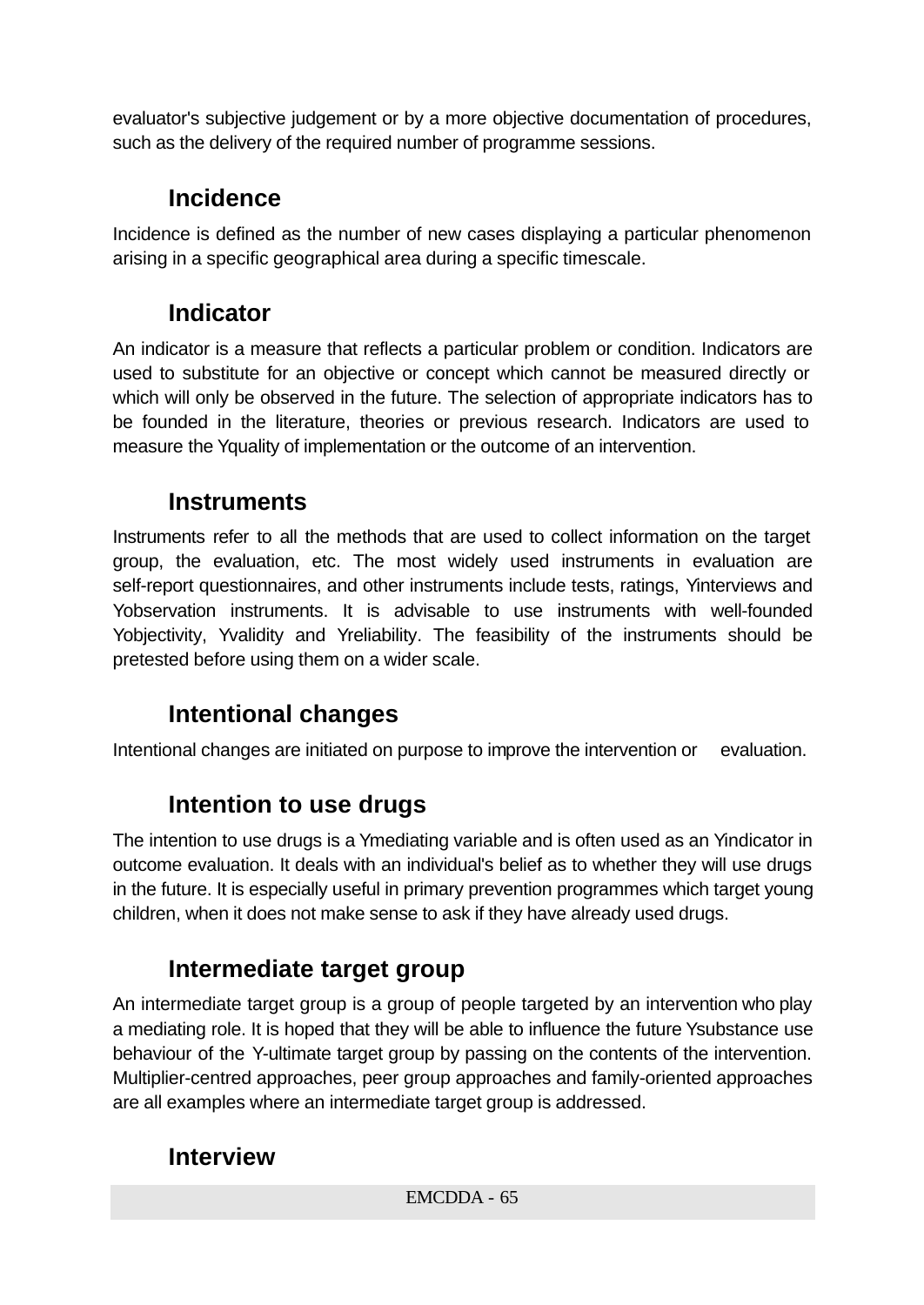In evaluation research, the interview is an instrument used to assess data on the implementation process and outcome. Interviews can differ in their degree of standardisation (structured, semi-structured or unstructured interviews), the type of contact (face-to-face, telephone or written), or the number of people interviewed at the same time (individual or group interviews).

## **Knowledge about substance use**

This refers to the factual knowledge participants have about substance use. On the basis that 'knowledge is power', it is assumed that a lack of knowledge leaves people exposed to substance use, while an awareness of the relevant facts allows them to choose healthy lifestyle patterns. Knowledge about substance use is a Ymediating variable and is often used as an Yindicator in outcome evaluation.

# **Lifeskills**

Lifeskills enable people to deal effectively with the demands and challenges of everyday life through the teaching of adaptive and positive behaviour. They enhance individual competence, reduce susceptibility to drug use and promote the health and well-being of children and adolescents. The following lifeskills are often targeted in prevention interventions: decision-making, problem-solving, creative thinking, critical thinking, effective communication, interpersonal relationship skills, self-awareness, empathy, coping with emotions, coping with stress, and resiliency.

# **Lifestyle**

Lifestyle relates to specific Yattitudes towards drugs among certain groups and in specific social or environmental conditions. The dance-scene is an example of a lifestyle, where clubbing is associated with the use of synthetic drugs. A prevention intervention can have lifestyle change as one of its goals.

# **Mediating variables**

Mediating variables are supposed to be linked to substance use behaviour in that they encourage the changes in substance use behaviour brought about by the prevention intervention.

Two kinds of mediating variables can be distinguished:

mediating variables that are directly related to substance use, such as Yknowledge about substance use, Yattitudes towards drugs, Yintention to use drugs and Ynorms

mediating variables that are only indirectly related to substance use, such as Ylifeskills, Yrisk factors, Y protective factors, Ystructural changes, Ylifestyle, Ycultural habits and Yproblem behaviour.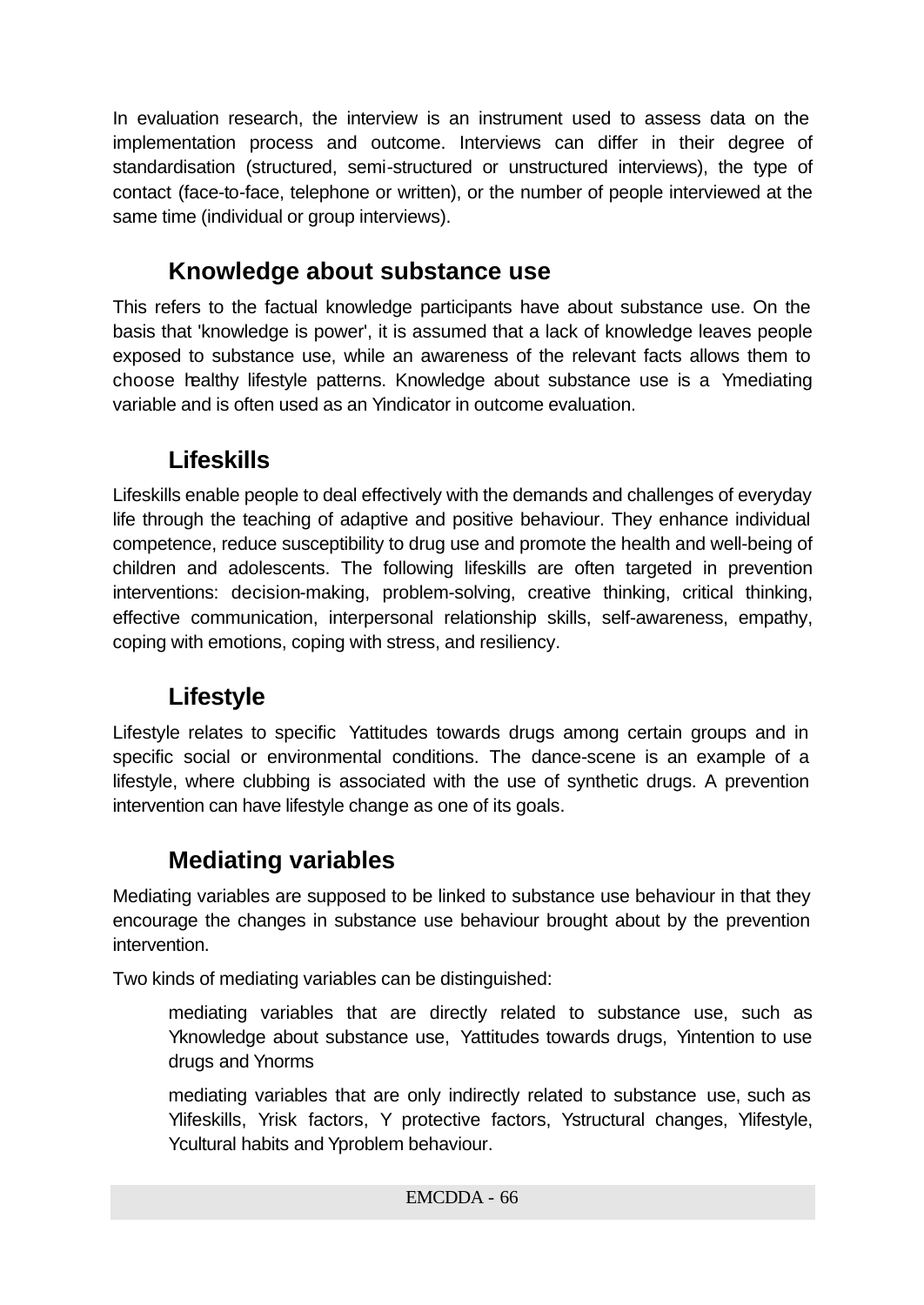## **Needs assessment**

Needs assessment (or needs analysis) is the systematic appraisal of the perceived phenomenon and the appropriateness of the proposed intervention. It is essential in order to avoid misjudging the size and character of the specific problem and therefore the need for the specific intervention. Different techniques can be used in needs assessment.

The 'key informant approach' involves the identification, selection and consultation of experts working in the field. The value of this technique is that a broad impression can be gained of the needs and services that are required for the target group. The limitation is that this impression could be based upon the experts' pre-existing prejudices or biased information. It is therefore a good strategy to draw up a question structure to be used with all the experts. This will allow for comparisons between the answers of different experts. The questions should address specific and concrete information (who, where, what and how) as another check against biased information.

The 'community forum approach' is based around an open meeting of community members. It can be used to gather information about the Y prevalence and Y incidence of a problem and about the characteristics of the target population. As in the key informant approach, there is still the chance of biased information, either because of an under-representation or over-representation of individuals affected by the problem within the community forum. Best results can therefore be obtained if the evaluator draws on a cross-section of the community. Again, it is helpful to ask specific questions to ensure the validity of the information.

The 'rate under treatment approach' estimates the target population by analysing the experience of a similar prevention activity in another community. The assumption underlying this approach is that the characteristics and size of the two groups will be similar.

The 'indicators approach' estimates the target population on the basis of epidemiological data from national statistical sources. These statistics are normally generated by various government agencies. Often data are available on the populations of, cities, towns and counties.

 Finally, specially commissioned surveys to assess the nature and extent of the specific problem are among the most direct and often the most accurate way to estimate the need for an intervention.

### **Norms**

Norms are unwritten rules of behaviour that are cognitively represented as beliefs or opinions. In the context of substance use, normative beliefs have been identified in empirical research as strong Ymediating variables for initiating Ysubstance use behaviour. One objective of a prevention intervention can be to influence or to change these normative beliefs.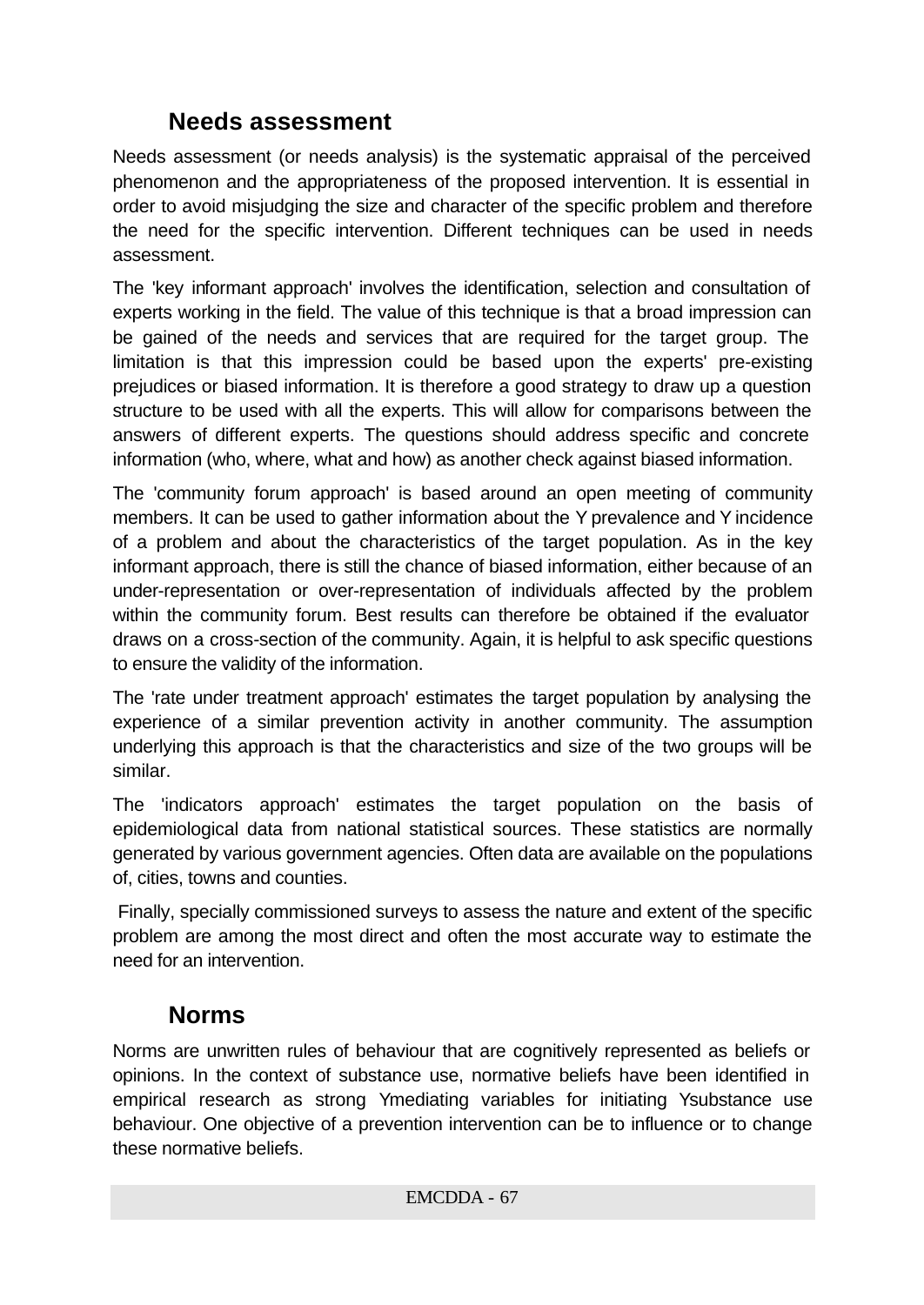# **Objectives**

Objectives are specific and measurable statements regarding the desired outcome of the prevention intervention. For evaluation purposes, the formulation of objectives must specify the variables to be changed and establish measurable success criteria. A plausible, testable assumption must link programme activities to objectives, and objectives to intended outcomes. Unless vague goals are formulated into specific objectives, it will not be possible to implement an intervention or to assess the effectiveness of the intervention.

# **Objectivity**

Objectivity is, along with Yreliability and Yvalidity, an important indicator for the quality of an Yinstrument. It refers to the fact that the results yielded by the instrument must be independent of the person measuring the data - different people using the same instrument should come to the same results.

## **Observation instruments**

Observation instruments are used to assess a specific situation or condition. In the case of prevention evaluation, observation is usually used to measure the implementation of an intervention, especially its Yfidelity. It is used either as the sole source of information or as an additional source to validate other measures of implementation. Observation by research staff or independent observers is considered the most objective measurement, and it can be carried out either in narrative detail or by using standardised question structures or rating schemes.

### **Observer**

An observer attends a prevention intervention activity to listen to and see the verbal and non-verbal behaviour and the interaction of participants and project organisers. In contrast to everyday observation, this empirical observation requires a plan which specifies the behaviours to be viewed, whether an interpretation of the observation is allowed, and where, when and how the observation takes place and is recorded.

The observer should be introduced to the concept of the specific prevention intervention in order to better understand the meaning of the observation, without explaining the specific evaluation hypothesis to avoid observer bias. Additionally, they should be trained in the use of observation instruments.

# **Prevalence**

Prevalence is the number of cases with a given condition or characteristic in the population of a particular geographic area at a certain time (e.g., the number of people who have taken cannabis in the last year).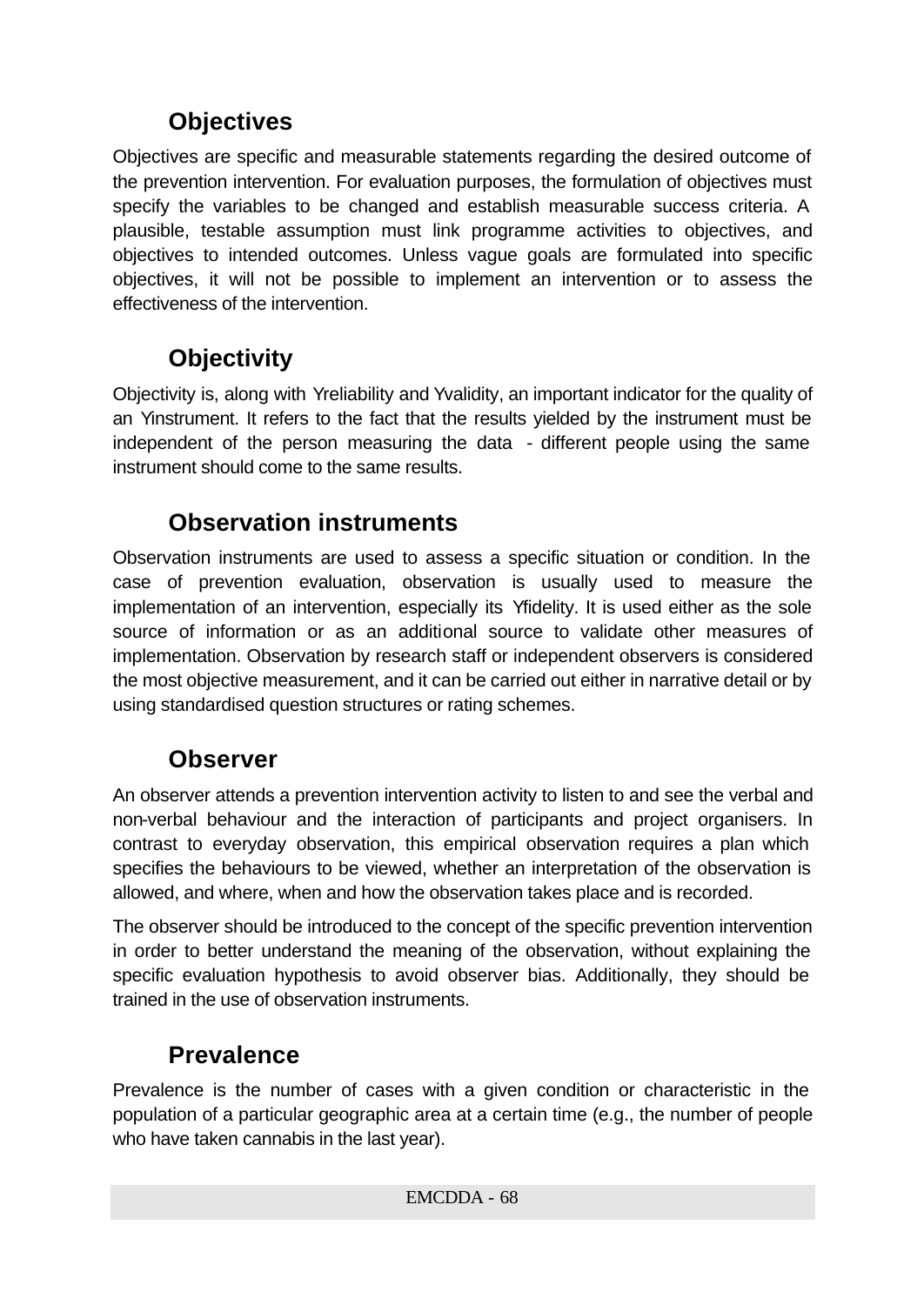# **Prevention intervention**

A prevention intervention describes an activity that will be carried out in order to prevent a substance use behaviour. Prevention interventions can be realised in different settings and with different methods and contents. The duration can vary between one-off activities and long-term projects running for several months or more.

### **Pre- and post-test**

The pre- and post-test design is a simple way to plan an outcome evaluation without the benefits of a Ycontrol group. In this design, the only people measured are those who receive the intervention. They are tested (for example, on their knowledge, attitudes or intentions) before and after the intervention. The differences between the two measurements are then checked for statistical significance. The advantage of this design is its simplicity and the fact that it is not very time consuming. The major drawback is that without a control group, you will not know whether the results are really due to the intervention or to some other confounding factors.

## **Problem behaviour**

Certain problem behaviours can be considered Yrisk factors for drug use. These can include inappropriately shy or aggressive behaviour, lying, stealing, truancy, anxiety, etc.

## **Protective factors**

Protective factors are a personal or social condition that are assumed to decrease the probability - in this case - of substance misuse. They are therefore the mirror to Yrisk factors. They may alter, or even reverse, predictors of negative developments and enable individuals to cope with negative life events. Individual protective factors that are consistently identified in the literature include social competence, problem-solving skills, autonomy and self-efficacy, sense of purpose and managing the future. Examples of protective factors within the family are care and support, boundary setting, high consideration of the children and encouraging childrens' participation and involvement. More general protective factors include success in school and strong bonds with prosocial institutions.

## **Qualitative approach**

In qualitative approaches to evaluation, the aim is to understand a programme or particular aspects of it as a whole. Instead of entering the study with a pre-existing set of expectations for examining or measuring processes and outcomes (Yquantitative approach), the emphasis is on detailed description and in-depth understanding as it emerges from direct contact and experience with the programme and its participants. Qualitative techniques rely on observation, interviews, case studies, and other means of fieldwork. It can be appropriate alone or in combination with quantiative approaches, for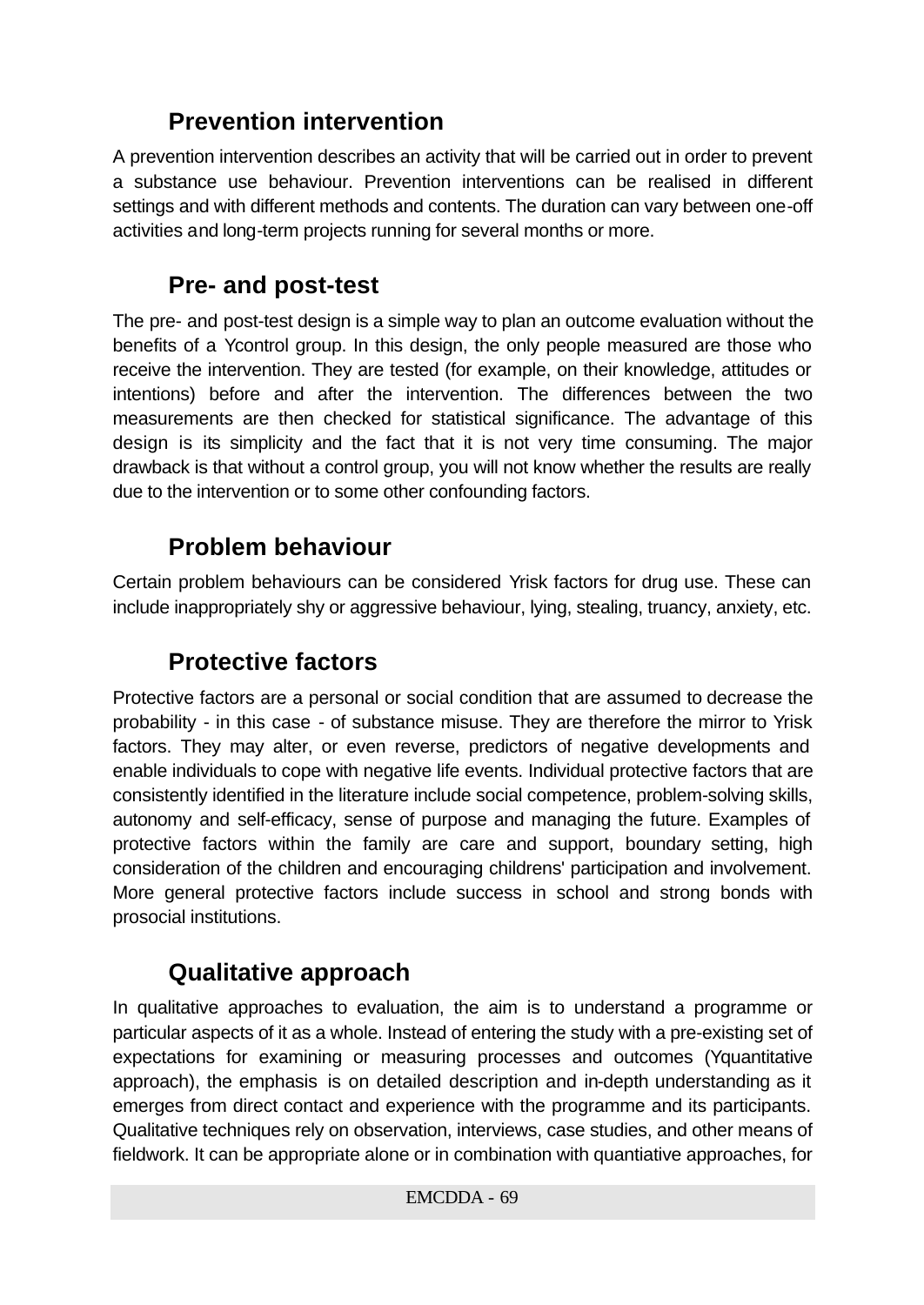example when a programme emphasises individualised outcomes, when there is concern for programme quality, or when the goals of a programme are rather vague. Qualitative data can not easily be summarised in numerical terms, but they may be transformed in Yquantitative data.

# **Quality of intervention implementation**

The quality of implementation refers to how the participants or the practitioners rate the intervention and its quality. Indicators relating to perceptions of the intervention could include the acceptance of its contents, the degree of identification with or credibility of those contents, satisfaction with the intervention, personal benefit, and relevance to the problem. Indicators which relate to perceptions of the intervention's quality could include the persuasiveness of the practitioner, their motivation, and the interaction between practitioner and participants.

# **Quantitative approach**

Quantitative data are observations that can easily be represented numerically, such as answers to structured questionnaires. Quantitative approaches to evaluation are concerned primarily with measuring a finite number of specified outcomes. The emphasis is on measuring, summarising, aggregating and comparing measurements and on deriving meaning from quantitative analyses. Techniques often used in quantitative approaches are experimental designs and employment of control groups. They are particularly important when the primary aim of the evaluation is to establish programme effectiveness (Yqualitative approach).

# **Questionnaire**

A questionnaire is a list of questions, the answers to which can be systematically assessed. Depending on the answering mode there are questionnaires with open answers (where the person has to formulate the answers themselves) and questionnaires with closed answers (where they have to choose between several possible answers).

# **Reinvention**

Reinvention is an aspect of implementation along with Yadherence and Yfidelity. It refers to alterations in programme contents and implementation from the originally developed standard. It differs from lack of adherence by involving intentional and planned changes which were initiated in order to enhance the programme's effectiveness (as opposed to lack of acceptance, non-cooperation or unplanned change). Reinvention is especially important when programme effects could be boosted by tailoring its content to certain environments or populations.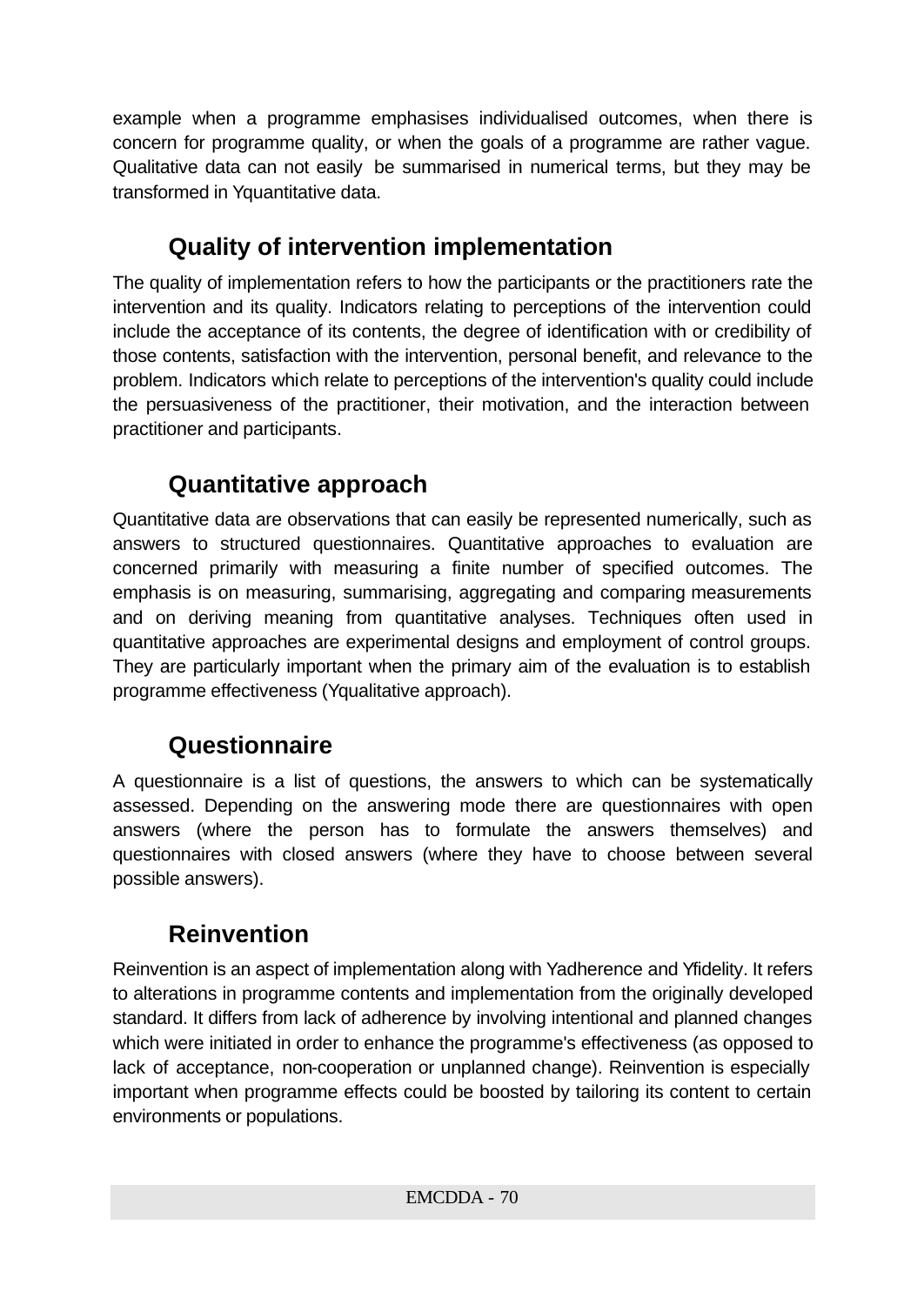# **Reliability**

Reliability, Yvalidity and Yobjectivity are important indicators for the quality of an Yinstrument. The reliability of an instrument is defined as the degree to which identical scores or values would be obtained in repeated data collections with the same subjects. Reliability ratings show whether the instrument yields consistent results. The effect of unreliability is to dilute or obscure real differences when they exist. If, for example, the outcome of an effective intervention is measured with an unreliable instrument, it may appear to be less effective than it actually is and vice versa.

# **Risk factors**

Risk factors are personal or social conditions that are assumed to increase the probability of - in this case - substance misuse. They therefore mirror Y protective factors. Evidence suggests that children who are socially incompetent and aggressive are at greater risk of developing drug problems than those who are better integrated. A number of studies have shown that antisocial behaviours such as aggressiveness can predict - as early as the 1st grade - an early initiation into substance use and later substance misuse. The literature differentiates between early childhood risk factors (such as lack of social competence, lack of social support in the family), late childhood risk factors (lack of problem-solving skills, detrimental family norms, lack of self-esteem) and adolescent risk factors (negative influence of peers, reduced self-esteem due to adolescence).

# **Selection effects**

Selection effects reduce the representative nature of a sample. They can refer to the fact that the easiest to reach participants are also the most likely to change. Projects relying on voluntary cooperation are therefore most often affected by selection effects. (See also Ybias.)

# **Statistical methods**

Depending on the kind of data, there are a number of different statistical procedures which have to be used when making group comparisons. Examples of procedures for group comparison of two variables include the chi-square test, the t-test, and ANalysis Of VAriance (ANOVA). Procedures for more than two dependent variables are called 'multivariate comparisons', and an example of this is the Multivariate ANalysis Of VAriance (MANOVA).

For the analysis of repeated measures (e.g., Ypre- and post-test), statistical procedures have to be used that are suitable for dependent samples.This means that chi-square tests cannot be used.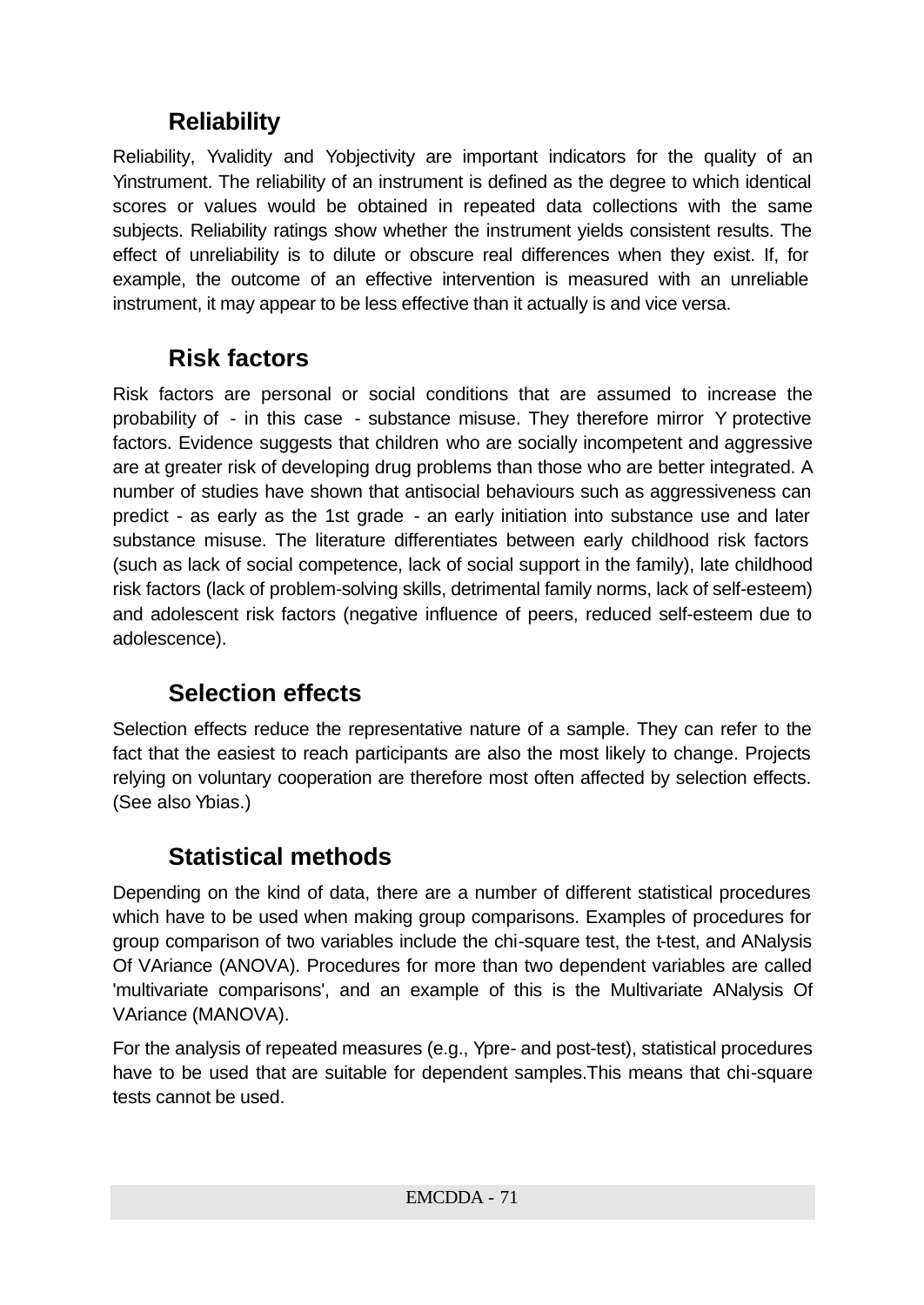In order to compare outcome data with process data, 'regression analysis' has to be used. This procedure determines, for example, whether and to what extent the effects of an intervention are due to the way it was implemented.

### *Chi-square test*

The chi-square test is used to compare data from two or more different groups. It can be used for categorical variables such as gender (as opposed to continuous variables such as age). The test converts a variable into categories and computes a 'chi-square' statistic. The statistic thus calculated provides information on whether the groups are comparable or whether they are significantly different.

### *T-test*

The t-test checks whether the mean of a variable for subjects in one group differs significantly from that in a control group, and it can be used on samples which are independent from or dependent on one another.

### *Analysis of variance (ANOVA)*

ANOVA is used to examine differences in the means of two or more independent groups, analysing how unlikely any observed difference would be in a set of random samples from a single population.

## **Structural changes**

The structural approach aims to change the environment - including the social environment - so that individuals are more likely to behave in a desired way. Structural approaches include projects which address drug-related social problems, counselling centres for partner problems, and drug-free alternatives like youth centres and sporting facilities.

## **Substance use behaviour**

Substance use behaviour refers to the consumption of a substance. Substance use behaviour can be described in terms of the substances used (alcohol, heroin, cocaine, cannabis etc.), the patterns of use (occasional use, regular use, recreational use, misuse, addictive use, etc.) and the frequency of use.

## **Target group**

The target group is the group of people, households, organisations, communities or any other identifiable unit which a prevention intervention is directed towards. Two kinds of target groups can be identified: Y-ultimate target groups and Yintermediate target groups. A careful analysis and estimation of the size and nature of the target group are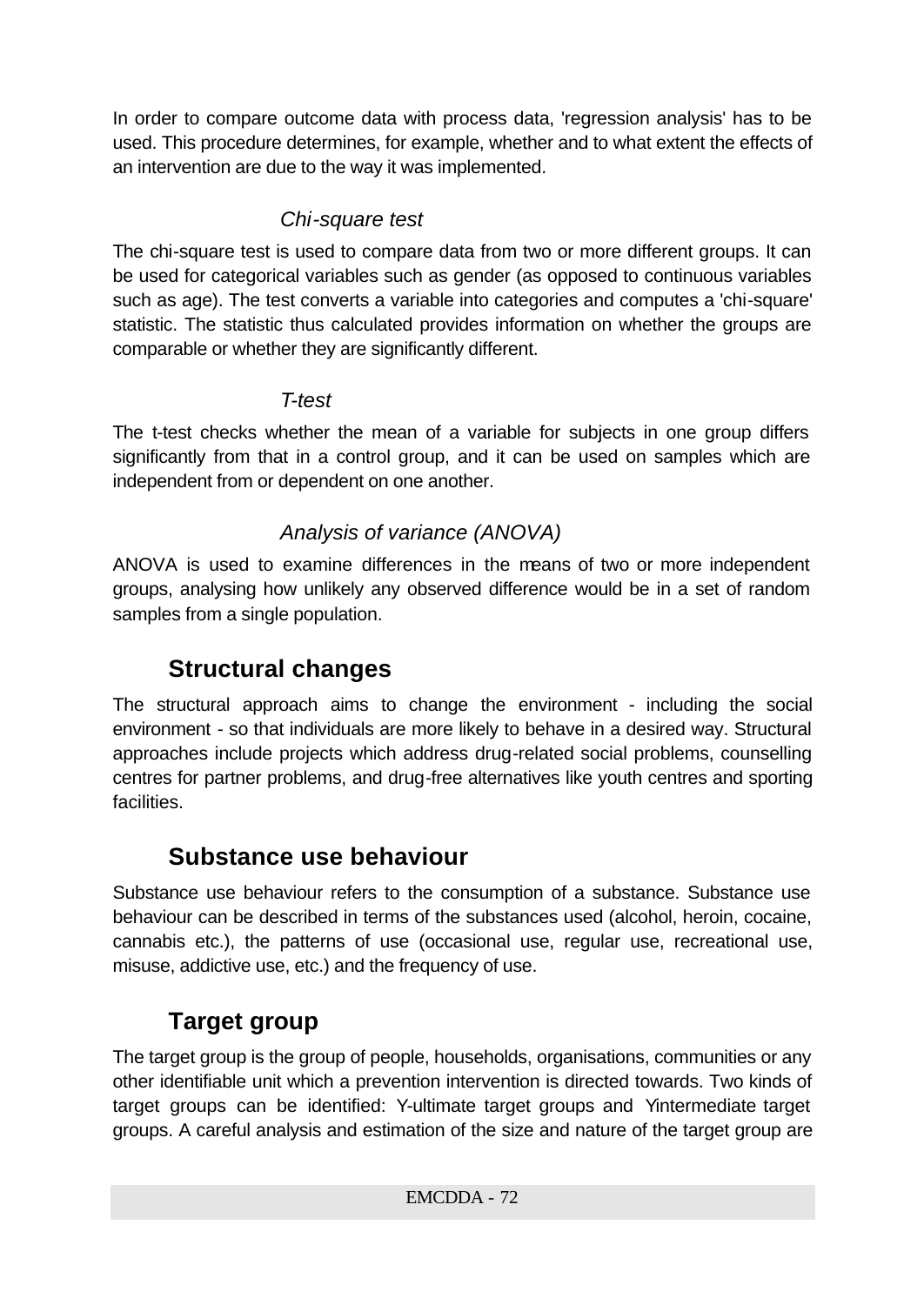essential preconditions when documenting the Yneed for a prevention activity. It will also increase the quality and effectiveness of the project.

## **Ultimate target group**

The ultimate target group is the group of people who will finally profit from the intervention. They can be addressed directly by the intervention or indirectly via the Yintermediate target group. In the identification of the ultimate target group two concepts may be used - the concept of population at risk, and the concept of population at need. The first covers a segment of the population with a high probability of developing the substance use behaviour (e.g., children from broken homes, children with drug dependent parents or siblings). In contrast, the term 'population at need' defines the target population as a unit with specific characteristics (e.g., all 5th graders).

## **Unexpected changes**

Unexpected changes in the programme implementation or evaluation are changes or deviations from the programme plan that were unplanned and unforeseen. They can be negative in their consequences (lack of programme acceptance, school district changes, budget cuts, etc.). But they can also be positive, such as unexpectedly high participation rates and additional sponsors.

## **Validity**

Validity, Yreliability and Yobjectivity are important indicators of the quality of an instrument. Judgements of validity answer the question whether an instrument really measures what you want to know and whether it is appropriate.

## **Varying perspectives on need**

Potentially, professionals, policy-makers and Ytarget groups all have different perspectives on what constitutes a problem. What appears as a problem in one group may not be perceived as such by another. Research obviously cannot settle the issue of which perspective is the 'right' one, but it can eliminate conflicts that might arise from approaching drug phenomena from different perspectives. Part of the planning evaluation may include Y needs assessment from the several perspectives that may be involved in the intervention.**LITERATURE**

The literature listed below is not meant to constitute a comprehensive overview of evaluation literature. Rather, these are the articles and books which were helpful sources when designing the Guidelines. Those marked with an asterisk (\*) were deemed to be especially useful when conducting an evaluation.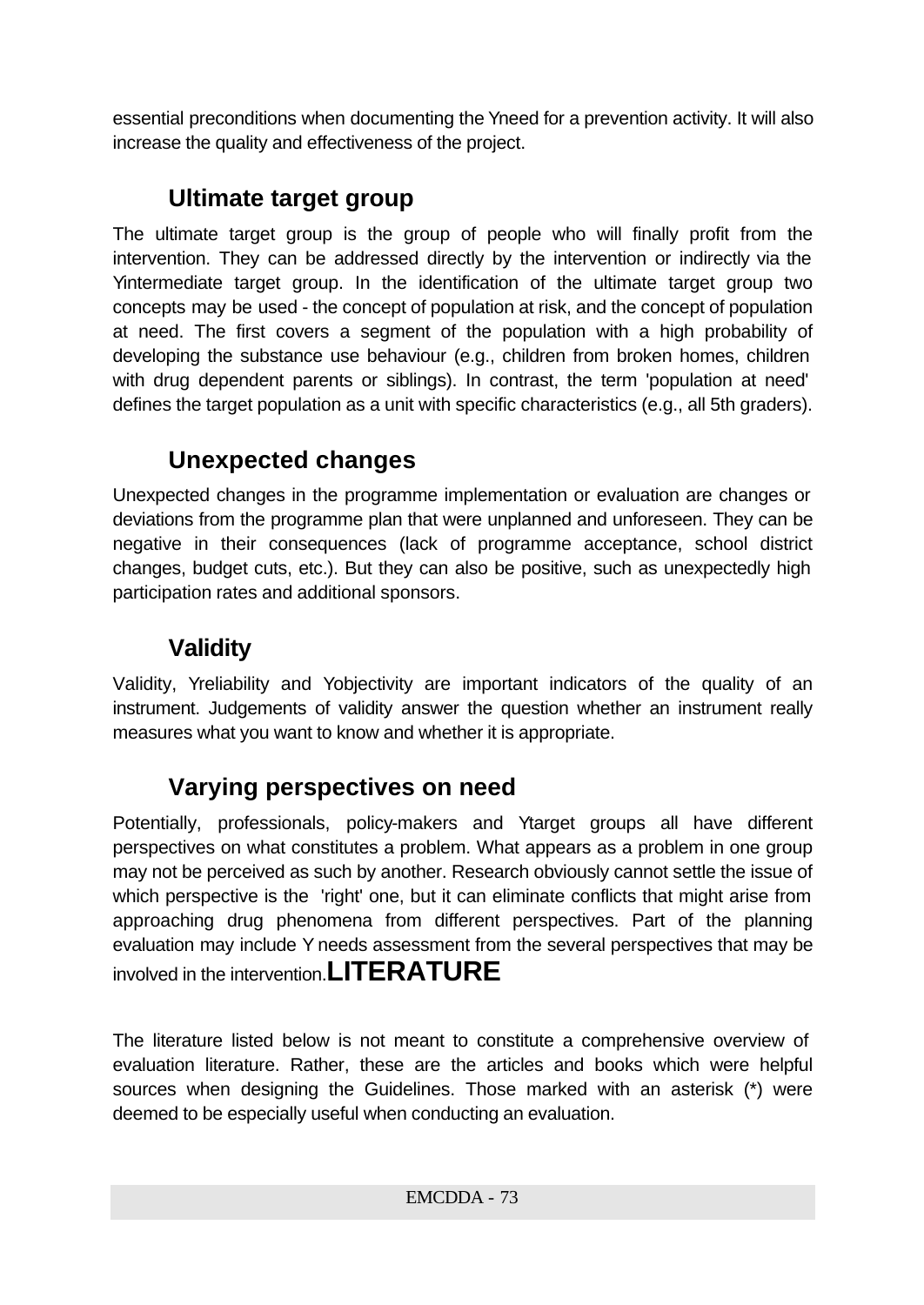- Braverman, M. (1989) *Evaluating health promotion programs*. San Francisco: Jossey-Bass Inc.
- Bruvold, W. (1993) 'A meta-analysis of adolescent smoking prevention programs', *American Journal of Public Health*, 83 (6), 872-880.
- Card, J. *et al* (1992) 'Planning an evaluation and estimating its cost', *Evaluation and the Professionals*, 15 (4), 75-89.
- Collins, L. and Seitz, L. (1994) *Advances in data analysis for prevention intervention. NIDA research monograph*, Rockville: NIDA.
- Conrad, K. *et al* (1991) 'Threats to internal validity in worksite health promotion programme research: common problems and possible solutions', *American Journal of Health Promotion*, 6 (2), 112-122.
- Dryfoos, J. (1993) 'Lessons from evaluation of prevention programs', *Prevention Evaluation Report*, 1 (1), 2-3.
- Elder, J. *et al* (1994) 'CATCH: 'Process evaluation of environmental factors and programs', *Health Education Quarterly*, 2, 107-127.
- \*Fitz-Gibbon, C. and Morris, L. (1988) *How to analyze data (second edition)*, Beverly Hills: Sage.
- \*Fitz-Gibbon, C. and Morris, L. (1989) *How to design a program evaluation (third edition)*, Beverly Hills: Sage.
- Hansen, W. *et al* (1991) 'Program integrity as a moderator of prevention programme effectiveness: results for fifth grade students in the adolescent alcohol prevention trial', *Journal of Studies on Alcohol*, 52 (6), 568-579.
- Hansen, W. (1996) 'Pilot test results comparing the All Stars Program with seventh grade DARE: program integrity and mediating variable analysis', *Substance Use & Misuse*, 31 (10), 1359-1377.
- \*Henerson, M. *et al* (1988) *How to measure attitudes (second edition)*, Beverly Hills: Sage.
- \*Herman, J. *et al* (1989) *Evaluator's handbook (third edition)*, Beverly Hills: Sage.
- Hughes, J. and Sullivan, K. (1988) 'Critical reviews, outcome assesment in social skills training with children', *Journal of School Psychology*, 26, 167-183.
- \*King, J. *et al* (1988) *How to assess program implementation (second edition)*, Beverly Hills: Sage.
- Klepp, K. *et al* (1993) 'Ten-year follow-up of the Oslo Youth Study Smoking Prevention Programme', *Preventive Medicine*, 22, 453-462.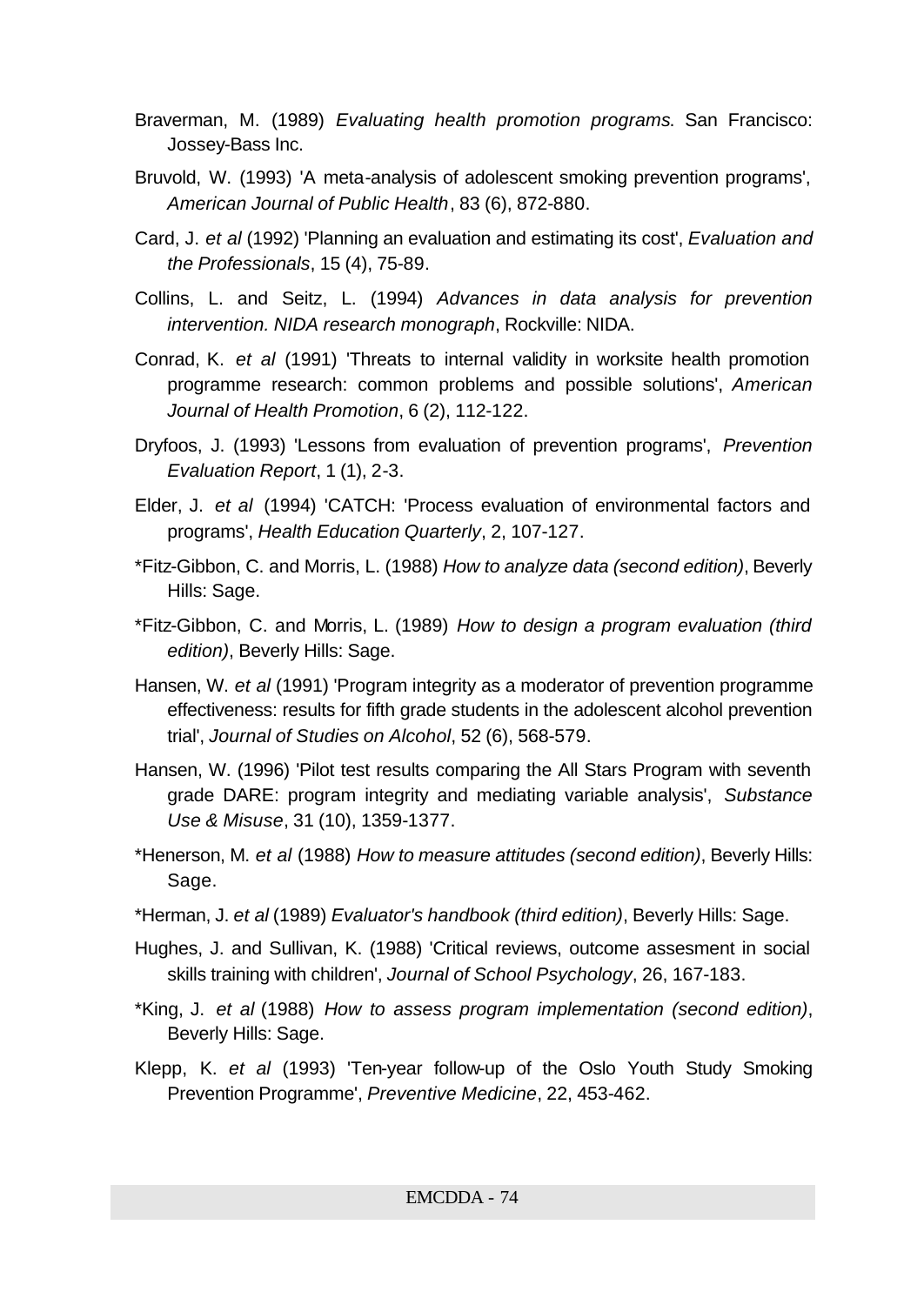- Meyer, A. *et al* (1993) 'Balancing the priorities of evaluation with the priorities of the setting: a focus on positive youth development programmes in school settings', *The Journal of Primary Prevention*, 14 (2), 95-113.
- Morgan, M. (in press) *Towards the development of an instrument bank for the evaluation of prevention*, Lisbon: EMCDDA.
- \*Morris, L. *et al* (1988) *How to measure performance and use tests (second edition)*, Beverly Hills: Sage.
- \*Morris, L. *et al* (1988) *How to communicate evaluation findings (second edition)*, Beverly Hills: Sage.
- Muthen, B. and J $\overline{L}$ reskog, K. (1983) 'Selectivity problems in quasi-experimental studies', *Evaluation Quarterly*, 7 (2), 139-174.
- NIDA (1997) *Preventing drug use among children and adolescents a research-based guide*, Rockville: NIDA.
- \*Patton, M. (1989) *How to use qualitative methods in evaluation (third edition)*, Beverly Hills: Sage.
- Pentz, M. *et al* (1990) 'Effects of program implementation on adolescent drug use behavior', *Evaluation Review*, 14 (3), 264-289.
- Pentz, M. and Trebow, E. (1991) 'Implementation issues in drug abuse prevention research', in Leukefeld, D. and Bukoski, W. (Eds) *Drug abuse prevention intervention research: methodological issues*, Rockville: NIDA.
- \*Rossi, P. and Freeman, H. (1982) *Evaluation a systematic approach (second edition)*, Beverly Hills: Sage.
- Scheirer, M. and Rezmovic, E. (1983) 'Measuring the degree of programme implementation', *Evaluation Review*, 7 (5), 599-633.
- Schinke, S. *et al* (1991) *Substance abuse in children and adolescents*, Beverly Hills: Sage.
- Scriven, M. (1991) *Evaluation thesaurus (fourth edition)*, Beverly Hills: Sage.
- \*Stecher, B. and Davis, W. (1988) *How to focus an evaluation (second edition)*, Beverly Hills: Sage.
- Sloboda, Z. and David, S. (1997) *Preventing drug use among children an adolescents. A research based guide*, Rockville: NIDA.
- Steckler, A. *et al* (1992) 'Toward integrating qualitative and quantitative methods: an introduction', *Health Education Quarterly*, 19 (1), 1-8.
- Stufflebeam, D. (1995) *The Personal Evaluation Standards. How to assess systems for evaluation educators (sixth edition)*, Newbury Park: Corwin.